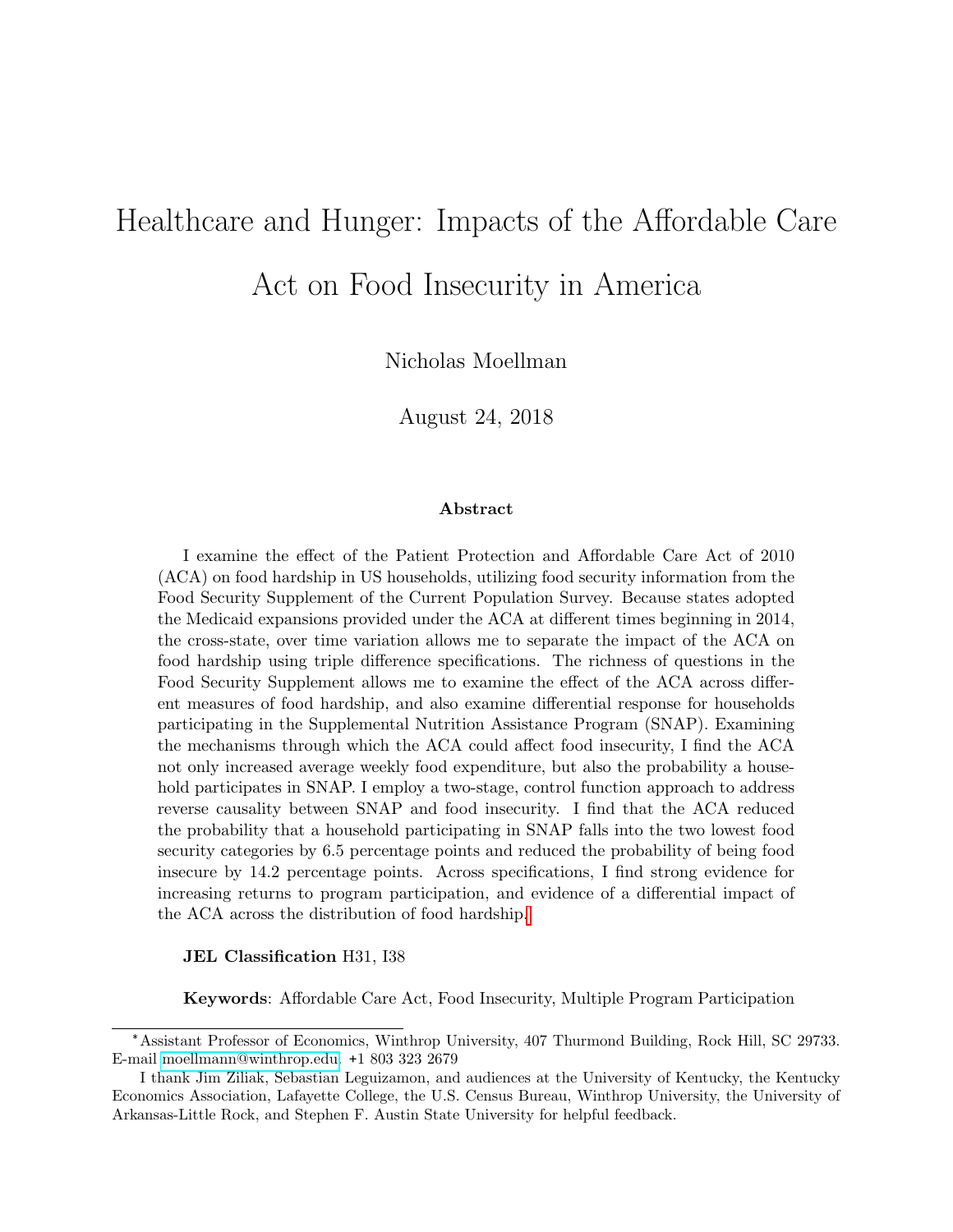# I. Introduction

The Patient Protection and Affordable Care Act (ACA) of 2010 enacted broad reform for healthcare in the United States. The number of Americans lacking health insurance has been a public health issue for policy makers, with 17.5% of non-elderly individuals uninsured in 2009. The ACA implemented large expansions in Medicaid that provided subsidized health insurance coverage for individuals less than 133% of the federal poverty line. However, 19 states chose not to expand Medicaid, leaving residents who did not qualify for Medicaid under previous rules ineligible for increased benefits provided by the ACA.

Alongside the lack of health insurance, food insecurity has emerged as a persistent public health concern facing the nation. From 2008 through 2016, between 12% and 15% of households were food insecure. While food insecurity has been declining in recent years, in 2016 12.3% percent of US households were still defined as food insecure by the U.S. Department of Agriculture, implying 15.6 million households did not have adequate access to the quantity nor quality of food necessary for a healthy lifestyle. Moreover, 6.1 million households experienced very low food security, a severe category of food insecurity that often results in families not eating for entire days [\(Coleman-Jensen et al., 2017\)](#page-32-0).

The health consequences of food insecurity can be dire. Food insecurity has detrimental effects on adult health, and is associated with poor nutritional outcomes, both obesity and low body mass index, less healthy diets, poor mental health outcomes, and various other serious conditions [\(Cook et al., 2013;](#page-32-1) [Heflin and Ziliak, 2008;](#page-34-0) [Bhattacharya et al., 2004\)](#page-31-0). Children living in food insecure households have also been shown to be negatively affected by food insecurity, being more likely to have poor health [\(Gundersen et al., 2011;](#page-33-0) [Meyerhoefer](#page-34-1) [and Yang, 2011;](#page-34-1) [Almond et al., 2011;](#page-31-1) [Gundersen and Kreider, 2009;](#page-33-1) [Cook et al., 2004\)](#page-32-2), have poor BMI [\(Gundersen and Kreider, 2009\)](#page-33-1), experience behavioral issues [\(Howard, 2011\)](#page-34-2), and experience a host of specific health problems [\(Chi et al., 2014;](#page-32-3) [Gundersen and Ziliak, 2014\)](#page-33-2). [Gundersen and Ziliak \(2015\)](#page-33-3) show that these poor outcomes are evident across studies,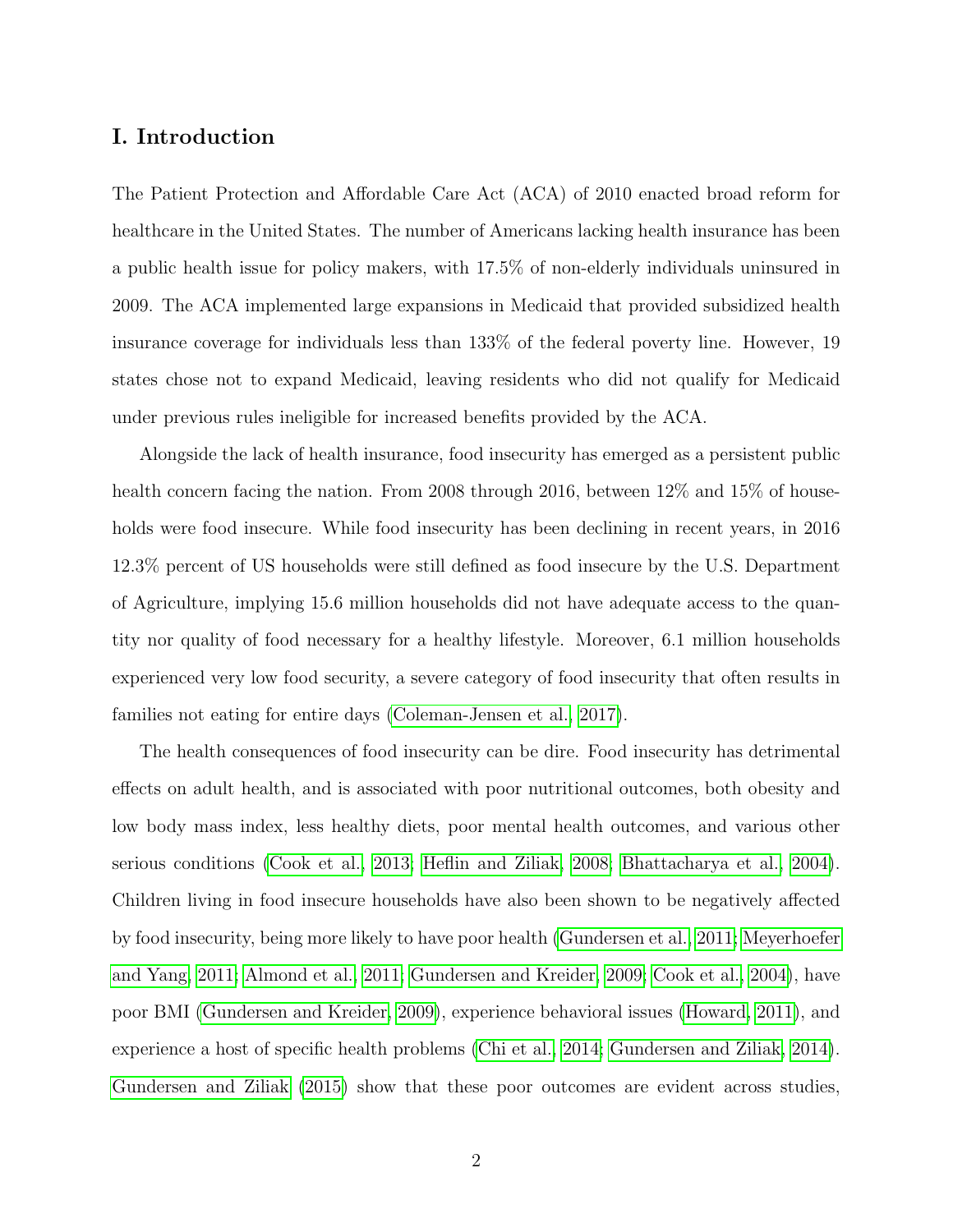countries, data sets, and time periods.

Policy makers have many traditional methods of combating food insecurity such as the Supplemental Nutrition Assistance Program (SNAP), one of the largest public assistance programs in the US (5th by expenditure, 3rd by recipients), the Special Supplemental Nutrition Program for Women, Infants, and Children (WIC), and school breakfast and lunch programs. As noted by [Moffitt \(2015\)](#page-34-3), nearly 80% of SNAP recipients also receive Medicaid benefits, however, we know little about how healthcare policy, acting alone or in concert with other food programs, may affect food insecurity. Despite the proliferation of literature on both food insecurity and the ACA, few studies, if any, have yet examined potential links between public healthcare and food insecurity. Public healthcare provides in-kind benefits to at-risk individuals, and while these benefits do not directly address food insecurity, they may free up household income to be redirected toward alleviating food hardship.

I fill this gap in the literature using data from the Current Population Survey (CPS) Food Security Supplement for years 2001-2016 to present the first evidence on the effect of the ACA on food insecurity in America. I contribute to the literature examining the effect of non-food programs on food insecurity, and I extend these studies by analyzing the interaction between the traditional food support system (SNAP) and Medicaid. For my purposes, I limit the impact of the ACA to families with incomes less than 185% of the federal poverty line, capturing not only the population most served by Medicaid expansion, but also households who are likely to receive food benefits. I utilize variation across time in the roll-out of Medicaid expansion through the ACA, as well as cross-state variation in Medicaid expansion, to identify the effect of the ACA. This allows me to employ a quasi-experimental design, examining the impact of the ACA across many food insecurity thresholds and varying definitions of food hardship. As many studies have shown [\(Gregory et al., 2015;](#page-33-4) [Gundersen](#page-33-0) [et al., 2011\)](#page-33-0), reverse causality between SNAP and food insecurity results in the endogeneity of SNAP benefits. Thus, I use a two stage control function approach to address the endogeneity of SNAP and its interaction with Medicaid expansions. I find that the ACA had the largest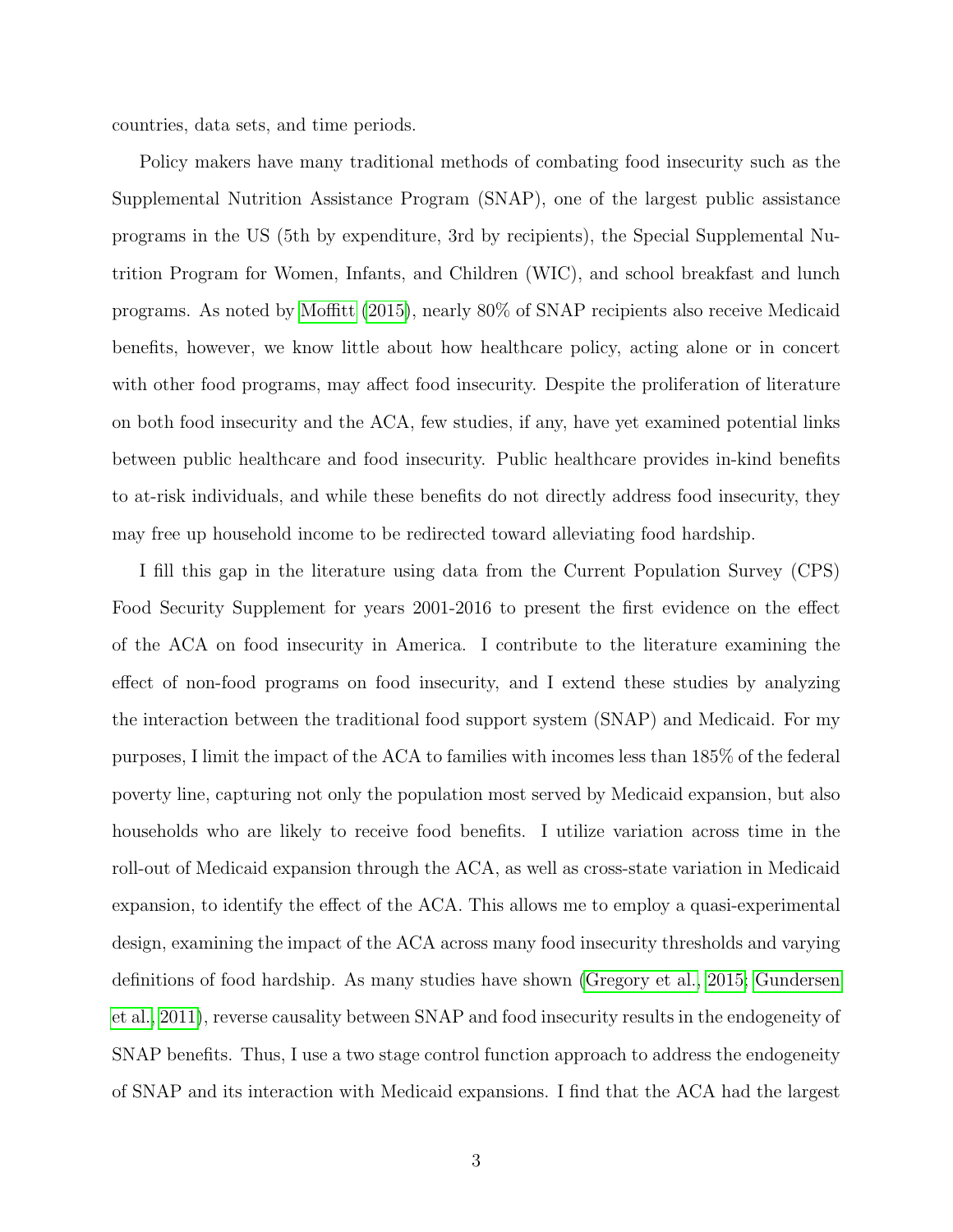impact for households already participating in SNAP, reducing the probability that these households fall into the two lowest categories of food security by 6.5 percentage points. I also find the ACA reduced the probability households participating in SNAP are food insecure by 14.2 percentage points. I find the ACA increased average household weekly food expenditure, as well as the probability the household participates in SNAP, providing two avenues through which the ACA could influence food hardship.

These results suggest that while the safety net does affect food insecurity, it does not do so uniformly across the distribution of food hardship. I show that the largest mitigating factor for those experiencing very low, low, or marginal food security is SNAP. However, spillovers from the ACA increase gains in food security by roughly 50% at all thresholds, with larger total gains at the low end of the food security spectrum. I show large, increasing returns to program participation, of particular importance for policy makers and researchers studying safety net programs. By ignoring the positive spillovers from the ACA and SNAP, we risk drastically understating the efficacy of both programs in addressing food insecurity.

# II. Background and Motivation

Official food insecurity statistics are reported by the United States Department of Agriculture (USDA) and come from the Food Security Supplement (FSS) in the December Current Population Survey (CPS). [Coleman-Jensen et al. \(2017\)](#page-32-0) categorize food security as all individuals in a household having enough food for an active, healthy lifestyle. Households are placed into categories of food hardship based on their responses to 18 questions in the FSS, with affirmative responses indicating increased food hardship for the family. The module includes three questions about food conditions of the entire household, seven questions about food security conditions of adults in the household, and eight questions about food conditions of children if they are present.

I use the nomenclature of the USDA and consider four categories of food security—fully food secure, marginally food secure, low food secure, and very low food secure. Households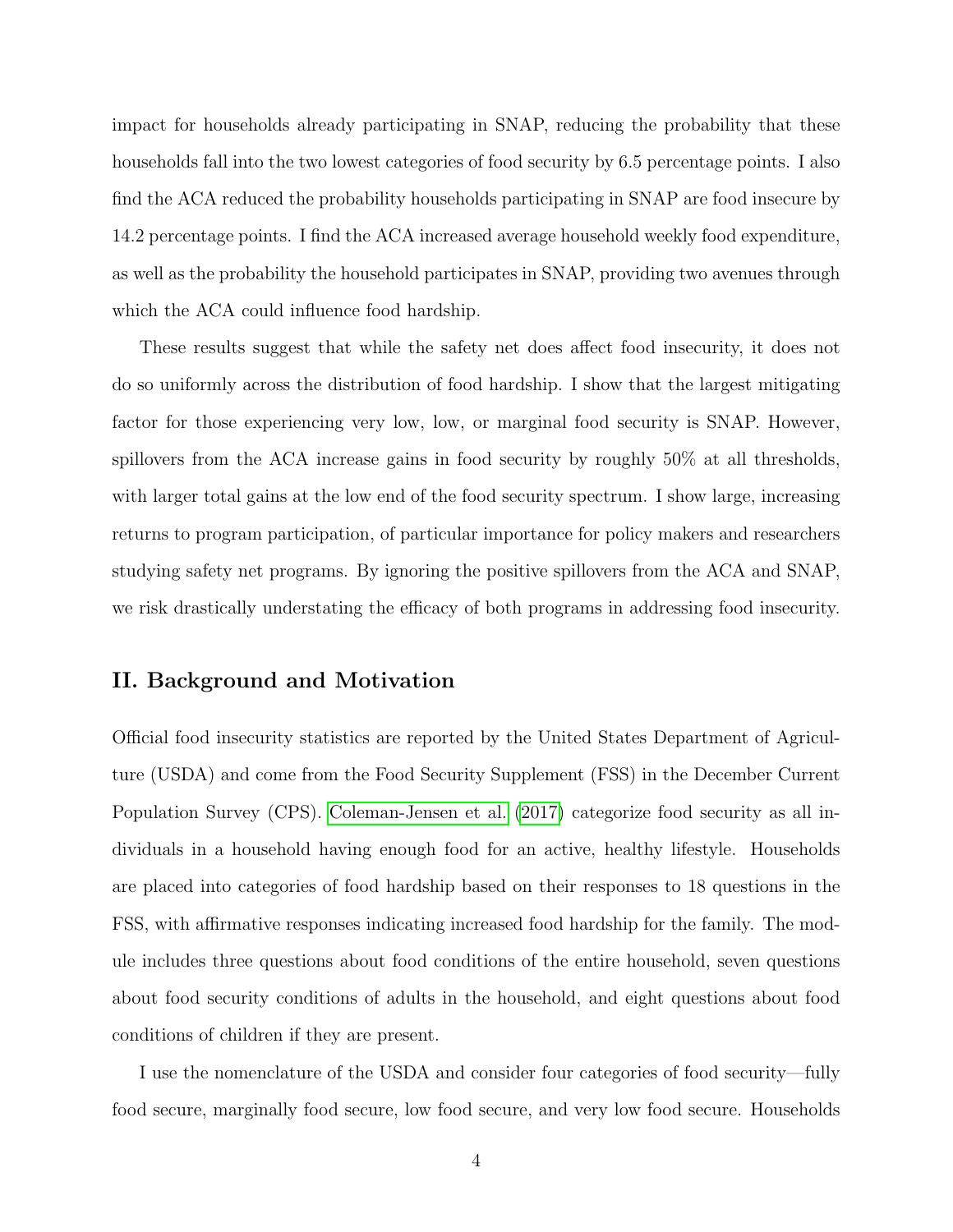are fully food secure if they report no food insecure conditions, marginally food secure if they report one or two food insecure conditions, low food secure if they report three to five food insecure conditions with no children (three to seven with children), and very low food secure if they report six or more food insecure conditions (8 or more with children). For some of my analyses, I instead focus on the nonmutually exclusive categories of marginally food insecure, food insecure, and very low food secure. Households are marginally food insecure if they report at least one food insecure condition, food insecure if they report at least three food insecure conditions, and are very low food secure if they report six or more food insecure conditions (eight or more if children are present in the household). Note that all households that are very low food secure will also be food insecure and marginally food insecure, and all households that are food insecure will also be marginally food insecure.

The questions that characterize food hardship are summarized in table [1.](#page-45-0) Examples of questions include "We worried whether our food would run out before we got money to buy more." (the least severe); "In the last 12 months, did you lose weight because there wasn't enough money for food?"; or the most severe, "In the last 12 months did any of the children ever not eat for a whole day because there wasn't enough money for food?" These questions are designed to assess a spectrum of food hardship ranging from stress about the adequacy of food, to monetary concerns associated with food costs, to the lack of meals for members of the family. Each of these questions is also qualified by the stipulation that the food insecure condition be a result of lack of funds, rather than some other reason for the reported hardship. The questions are designed to assess the impact of household financial conditions on the general adequacy of food.

Figure [1](#page-36-0) shows response rates to these questions over time. What is immediately apparent is that response rates to questions indicating food hardship for adults are much higher than those indicating food hardship among children. The first panel of figure [1](#page-36-0) demonstrates that many households worried about their ability to maintain adequate food in the household (questions 1-3). From 2008 onward, between 16-20 percent of households worried they would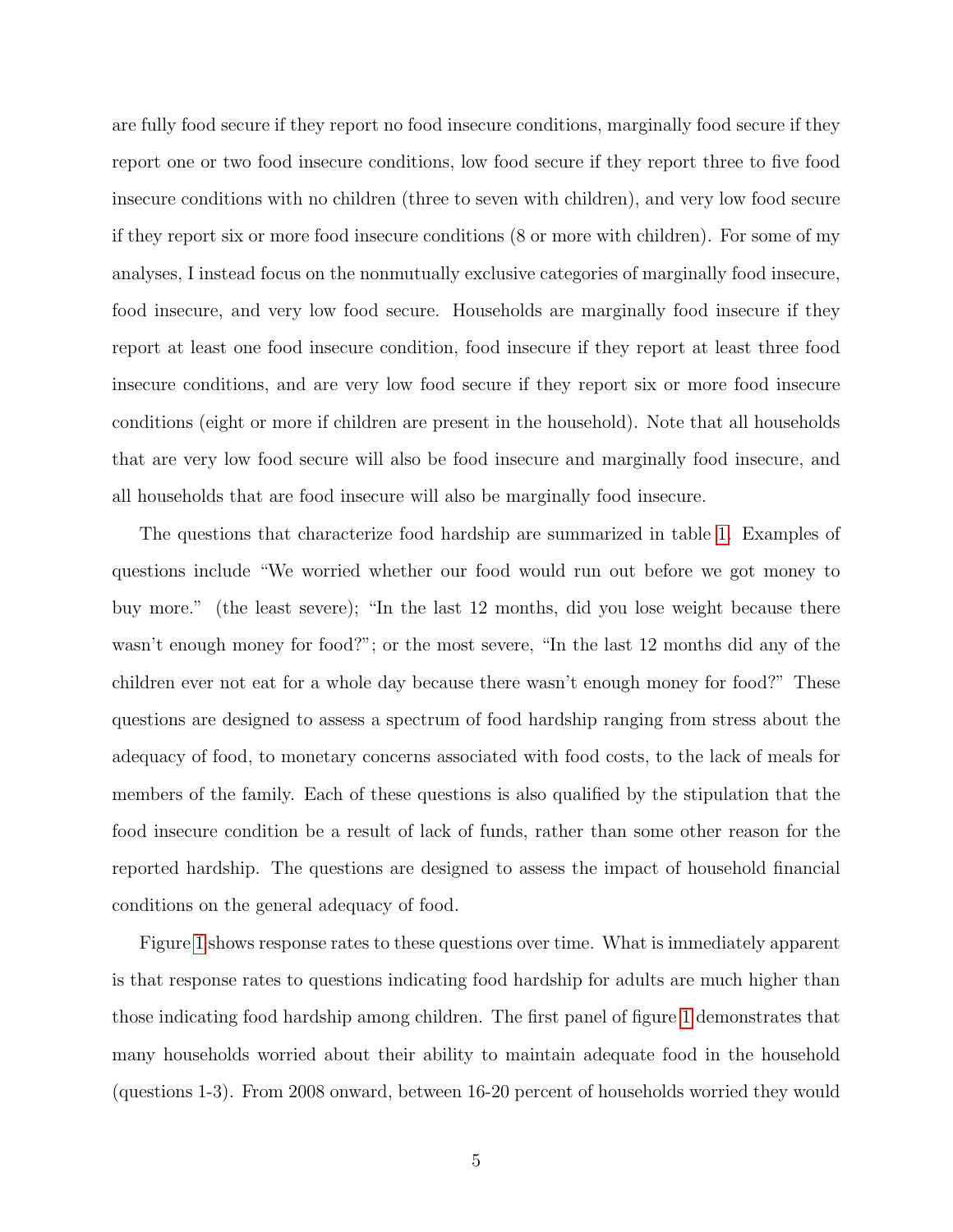run out of money for food, while roughly 15% of households ran out of money for food or could not afford to eat balanced meals. A smaller portion of households had to reduce their food intake due to lack of sufficient funds for food (questions 4-10).

The second panel of figure [1](#page-36-0) shows that less than 1% of households with children were forced to reduce food intake for children (questions 14-18). However, children were not completely insulated from food hardship, with around 4-6% of households with children forced to reduce the quality of meals for children, and 3-4% of households with children unable to feed the children balanced meals. Taken together, these questions show that many households experience many different kinds of food hardship.

The reforms of the ACA were not designed to directly address food hardship, rather, they focused on decreasing the population of uninsured individuals through the expansion of Medicaid to those below 133% of the federal poverty line (FPL), decreasing the cost of healthcare through additional subsidies, and improving the continuity and quality of care received through new regulations. Health insurance exchanges were established in order to provide a statewide marketplace where consumers could compare competing health plans. Individual mandates required that all individuals obtain a minimum standard of health insurance, and employer mandates required employers with more than 50 employees offer insurance coverage that meets minimum requirements. New regulations were put into place that addressed the price and types of services insurance plans covered, as well as changing how insurance companies delivered and charged for care.

States that expanded Medicaid coverage received additional subsidies from the federal government for doing so, and also had more control over the operation of the state-run health exchanges. Prior to the ACA, the income limit for Medicaid eligibility was 100% FPL. The ACA mandated that those less than 133% FPL[1](#page-5-0) be eligible for Medicaid, expanding the population of potential beneficiaries. However, the Supreme Court ruled in National

<span id="page-5-0"></span><sup>1</sup>The law also proposes a 5% income disregard, making the effective income eligibility limit 138% FPL. The Centers for Medicare and Medicaid Services classify the limit as 133% FPL, which I will follow in this paper.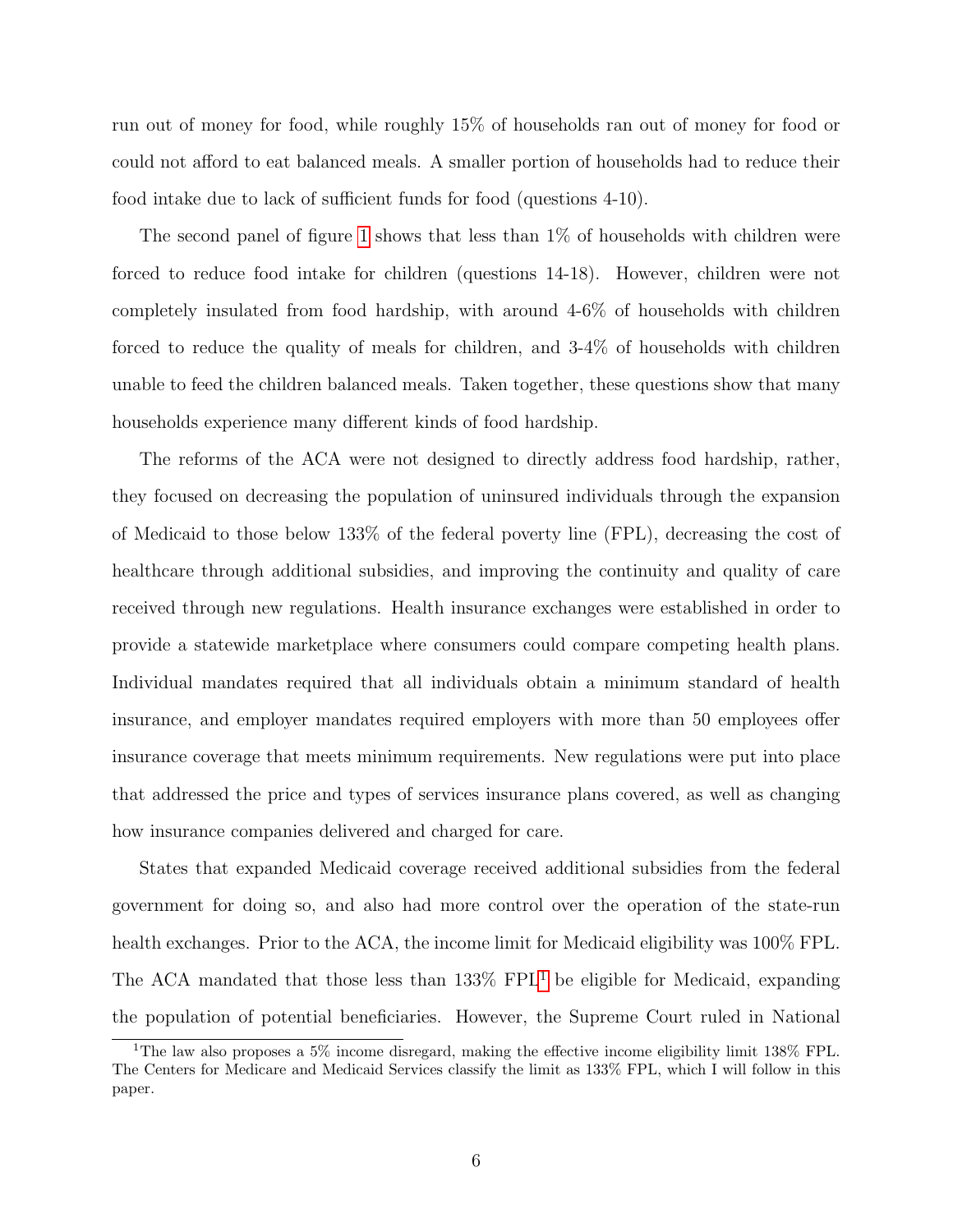Federation of Independent Business v. Sebelius in 2012 that mandated Medicaid expansions were unconstitutional, and allowed states to opt out of the expansions. Twenty four states and the District of Columbia enacted Medicaid expansion on January 1, 2014. Subsequently, 7 states expanded Medicaid in later years.[2](#page-6-0) Figure [2](#page-37-0) shows the cross-state and over time variation in Medicaid expansion. Many states on the East and West Coast, as well as Midwestern states, chose to expand Medicaid, while many Southern states did not. However, some Southern states like Kentucky, West Virginia, Arkansas, and Louisiana did choose to expand Medicaid, while some coastal states, like Maine, chose not to, showing the expansion decision was not exclusively regional. These reforms all attempt to reduce the burden of healthcare costs by moderating the price of healthcare and increasing healthcare coverage.

Evidence suggests that the ACA has increased coverage, and benefited individuals who were targeted by the ACA. [Black and Cohen \(2015\)](#page-31-2) find that not only has the number of uninsured decreased after the implementation of the ACA, but also states that expanded Medicaid saw larger decreases in the uninsured population. [Courtemanche et al. \(2017\)](#page-32-4) also find that the ACA increased coverage, and note that coverage increased through both public and private markets. Some evidence suggests that the expansion of Medicaid may have crowded out private insurance [\(Wagner, 2015\)](#page-35-0). Still, the broad impact seems to be that the ACA increased coverage across the population, not only amongst low-income individuals, with overall improvements in health and access [\(Antwi et al., 2015;](#page-31-3) [Sommers et al., 2012\)](#page-35-1). [Hu et al. \(2016\)](#page-34-4) have shown the ACA contributed to the financial security of individuals in Medicaid expansion states, decreasing levels of debt and enabling individuals to meet other financial obligations. With evidence suggesting small (if any) negative impacts on employment [\(Garrett and Kaestner, 2014\)](#page-33-5), and overall decreases in the amount of resources individuals need to devote to healthcare, the ACA could have a potentially large impact on food insecurity by changing the consumer's budget set.

<span id="page-6-0"></span><sup>&</sup>lt;sup>2</sup>Michigan (4/1/2014), New Hampshire (8/15/2014), Pennsylvania (1/1/2015), Indiana (2/1/2015), Alaska  $(9/1/2015)$ , Montana  $(1/1/2016)$ , and Louisiana  $(7/1/2016)$ . The election of Matt Bevin as governor of Kentucky has prompted the state to discuss dismantling the Medicaid expansion in place.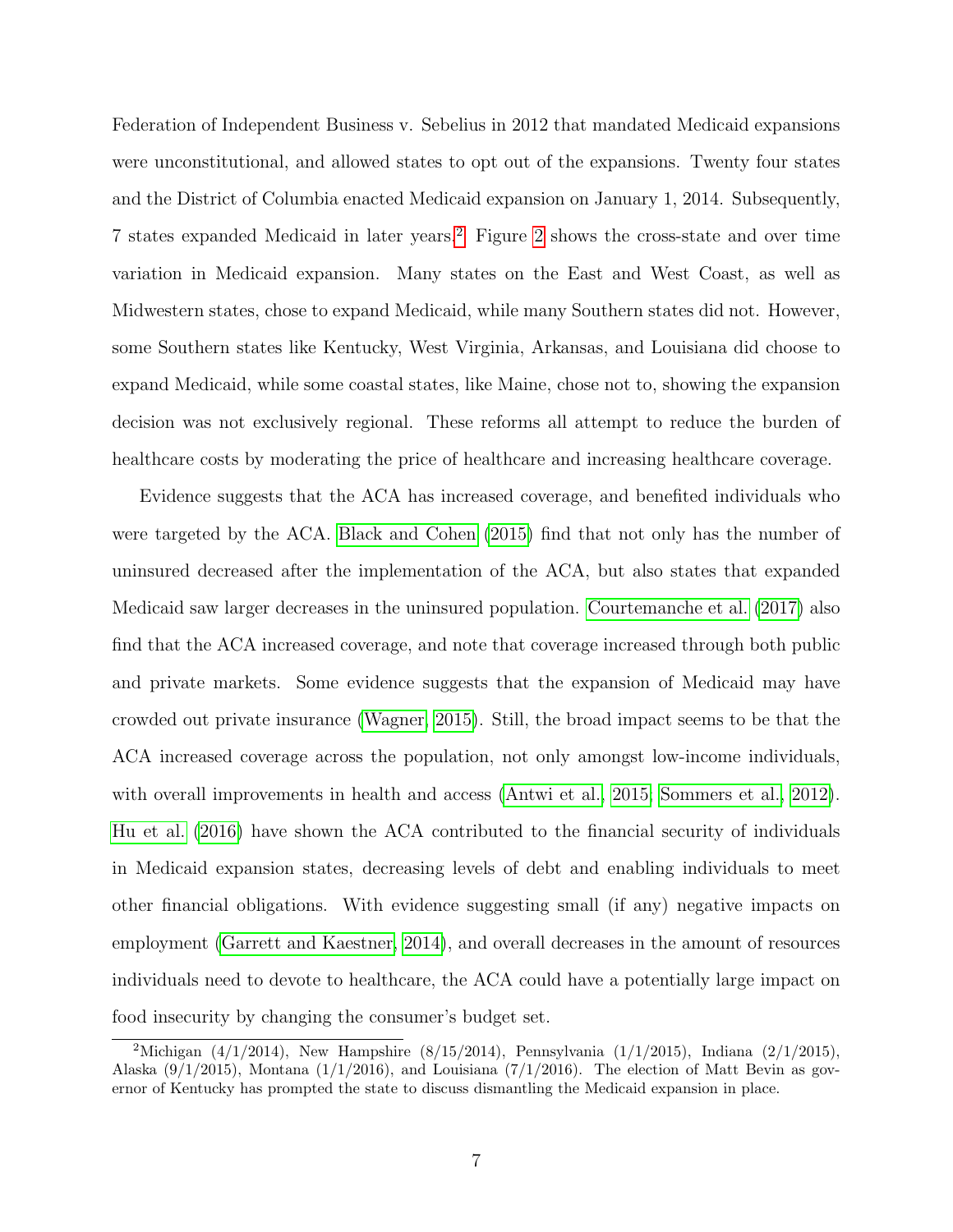Figure [3](#page-38-0) shows average food insecurity across states in 2012-2013 and 2014-2015, immediately before and after the ACA Medicaid expansions. In 2013, no states had expanded Medicaid, while by 2015, all but two states that ultimately expanded Medicaid had done so. After expanding Medicaid, four states worsened with regard to food insecurity (Alaska, Indiana, New Jersey, and New Mexico), while many others improved. Many states that did not expand Medicaid saw improvements in food insecurity; however, states like Alabama, Nebraska, Maine, and South Carolina saw increases in food insecurity, while others such as Louisiana (which did not expand Medicaid until 2016), Mississippi, and Georgia, saw no change in food insecurity, leaving many residents without access to sufficient food. While the maps are far from definitive regarding the relationship between public healthcare and food insecurity, they do provide some context for further analysis of how healthcare subsidies may affect food insecurity.

Figures [5-](#page-40-0)[7](#page-41-0) present a simple budget constraint analysis to provide intuition about the effect of Medicaid subsidies on food consumption, and how participation in SNAP may affect these outcomes. I assume convex preferences that can be well represented by a generic utility curve. Figure [5](#page-40-0) shows how consumption of both food and all other goods (which includes medical care) responds to Medicaid benefits. In the absence of subsidized medical care, a representative consumer would consume some mix of both food and other goods, here represented by  $(F_0, G_0)$ . The introduction of public health insurance guarantees some base level of medical care, creating a kink in the budget set represented by point D. This causes an outward shift in the budget set, resulting in an increase in consumption of both food and other goods. Figure [6](#page-40-1) shows the analogous shift in the budget set from the introduction of SNAP benefits. Once again, we see that the SNAP subsidy increases consumption of both food and other goods.

Figure [7](#page-41-0) depicts an individual receiving both Medicaid and SNAP subsidies. In the depicted scenario, consumption of both food and other goods increase from  $(F_0, G_0)$  to  $(F_3, G_3)$ . These three figures show how the introduction of Medicaid benefits may increase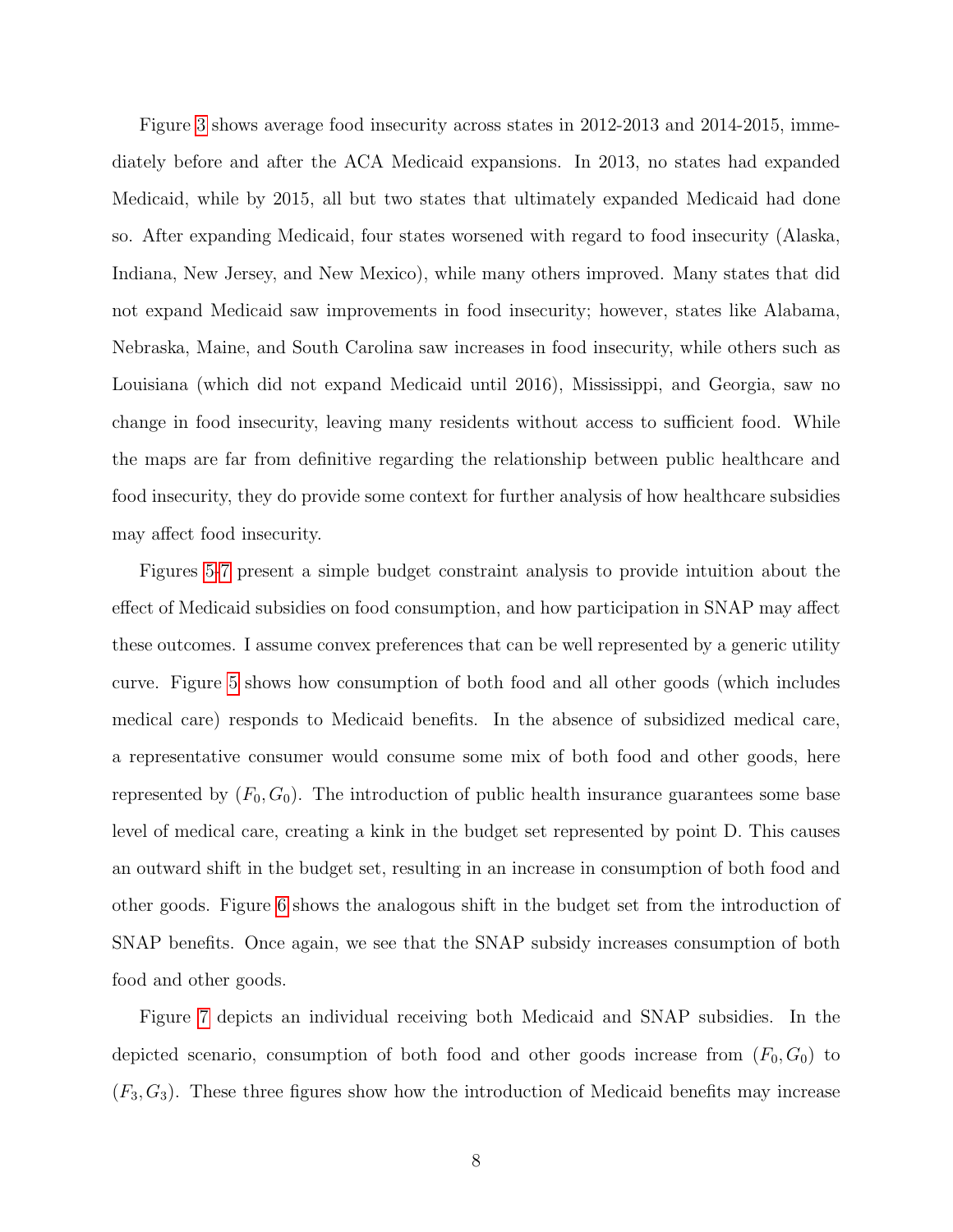consumption of food, thereby reducing food insecurity. However, I also show that the increase in consumption may not be the same for all Medicaid beneficiaries. If an individual does not receive SNAP benefits, they consume the bundle  $(F_1, G_1)$  after the expansion of benefits. Individuals participating in SNAP consume  $(F_3, G_3)$ , which is not necessarily, or likely, equal to  $(F_1, G_1)$ .

In each of these scenarios, it may be possible that the subsidies do not increase the consumption of either other goods or food. For example, Medicaid or SNAP subsidies may simply result in an increase in other goods consumed, with no change in food consumption. If subsidies do not increase food consumption, this suggests that the individual does not desire additional food, and that the individual in unlikely to be food insecure. This is unlikely to be the case for SNAP recipients; [Hoynes et al. \(2015\)](#page-34-5) show that, in the case of SNAP, most consumers are inframarginal, consuming more than the cash value of benefits, indicating consumption at any point  $F_j < F_0$  (including point E) unlikely after receiving the SNAP subsidy. Moreover, [Beatty and Tuttle \(2014\)](#page-31-4) show that increases in SNAP benefits from the American Recovery and Reinvestment Act of 2009 resulted in more spending than even typical theory suggests. Medicaid subsidies have been shown to increase the consumption of medical care [\(Wherry and Miller, 2016\)](#page-35-2), however, the link between Medicaid and food consumption is not as clear, thus, I will explore whether the ACA has increased the consumption of food. Finally, it may be the case that the addition of subsidies changes preferences for food or other goods, resulting in a change in the marginal rate of substitution and the shape of the indifference curves, which could also result in no increase in food consumption.

The goal of this paper is to disentangle the effect of ACA Medicaid expansion alone and the effect of ACA Medicaid expansion for individuals also participating in SNAP. This paper fits into the small literature examining the issues associated with the interaction of non-food programs and food insecurity, alongside [Borjas \(2004\)](#page-32-5) who examines the impact of welfare reform on food insecurity, and [Schmidt et al. \(2015\)](#page-35-3), who simulate eligibility for many programs, including Medicaid, to determine the effect of cash benefits on food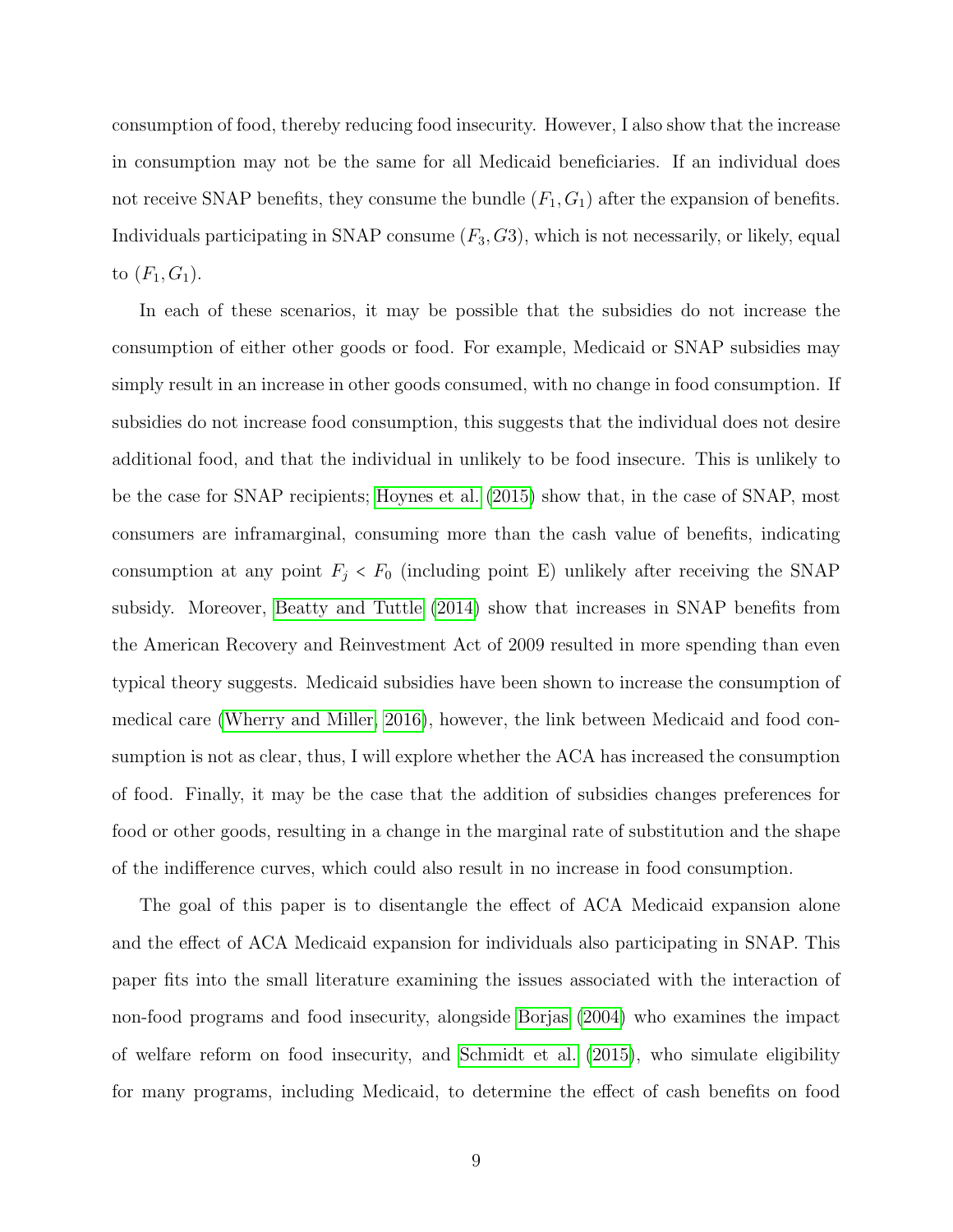insecurity. Identifying this interaction is difficult. There is a large literature on the effect of nutrition programs on food insecurity; however, reverse causality between SNAP and food insecurity can often severely bias estimates. Overall, after controlling for the endogeneity associated with reverse causality, results suggest that SNAP reduces food insecurity and improves the health outcomes of recipients [\(Hoynes et al., 2016;](#page-34-6) [Gregory et al., 2015;](#page-33-4) [Hoynes](#page-34-7) [and Schanzenbach, 2015;](#page-34-7) [Gundersen and Ziliak, 2014;](#page-33-2) [Yen, 2010\)](#page-35-4). To understand how the ACA interacts with traditional food programs, I control for the the endogeneity of SNAP. Similar to [Borjas \(2004\)](#page-32-5), I employ a two stage control function strategy that accounts for the endogeneity of all interactions of the ACA and SNAP.

# III. Model

#### Ordered Probit

Most studies that examine food hardship consider only the most widely reported category, food insecurity. However, it is not immediately apparent that the ACA should have similar effects across the distribution of food insecure households. Moreover, figure [3](#page-38-0) suggests differential food insecurity rates across states that expanded Medicaid, with some states showing much larger decreases in food insecurity than others. Thus, I begin by analyzing how the ACA affected the probability a household falls within the mutually exclusive categories of marginally food secure, low food secure, and very low food secure. By establishing an ordering, I'm able to see how the ACA might move families along the distribution of food insecurity.

These categories represent increased levels of food hardship, with very low food security being more severe than low food security, both of which are more severe than being marginally food secure. I employ an ordered probit model that uses these categories as thresholds. My primary specification is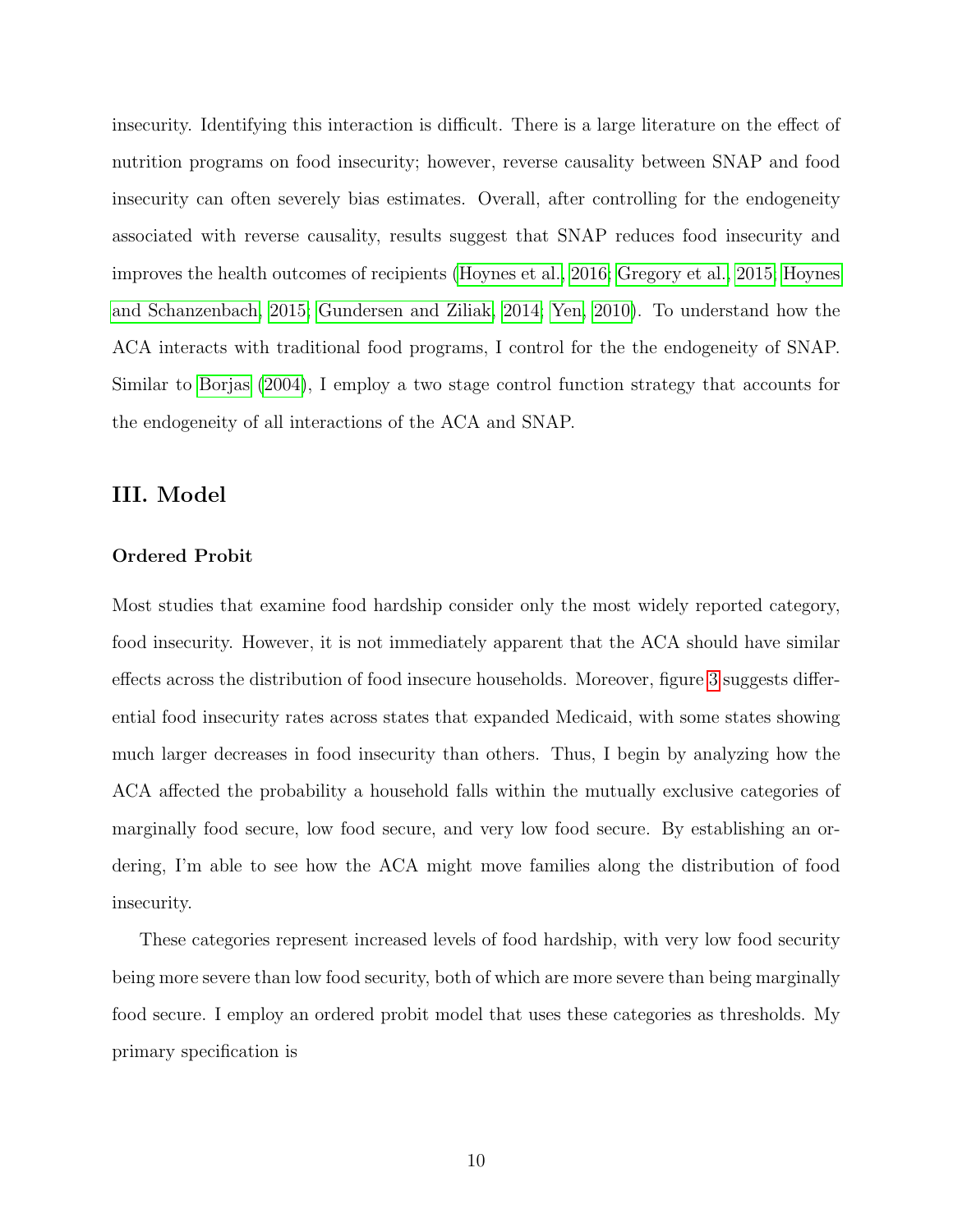Food Rank<sup>\*</sup><sub>ijt</sub> = 
$$
\beta_1
$$
ACA<sub>jt</sub> +  $\beta_2$ SNAP<sub>ijt</sub> +  $\beta_3$ (ACA × SNAP)<sub>ijt</sub>  
+  $X'_{ijt}\beta_4 + \delta_t + \delta_j + \eta_{ijt}$  (1)

where, Food Rank $_{ijt}^*$  is a latent variable representing where a household falls on the food security spectrum. As Food Rank $_{ijt}^*$  crosses some unknown thresholds  $\alpha_l$ , food hardship increases such that for Food Rank $_{ijt}^* < \alpha_0$  the household is fully food secure,  $\alpha_0 <$  Food Rank $_{ijt}^* \leq \alpha_1$ the household is marginally food secure, and so on. I let Food Rank<sub>ijt</sub>  $\in \{0, 1, 2, 3\}$ , and define Food  $\text{Rank}_{ijt}^*$  below.

Food Rank<sup>\*</sup><sub>ijt</sub> = 
$$
\begin{cases} 0 & \text{if Fully Food Secure} \\ 1 & \text{if Marginally Food Secure} \\ 2 & \text{if Low Food Secure} \\ 3 & \text{if Very Low Food Secure} \end{cases}
$$
 (2)

Thus, Food Rank $_{ijt}^*$  describes household i's food security status in state j at time t,  $\delta_j$ ,  $\delta_t$ are state and year fixed effects, and  $X_{ijt}$  is a vector of state and household demographic characteristics shown to impact food insecurity, including gender, household size, number of children, marital status, age, age squared, disability status, race, education, urban/rural status, number of Medicaid beneficiaries in the state, governor party affiliation, the natural log of the 50/10 income ratio, the 25th percentile of income, and the unemployment rate [\(Ziliak, 2015;](#page-35-5) [Gundersen and Ribar, 2011;](#page-33-6) [Bartfeld and Dunifon, 2006;](#page-31-5) [Bhattacharya et al.,](#page-31-0) [2004\)](#page-31-0).

Since implementation of the ACA took place at different times across different states, I estimate a continuous measure of the proportion of the year a state had Medicaid reform implemented  $(ACA_{it})$ . This variable holds at zero for states such as South Carolina which never implement Medicaid reform, is a 1 for 2014 onward for states such as Kentucky who implement Medicaid reform at the beginning of 2014, and is some positive fraction for the remaining states. To more accurately capture the treatment population, I limit the impact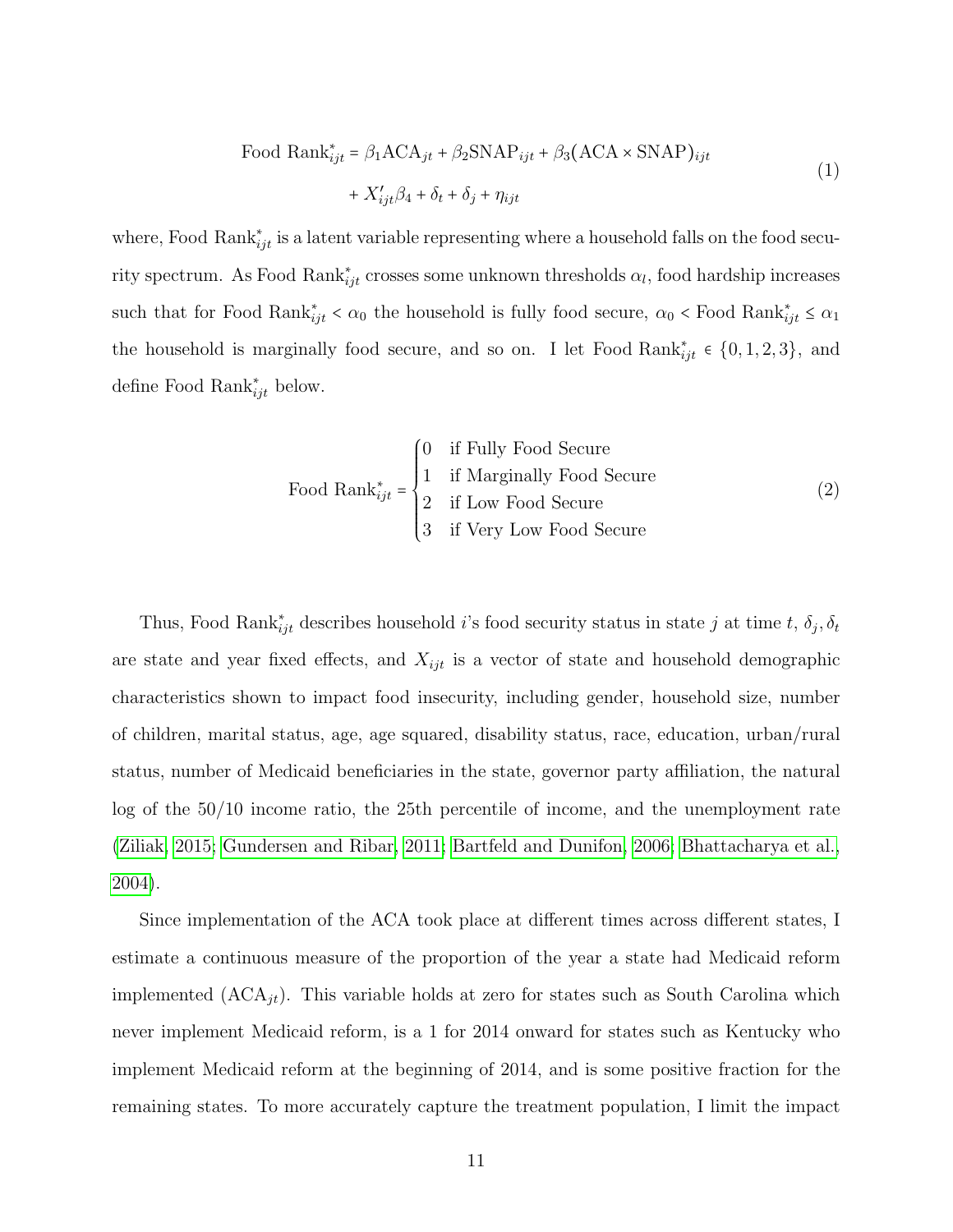of the ACA to only those less than 185% of the federal poverty line (FPL). While the ACA extends coverage to those less than 133% of the FPL, special SNAP eligibility requirements for the elderly and disabled, along with provisions for broad based categorical eligibility, make this threshold less clear.[3](#page-11-0) This results in an intention to treat estimate, with identification coming from cross-state and over time variation of Medicaid expansion, framed as a triple difference specification.

 $SNAP_{ijt}$  is a dichotomous measure of SNAP participation, equal to one if the household participates in SNAP and zero otherwise. Reverse causality between SNAP and food insecurity is a significant issue. [Bitler \(2015\)](#page-31-6) notes that SNAP use is correlated with observable characteristics regarding health, but also unobserved characteristics such as innate health, health habits, and general self-care that researchers may not observe in the data. Prima facie evidence often seems to suggest that SNAP actually increases food insecurity, a result of significantly biased estimates. It is highly unlikely that there is some underlying propensity for food insecurity amongst SNAP recipients, rather, it is more likely that those with strong needs seek food assistance. There have been a variety of approaches to control for this reverse causality [\(Gregory et al., 2015;](#page-33-4) [Schmeiser, 2012;](#page-35-6) [Gundersen et al., 2011;](#page-33-0) [Meyerhoefer and](#page-34-1) [Yang, 2011;](#page-34-1) [Yen, 2010;](#page-35-4) [Borjas, 2004\)](#page-32-5). Any method employing matching estimators relies crucially on matching on only observed characteristics, which does not address unobserved health conditions. Moreover, the health stock evolves dynamically. This presents challenges in panel settings when trying to account for unobserved selection via a fixed effects approach, which will be insufficient for addressing time variant unobserved heterogeneity.

To address the endogeneity of SNAP as a result of this reverse causality, I use measures of SNAP access and state level measures of benefit generosity to exogenously identify SNAP participation, employing a control function approach. I use measures of broad based categorical eligibility, fingerprinting requirements, the presence of online applications (and the ability to sign these applications online), the presence of vehicle exclusions, non-citizen eligi-

<span id="page-11-0"></span> $3$ The binned income data of the December CPS also makes identifying the 133% FPL threshold difficult. 185% of the FPL corresponds to the variable hrpoor in the CPS data, and is a more precise threshold.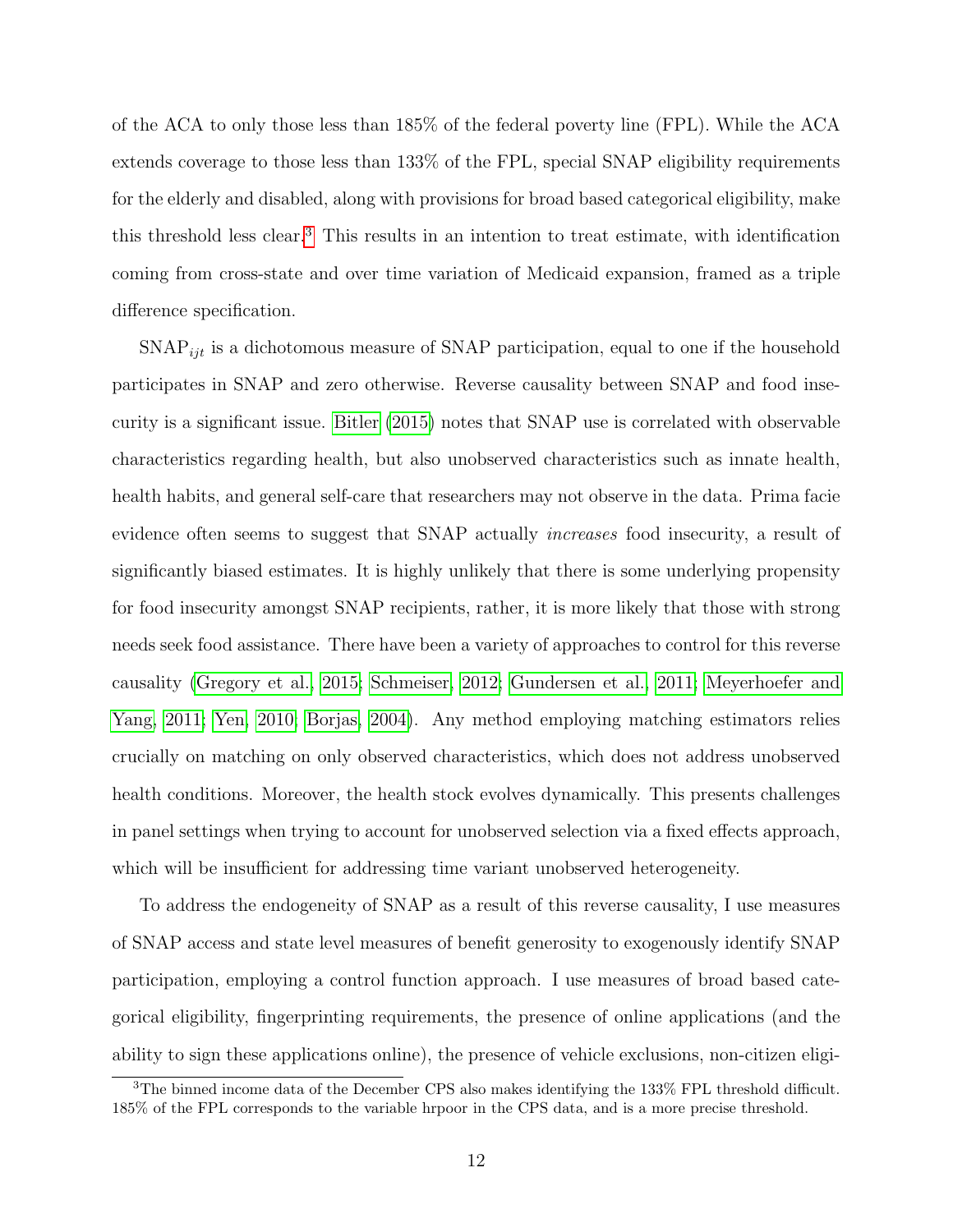bility requirements, the family specific SNAP benefit, and the log of the prevailing minimum wage as exogenous identifying variation. [Ziliak \(2015\)](#page-35-5) discusses many of these state level SNAP eligibility and policy parameters, and how they influence SNAP take-up, while [Gre](#page-33-4)[gory et al. \(2015\)](#page-33-4) and [Borjas \(2004\)](#page-32-5) use many of these variables (specifically the eligibility of non-citizens) as key identifying parameters. Letting  $Z_{jt}$  be the set of exogenous variables, the requirements for the validity of this control function strategy are that  $\mathbb{E}[Z_{jt}\eta_{ijt}] = 0$  and  $\mathbb{E}[Z_{jt} \text{SNAP}_{ijt}] \neq 0$ , or that the policy instruments are both orthogonal to individual level health investment decisions and correlated with participation in SNAP. Since these policy variables are set at the state level, it is unlikely that they are determined by individual level health based decisions, lending credence to the exogeneity of the policy variables.

I include the interaction of the ACA and SNAP to examine whether the impact of the marginal benefit dollar will differentially affect SNAP beneficiaries vs non-participants. In this model,  $(ACA \times \text{SNAP})_{ijt}$  will be endogenous through the endogeneity of SNAP. I instrument for this interaction with the product of the exogenous variables and the measure of the ACA. Thus, my first stage regressions take the form

$$
\text{SNAP}_{ijt} = \gamma_1 \text{ACA}_{jt} + Z'_{jt} \Theta_1 + \text{ACA}_{jt} Z'_{jt} \Gamma_1 + X'_{ijt} \Omega_1 + \delta_{1t} + \delta_{1j} + a_{ijt} \tag{3}
$$

$$
ACA_{jt} \times \text{SNAP}_{ijt} = \gamma_2 ACA_{jt} + Z'_{jt}\Theta_2 + ACA_{jt}Z'_{jt}\Gamma_2 + X'_{ijt}\Omega_2 + \delta_{2t} + \delta_{2j} + e_{ijt}
$$
 (4)

where all variables are defined as above. As noted by [Heckman and Robb Jr \(1985\)](#page-33-7); [Wooldridge \(2002\)](#page-35-7), and [Blundell and Powell \(2004\)](#page-31-7), to consistently estimate  $\beta_1$ ,  $\beta_2$ , and  $\beta_3$  in the second stage, the control function methodology also requires the independence of  $Z_{jt}$  and the first stage error terms, or  $Z_{jt} \perp a_{ijt}$  and  $Z_{jt} \perp e_{ijt}$ . While the conditions for the consistency of the control function approach are less well established for my model, they are likely to follow through. I then save the residuals,  $\widehat{a_{ijt}}, \widehat{e_{ijt}}$ , and include them in my second stage specification. Thus, the final functional form of the ordered probit model is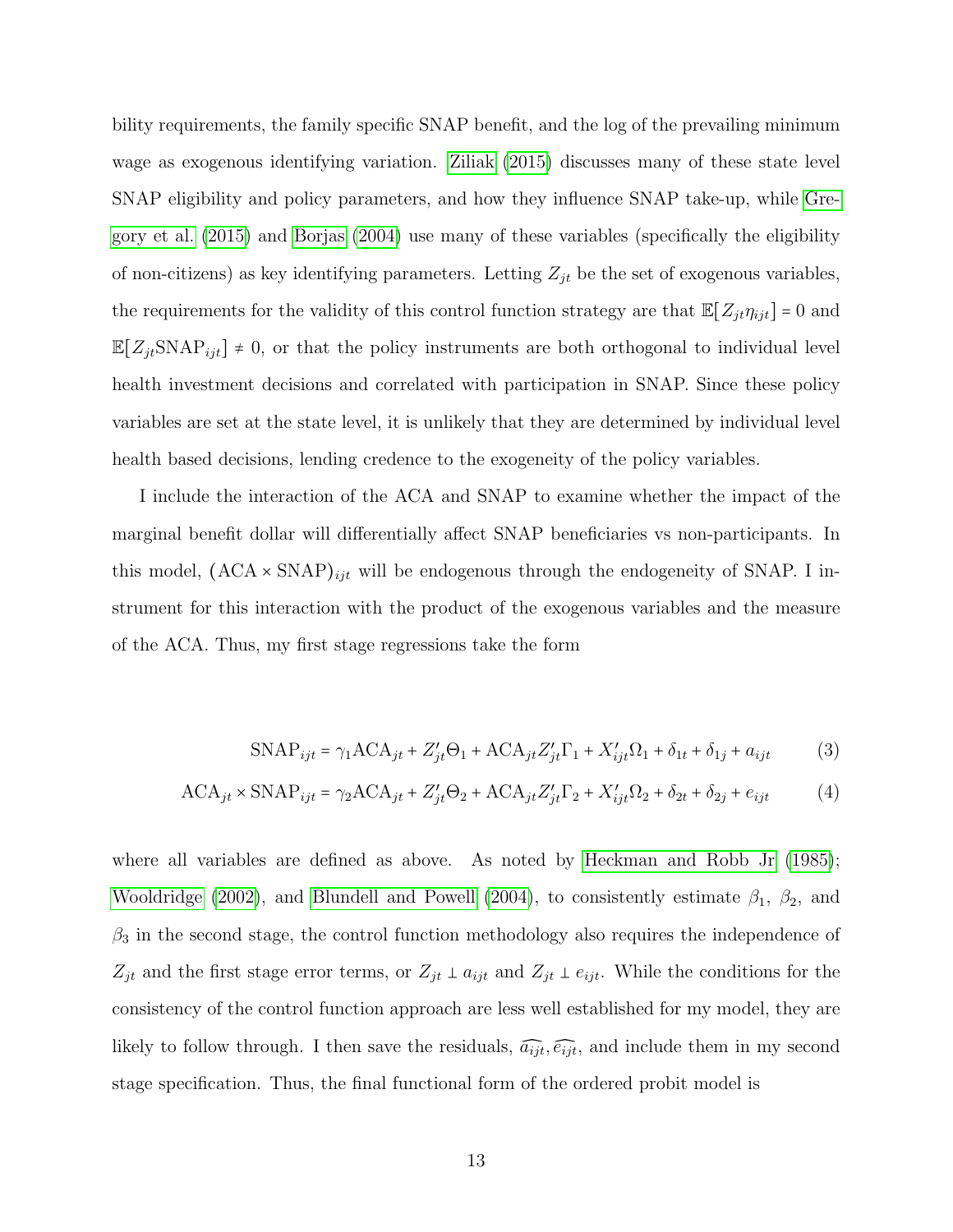<span id="page-13-0"></span>Food Rank<sup>\*</sup><sub>ijt</sub> = 
$$
\beta_1
$$
ACA<sub>jt</sub> +  $\beta_2$ SNAP<sub>ijt</sub> +  $\beta_3$ (ACA × SNAP)<sub>ijt</sub>  
+  $X'_{ijt}\beta_4 + \widehat{a_{ijt}} + \widehat{e_{ijt}} + \delta_t + \delta_j + \eta_{ijt}$   
=  $\widetilde{X}\psi + \eta_{ijt}$  (5)

where the model is simplified to  $\widetilde{X}\psi + \eta_{ijt}$  for notational convenience. The functional form of the ordered probit model implies that the probability a household falls into food security category l is defined by

$$
Pr[\text{Food Rank}_{ijt} = l] = Pr[\alpha_{l-1} < \text{Food Rank}_{ijt}^* \le \alpha_l]
$$
\n
$$
= \Phi(\alpha_l - \widetilde{X}\psi) - \Phi(\alpha_{l-1} - \widetilde{X}\psi)
$$

where  $\Phi()$  is the standard normal cumulative distribution function. The regression parameters are obtained by maximizing the likelihood for the ordered probit, which involves maximizing the product of the probabilities associated with each discrete outcome. The marginal effects for each associated outcome are defined by

$$
\frac{\partial Pr[\text{Food Rank}_{ijt} = l]}{\partial \widetilde{X}} = [\phi(\alpha_{l-1} - \widetilde{X}\psi) - \phi(\alpha_l - \widetilde{X}\psi)]\psi \tag{6}
$$

where  $\phi() = \Phi'($ .

There may be additional concern about the endogeneity of Medicaid expansion through the ACA in equation [\(5\)](#page-13-0), however, this concern should be of second order importance. First, by controlling for governor party affiliation as well as state and year fixed effects, the endogeneity must enter through time varying, state specific means that remain un-captured by the changing political climate as controlled for by gubernatorial party. Next, the large literature on food insecurity establishes the large biases associated with the endogeneity of SNAP, requiring that addressing this endogeneity be of primary importance for any estimates of policy on food insecurity. Since I already instrument  $ACA_{jt} \times \text{SNAP}_{ijt}$  with  $ACA_{jt} \times$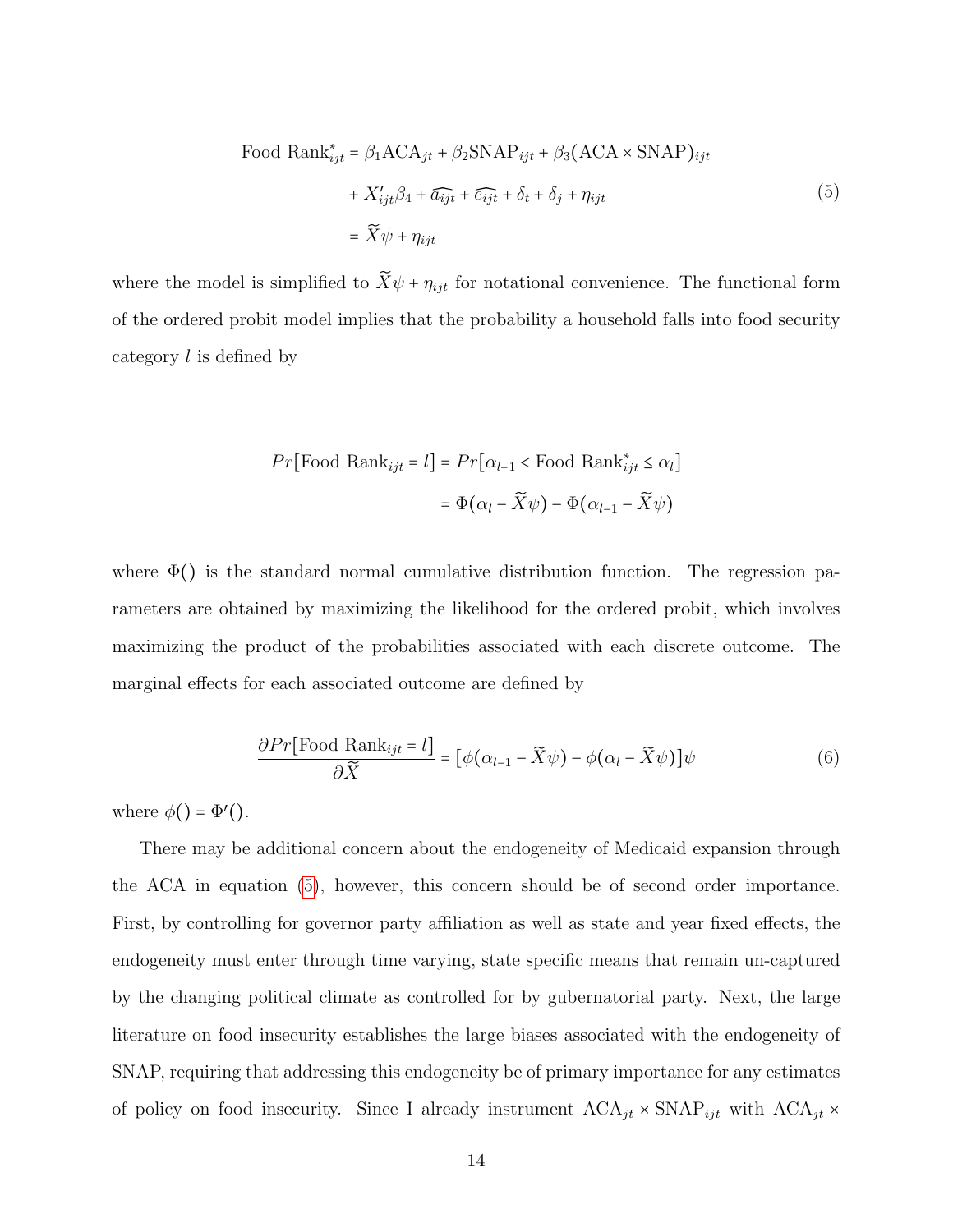$Z_{jt}$ ,  $\beta_3$  is biased only if  $\mathbb{E}[(\text{ACA}_{jt} \times Z_{jt})\eta_{ijt}] \neq 0$ , or the interaction of state level SNAP eligibility parameters and Medicaid expansion must be correlated with both some unobserved propensity for healthcare expansion and food insecurity. Food insecurity was not the primary concern of the ACA; the topic is not even mentioned in the text of the bill. For  $\beta_1$  to be biased, Medicaid expansion must be correlated with some unobserved heterogeneity that is also correlated with food insecurity. By the arguments above, food insecurity was not only not a driving force in Medicaid expansion, but any political characteristics that might affect both expansion and food insecurity would be captured through controls for governor party affiliation as well as the control function approach taken with food policy. Finally, the intention-to-treat framework mitigates endogeneity through Medicaid take-up since all individuals in Medicaid expansion states are given the same "treatment" value, regardless of actual participation. Thus, bias in  $\beta_1$  and  $\beta_3$  resulting from the endogeneity of Medicaid expansion is likely to be small.

#### Linear Probability Difference-in-Difference-in-Differences

While the ordered probit model is useful in determining how a household moves from one mutually exclusive food security category to another, a large portion of the literature examines the non-mutually exclusive categories of marginally food insecure, food insecure, and very low food secure. Thus, I also employ linear probability triple difference (differencein-difference-in-differences) models, which have the benefit of relaxing the functional form assumptions of the ordered probit framework. Similar to the models above, I establish

<span id="page-14-0"></span>food insecure<sub>ijt</sub> = 
$$
\tau_1 ACA_{jt} + \tau_2 SNAP_{ijt} + \tau_3 (ACA_{jt} \times SNAP_{ijt})
$$
  
+  $X'_{ijt}\beta + \mu_t + \mu_j + \nu_{ijt}$  (7)

where food insecure<sub>ijt</sub> ∈{food marginally food insecure, food insecure, very low food secure} is an indicator measure of household *i*'s food insecurity status in state *j* at time *t*,  $\mu_t$  is a state fixed effect,  $\mu_j$  is a time fixed effect, and all other variables are defined as above.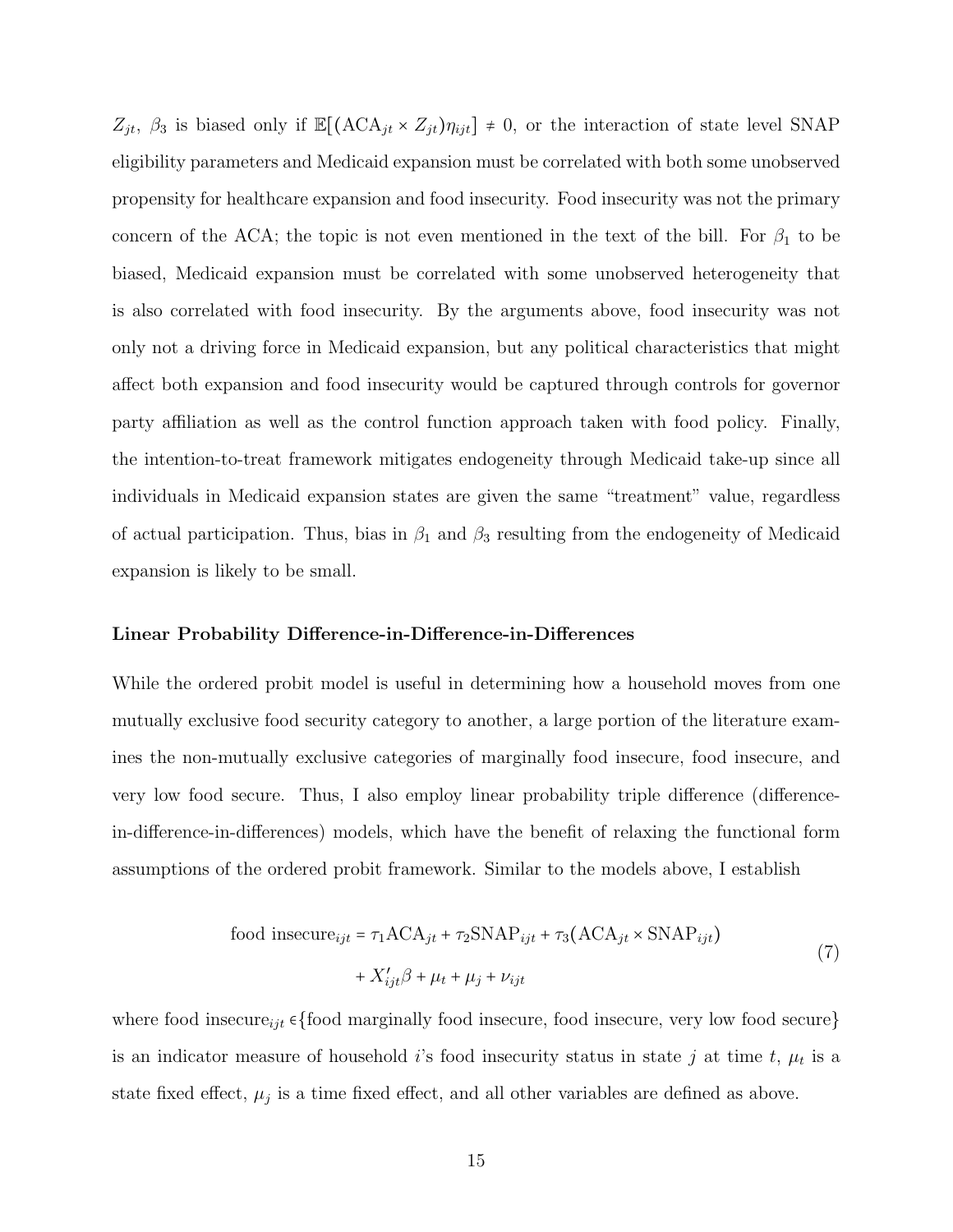The same caveats about the reverse causality between SNAP and food insecurity hold in this model. Thus, I employ an analogous IV approach as above, instrumenting for both  $SNAP_{ijt}$  and  $ACA_{jt} \times SNAP_{ijt}$ . Triple difference specifications also allow me to examine the effect of the ACA across the distribution of food insecurity, and allow me to directly interpret the effect of the ACA on falling in to a given food insecurity category. However, they do not take into account the inherent ordering of food insecurity outcomes. For example, suppose the marginal effect of the ACA on marginal food insecurity in a triple difference model is  $\kappa > 0$ . This tells us that individuals living in states that enacted Medicaid reform are  $\kappa$ percentage points more likely to be marginally food insecure.

This result could have two possible interpretations. The first is that the ACA actually increased food hardship, resulting in more families describing at least one food insecure condition. The other possibility is that the ACA increased the probability a household is marginally food insecure by reducing more severe food deprivation conditions, but not completely alleviating food hardship all together. Thus, care must be employed when interpreting the coefficients in the linear probability models.

## Mechanisms

I will consider two separate mechanisms through which the ACA could influence food hardship. The first, as discussed previously, is increased food expenditure. If the ACA allows households to reallocate food away from medical expenditure, toward food expenditure, then households may be able to reduce their degree of food hardship. To estimate this mechanism, I will employ the same instrumental variable strategy as before, with

<span id="page-15-0"></span>Food Expand.  

$$
_{ijt} = \psi_1 ACA_{jt} + \psi_2 SNAP_{ijt} + \psi_3 (ACA \times SNAP)_{ijt}
$$

$$
+ X'_{ijt} \psi_4 + \rho_{1t} + \rho_{1j} + \zeta_{ijt}
$$
(8)

where Food Expend.<sub>ijt</sub> is weekly food expenditure, in dollars, for household i in state j at time t,  $\rho_{1t}$  and  $\rho_{1j}$  are the year and state fixed effects, and all other variables are defined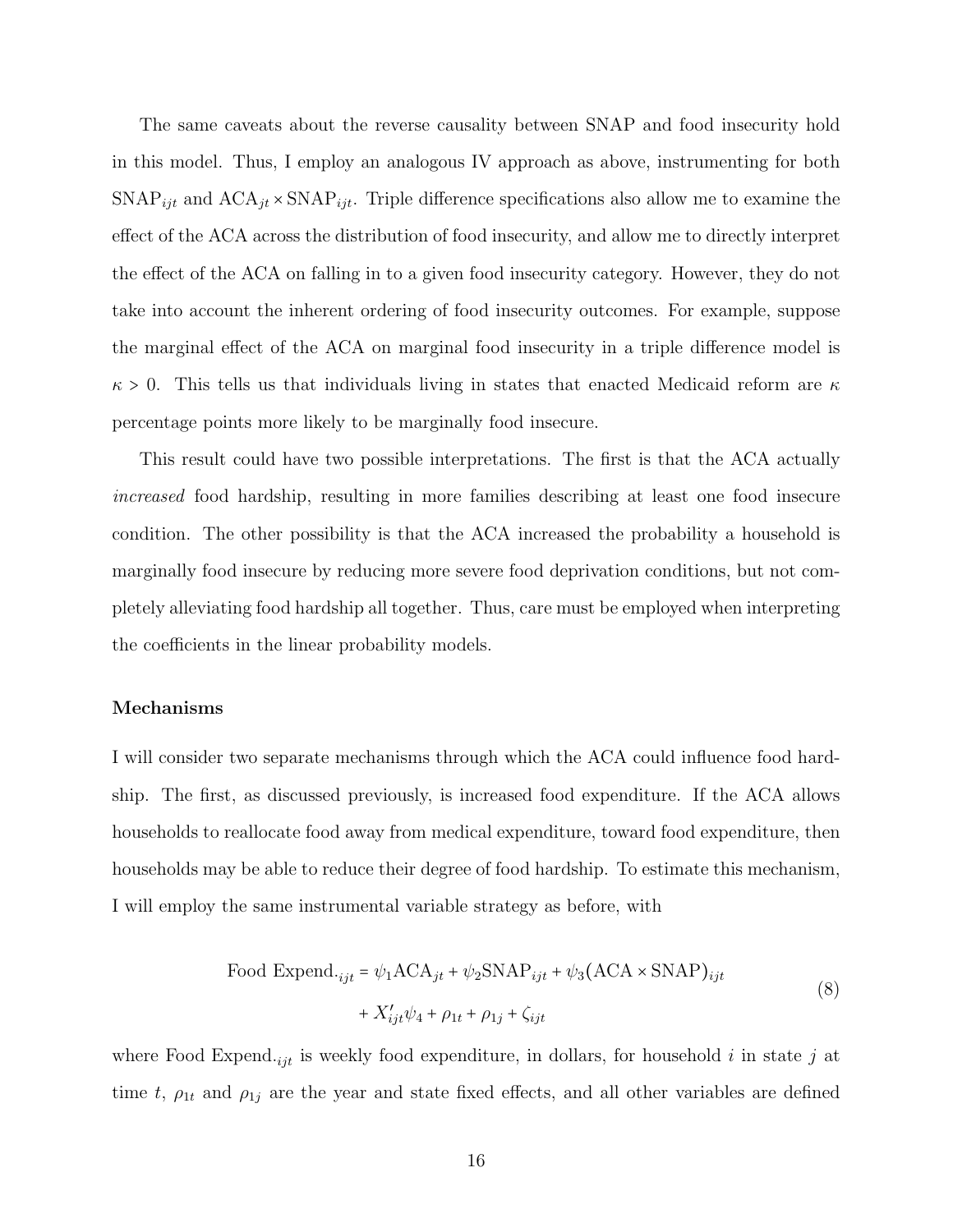as before. Here, the one exception will be the addition of the bin of household income in  $X_{ijt}$ . Since I am estimating a model of expenditure in  $(8)$ , failing to control for income could greatly bias results. This model allows me to directly estimate the change in expenditure due to both Medicaid expansion in the ACA as well as the receipt of SNAP benefits.

The second mechanism I will consider is the influence of the ACA on SNAP take-up. [Moffitt \(2015\)](#page-34-3) notes a large degree of multiple program participation in SNAP and Medicaid. Furthermore, [Keane and Moffitt \(1998\)](#page-34-8) show that there are many costs associated with participating in safety-net programs. The expansions of Medicaid through the ACA may induce households to pay some of these costs, such as stigma and information costs, thereby making participation in SNAP less costly. The receipt of SNAP benefits, in turn, could reduce food hardship. Thus, I will estimate

<span id="page-16-0"></span>
$$
\text{SNAP}_{ijt} = \iota_1 \text{ACA}_{jt} + X'_{ijt} \iota_2 + \rho_{2t} + \rho_{2j} + \vartheta_{ijt} \tag{9}
$$

through both a probit and linear probability models, where all variables are defined as before. Since  $\text{SNAP}_{ijt}$  enters on the left hand side of the equation, I do not have to employ an instrumental variables strategy, and equation [\(9\)](#page-16-0) takes the form of a simple difference in differences model where  $ACA_{jt}$  is identified through cross state, over time variation in Medicaid expansion.

#### Alternative Measures of Food Hardship

All previously described measures of food insecurity estimate the probability a household falls into a certain category of food insecurity, but fail to take into account the variability of food deprivation within a given category, and fail to fully utilize the richness of the 18 question food security supplement. [Dutta and Gundersen \(2007\)](#page-32-6) propose new measures that more strongly weight households that experience severe food deprivation. I consider two measures the authors propose—the food insecurity gap and the square of the food insecurity gap, which are based on similar measures utilized in the income poverty literature. These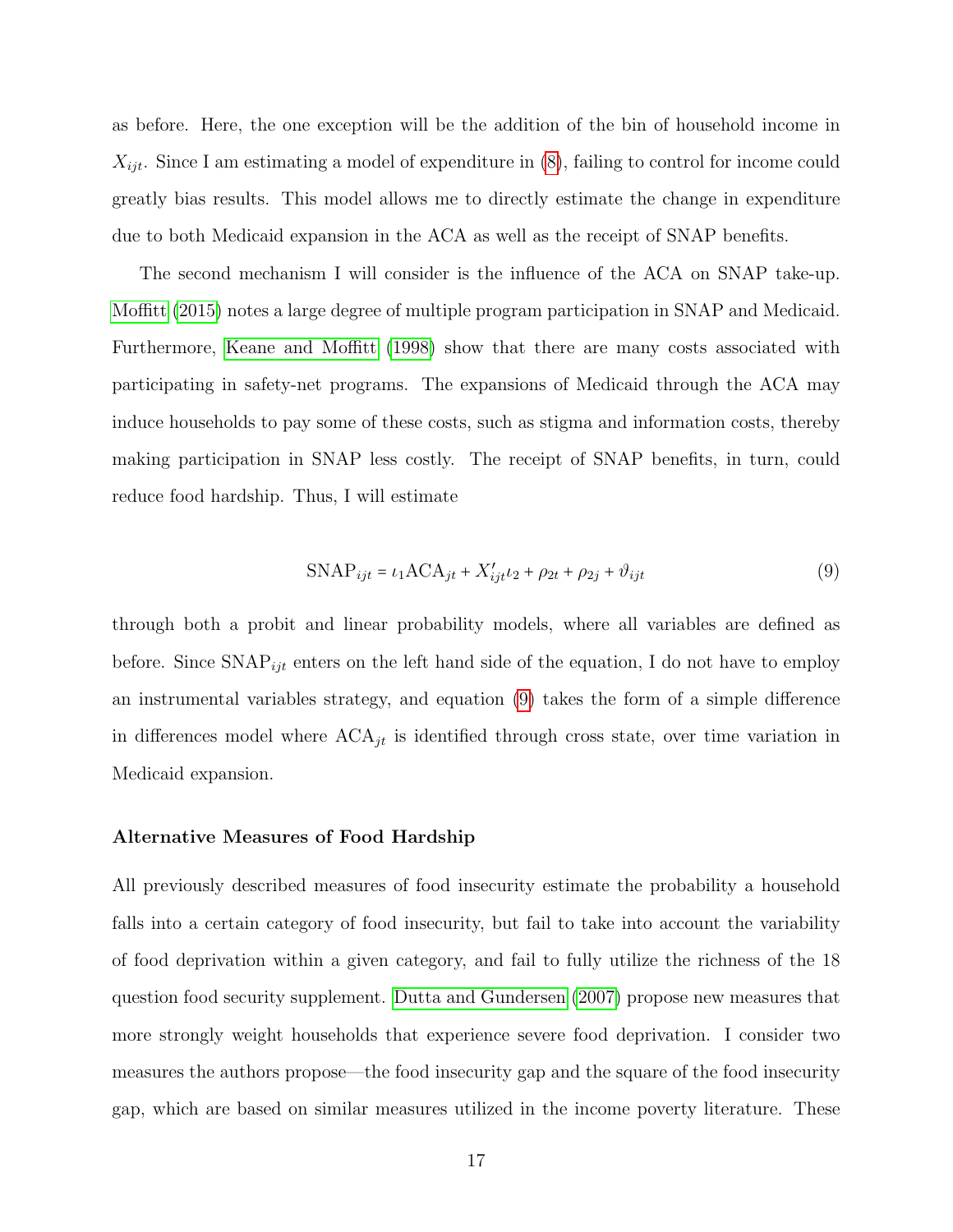measures are also utilized in [Gundersen \(2008\)](#page-33-8).

To compute the food insecurity gap, affirmative answers to the 18 question food security supplement are converted into a single indicator by the Rasch scoring method, which measures the probability a household answers in the affirmative depending on the degree of food insecurity experienced by the household and the extent of food insecurity captured by the question. Using this Rasch score, one can create an index that measures how far a food insecure household is from the food security threshold relative to the maximum distance from the food security threshold (i.e. answering in the affirmative to all 18 questions in the food security supplement.) Letting  $d_{ijt}$  be the normalized distance from the food security threshold, the normalized food insecurity gap is measured as:

$$
d_{ijt} = \begin{cases} \frac{s_{ijt} - e}{z - e} & \text{if } s_i > e \\ 0 & \text{if } s_i \le e \end{cases}
$$
 (10)

where  $s_{ijt}$  is the Rasch scoring indicator, which depends not only on the number of questions an individual answers affirmatively, but also on family structure. The maxima of the Rasch scores are represented by z, and are 13.03 for a household with children, and 11.05 for a household without children.  $e$  is the minimum value for a household to be food insecure, and is 3.10 for a household with children, and 2.56 for a household without children. Thus, all food secure households obtain a value of zero, and all food insecure households obtain a value between zero and one based on the severity of their food insecurity. The food insecurity gap squared is simply  $d_{ijt}^2$ .

Since the food insecurity gap measure is directly dependent on the number of children, including IVs that are dependent on the number of children (EITC rates and the family specific SNAP benefit), along with the number of children directly, violates exclusion restrictions. Thus, when modeling the food insecurity gap, I do not include the number of children in the household as an independent variable. The regression framework takes the form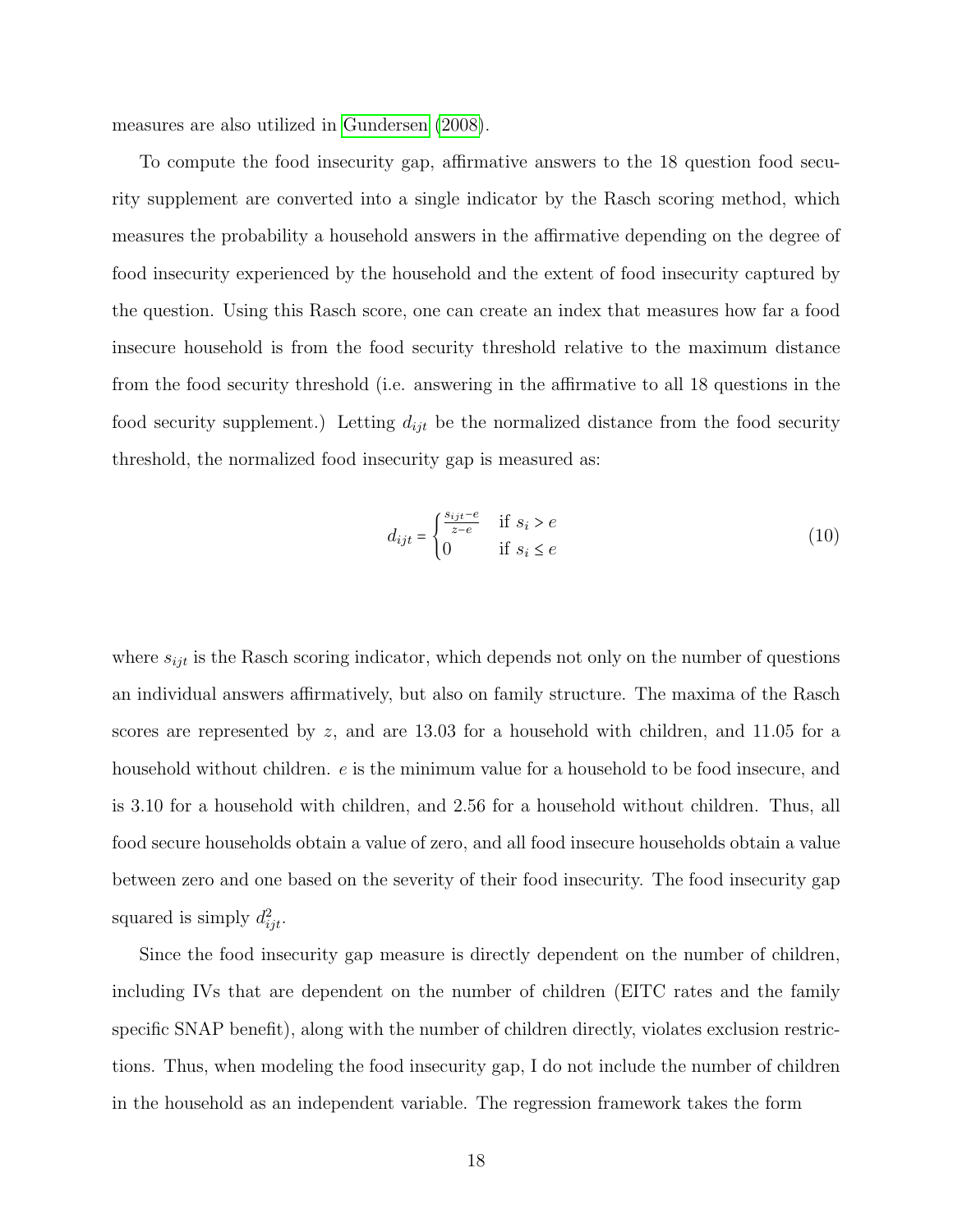<span id="page-18-0"></span>
$$
d_{ijt} = \pi_1 ACA_{jt} + \pi_2 SNAP_{ijt} + \pi_3 (ACA \times SNAP)_{ijt}
$$
  
+  $X'_{ijt}\pi_4 + \omega_{1t} + \omega_{1j} + \varepsilon_{ijt}$  (11)

where  $\omega_{1t}, \omega_{1j}$  are year and state fixed effects,  $\varepsilon_{ijt}$  is the error term, and all other variables are defined as above. I also address the endogeneity of SNAP in the same manner as before.

The final measure of food deprivation that I consider is the additional amount of money a household would need to spend each week to purchase enough food to meet household needs, which I term the income gap. This measure directly monetizes the severity of food deprivation, providing a continuous scale of income to needs. However, this is also a subjective measure, requiring both accurate assessment and reporting of the money needed to meet food needs. I model the income gap as

<span id="page-18-1"></span>
$$
I_{ijt} = \lambda_1 \text{ACA}_{jt} + \lambda_2 \text{SNAP}_{ijt} + \lambda_3 (\text{ACA} \times \text{SNAP})_{ijt}
$$
  
+  $X'_{ijt}\lambda_4 + \omega_{2t} + \omega_{2j} + \xi_{ijt}$  (12)

where  $\xi_{ijt}$  is the error term, and the definition of variables and the description of the endogeneity of SNAP are defined as before.

## IV. Data

Individual characteristics, along with food security information, come from the 2001-2016 waves of the Current Population Survey Food Security Supplement, also known as the December CPS. The December CPS asks all 18 questions in the food security module, which determines the household's food security status, with households placed into varying categories of food hardship depending on the number of affirmative responses to the questionnaire. These categories are defined above, and represent a spectrum of food hardship, with marginal food security being the least severe, and having very low food security being the most severe.

Figure [8](#page-42-0) depicts rates of food security statistics over time, including marginal food se-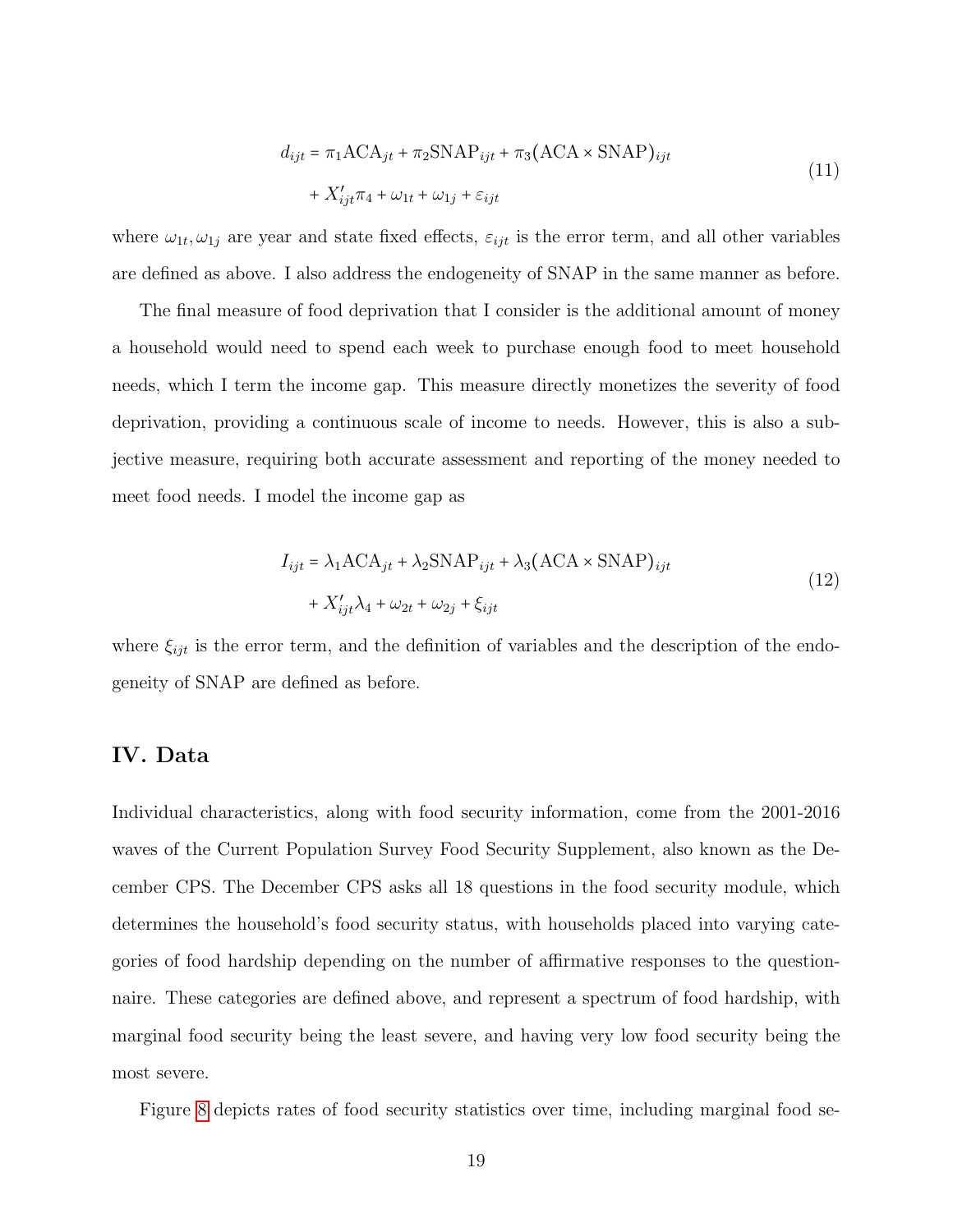curity, low food security, and very low food security. In 2007, coinciding with the Great Recession, we see a large uptick in all categories of food hardship. All categories of food hardship remain persistently high until approximately 2013, with around 8.5% of households experiencing marginal food security, 8.5% of households experiencing low food security, and 5% of households experiencing very low food security. These rates begin to trend downward after 2013, coinciding with the implementation of the ACA. Figure [12](#page-51-0) in the appendix details the commonly reported, nonmutually exclusive categories of food insecurity over time, showing similar patterns as figure [8.](#page-42-0)

Figure [9](#page-43-0) shows rates of food security by Medicaid expansion status. One of the requirements for a difference in differences methodology is the parallel trend assumption for both treatment and comparison groups. Figure [9](#page-43-0) shows generally uniform trends for both Medicaid expansion and non-expansion states, validating the assumption of parallel trends. While it seems that food hardship is generally higher in non-expansion states, there does seem to be some divergence, especially in low and very low food security, between the groups in later years.

The December CPS reports the household's Rasch score, which I use to construct the food insecurity gap (and squared gap) as defined in equation [\(11\)](#page-18-0). The mean of the food insecurity gap (squared food insecurity gap) is 0.13 (0.98) for the population as a whole. Figure [10](#page-44-0) depicts the mean of the food insecurity gap for different subsets of households. We see that poorer households have larger gaps, and that households receiving SNAP benefits and households headed by single mothers have larger gaps than average. Interestingly, households in Medicaid expansion states have slightly lower gaps than the national average.

The December CPS also asks questions about average weekly food expenditure, and about how much more income a household would need to spend each week to purchase enough food to meet household needs, which I term the income gap. Prior to 2011, average weekly food expenditure was top-coded at \$1,000, while from 2011 onward, the top values range from \$400-530. To account for such a large discrepancy, I use only the years from 2011 onward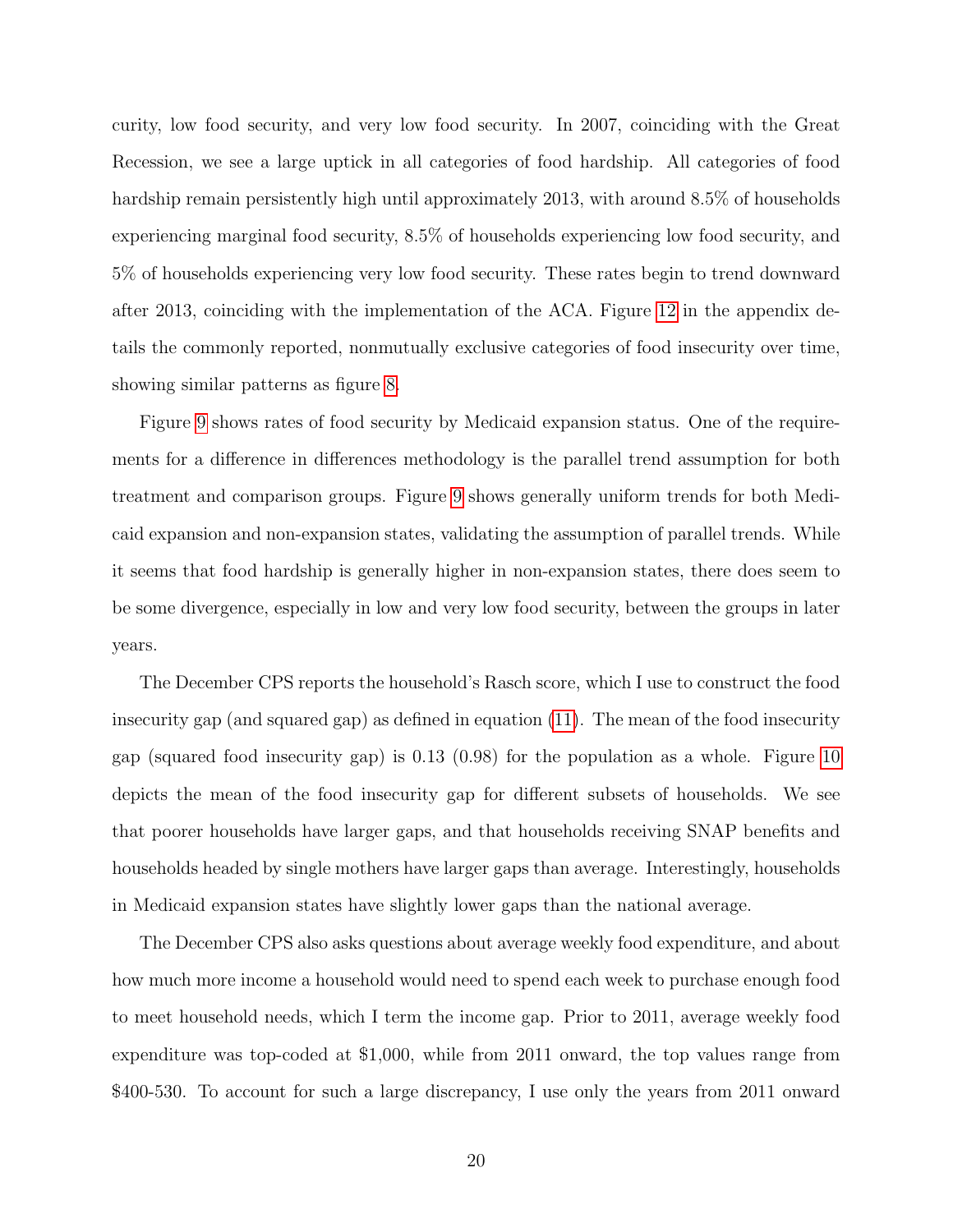for average weekly expenditure. While this limits the scope of the analysis, the time frame accounts for a sizable "pre" period prior to ACA Medicaid expansions, as well as the years post expansion. The income gap changes top-coding more frequently than average weekly food expenditure, however, I top-code the entire series at \$200 for consistency. In each year, the dollar amounts range from \$1 to the top value. The mean of the income gap is \$3.99 per week for the population as a whole. Figure [11](#page-44-1) breaks out the income gap by sub-category. Here, we see SNAP recipients have large income gaps, around \$17 per week, with poorer households and single mothers also experiencing larger income gaps.

Table [2](#page-46-0) presents weighted summary statistics from the December CPS by Medicaid expansion status as well as SNAP receipt. Medicaid expansion states are similar to states that did not expand Medicaid with regard to poverty, age, education, and household composition. Individuals in Medicaid expansion states are more likely to be black, live in a metro area, and experience higher unemployment rates. They also have higher 50/10 income ratios and the 25th percentile of earnings is higher, suggesting that middle-income inequality is greater in Medicaid expansion states. Individuals receiving SNAP are more likely to be black or Hispanic, female, and unmarried. SNAP recipients are also younger, have more children, and have lower levels of education on average.

To address endogeneity in equation [\(7\)](#page-14-0), I identify SNAP participation with measures of SNAP access and generosity from the USDA Economic Research Service SNAP policy database, along with other state level measures of benefit generosity. The SNAP policy database documents state policy options for SNAP, and provides these data at a monthly level. While the majority of the data are up to date, the most recent version of the SNAP policy database contains missing data for some variables for 2013-2016. I assume missing values take on the value in the previous year, and if the policy was in effect for a portion of the year, that fraction is represented in the policy variable. Means for these instruments are presented in table [3.](#page-47-0) Data from the University of Kentucky Center for Poverty Research are used for state level economic data, and data on SNAP benefits. SNAP benefits are calculated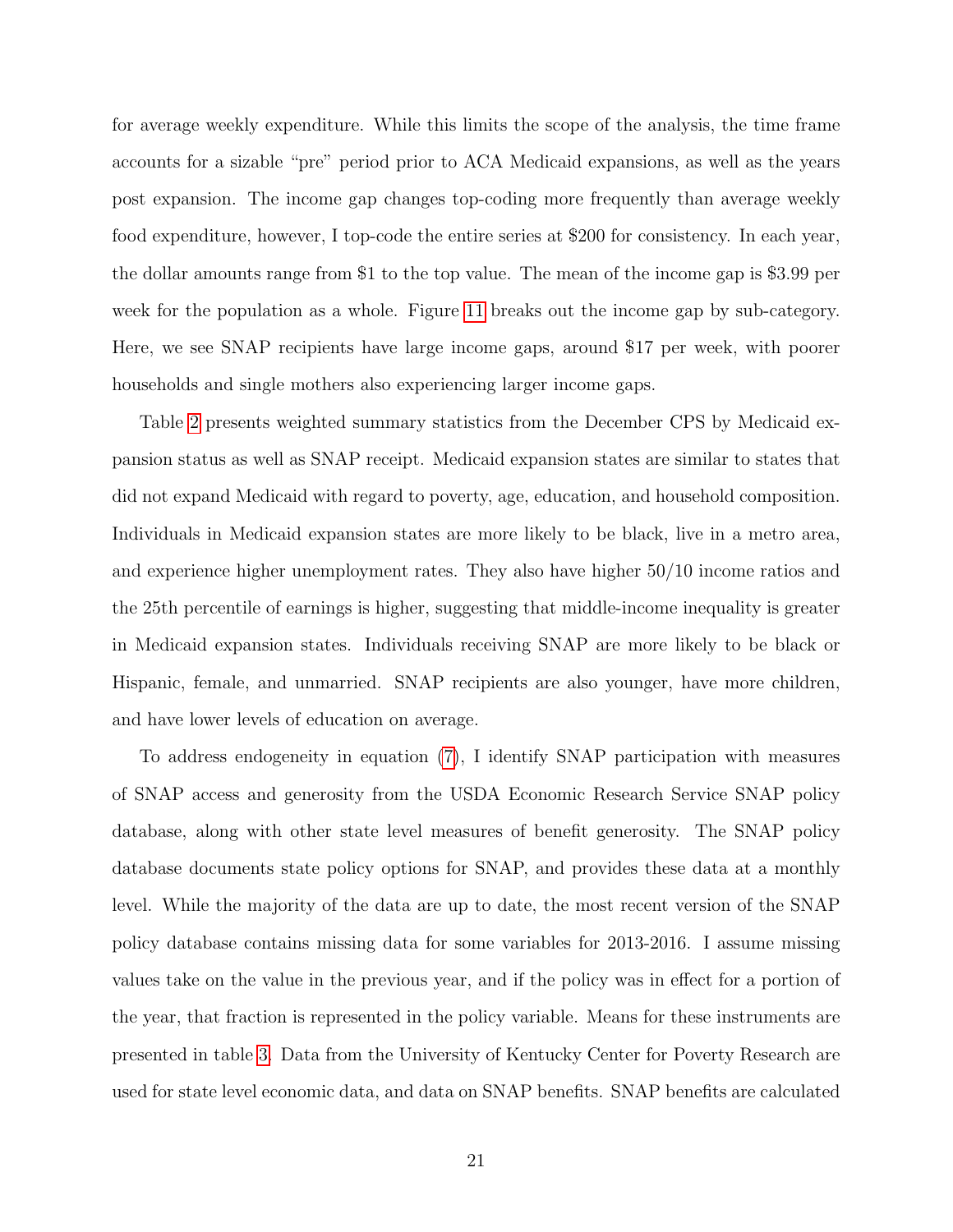at the national level and adjusted for family size and income, resulting in family size specific SNAP benefits. I use weighted estimates from the Current Population Survey Annual Social and Economic Supplement (CPS ASEC) to construct the 50/10 income ratio and the 25th percentile of income for each state and year.

# V. Results

I begin by presenting the ordered probit results examining the mutually exclusive categories of food security, using a two stage control function approach to control for the endogeneity of SNAP. I then present linear probability specifications for the nonmutually exclusive food insecurity categories while instrumenting for the endogeneity of SNAP. Next, I present evidence for the mechanisms through which the ACA might influence food hardship, including both expenditure and SNAP take-up. Finally, I present other measures of food hardship to assess the robustness of the impact of the ACA on food insecurity. All models control for state and year fixed effects, individual characteristics, and all standard errors are clustered at the state level.

## Main Results

Table [4](#page-48-0) presents first stage results from the two stage ordered probit model. Not all of the exogenous, state level policy variables are statistically significant individually, but the policy variables are strongly jointly significant, with large F statistics and p-values for F statistics of 0. Moreover, these policy variables have been shown to be predictive in other contexts, as noted in [Ziliak \(2015\)](#page-35-5).[4](#page-21-0) This suggests the policy variables have predictive power for SNAP receipt.

<span id="page-21-0"></span>Table [5](#page-49-0) presents the ordered probit results from estimating equation [\(5\)](#page-13-0), employing a

<sup>4</sup>While these state level policy variables have been used extensively in other contexts, I am also able to examine them one by one for the validity of their inclusion in the instrument set. For example, the p-values for the C-statistic for the natural log of the minimum wage are above 0.05 for all triple difference models except those marginal food insecurity, suggesting it's inclusion in the set of exogenous policy variables is valid.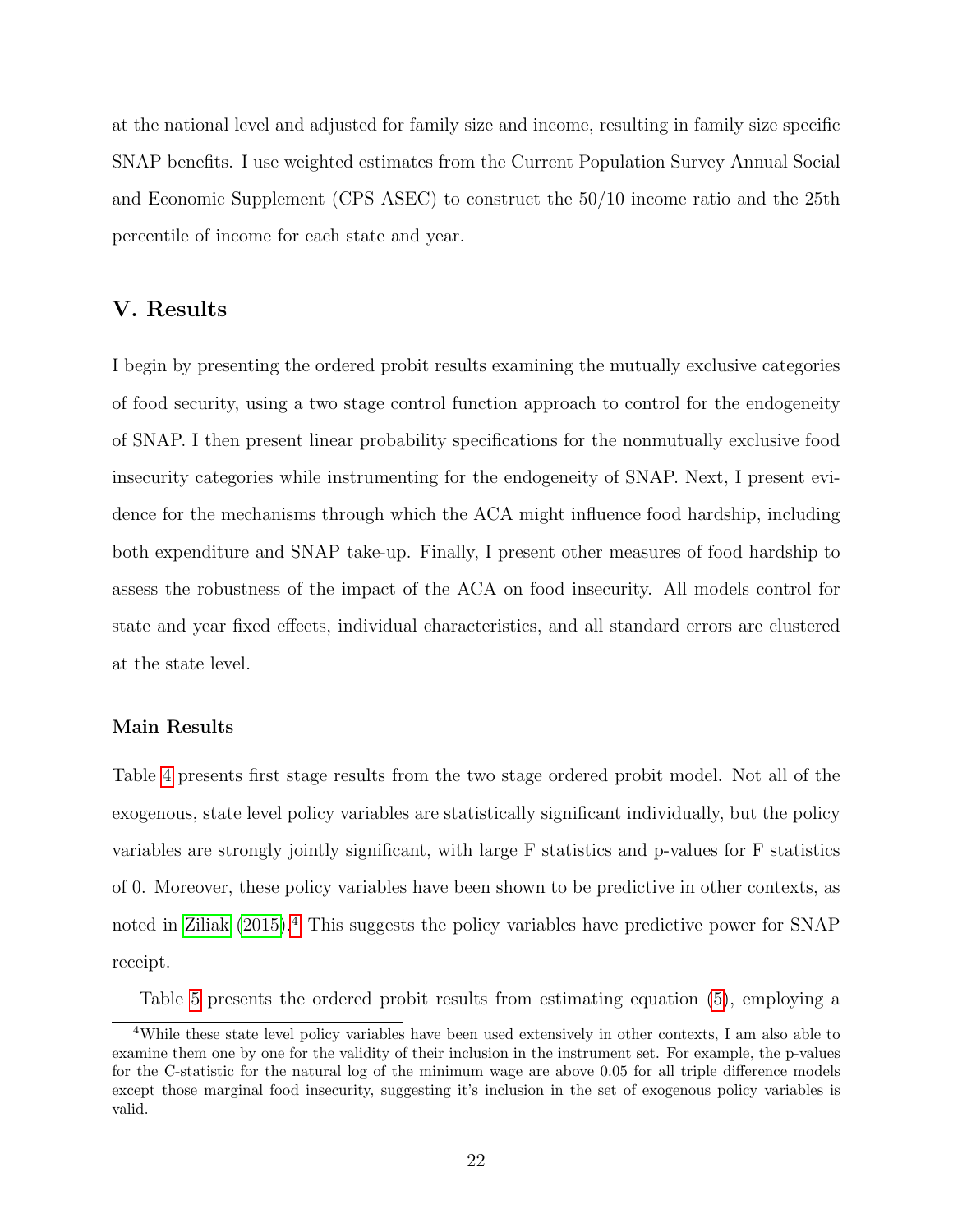control function approach. I present coefficients, as well as marginal effects (at means) for the three mutually exclusive categories of households experiencing food hardship. Using an ordered probit framework allows me to examine how both SNAP and the ACA move households from more severe food insecurity categories to less severe categories. The primary benefit from this framework is that there is no ambiguity in the transition from threshold to threshold, with each cut point representing transition from less severe food insecurity to more severe food insecurity. While not presented in the table, the coefficients on the first stage residuals are strongly significant, with p-values <0.001, confirming the validity of the control function approach.

Column (1) from table [5](#page-49-0) presents the coefficients from the model. Here, we see that SNAP reduced food hardship in U.S. households, however, the own effect of the ACA is positive, small in magnitude, and statistically insignificant, suggesting relatively little impact from the ACA alone. If individuals live in ACA expansion states, but do not meet the criteria for subsidies, they will be required to pay some form of premium. This could result in the positive, but small and insignificant own-effects in the first row. While magnitudes are not directly interpretable from coefficients, we are able to see that not only did SNAP reduce the probability a household experienced food hardship, but also that this reduction in probability increased for families living in Medicaid expansion states. This suggests some positive spillover from the ACA, with households participating in both programs experiencing more gains than households treated by SNAP or the ACA alone.

Columns (2)-(4) show the marginal effects at each threshold of food security. These marginal effects have the same implications as above. SNAP reduced the probability a household was very low food secure by 15 percentage points, the probability a household was low food secure by 16 percentage points, and the probability a household was marginally food secure by 6.4 percentage points (all statistically significant at the 1% level). These results also suggest that the impact of SNAP is strongest for those households experiencing more severe food insecurity, but further suggest that SNAP alleviates all levels of food hardship,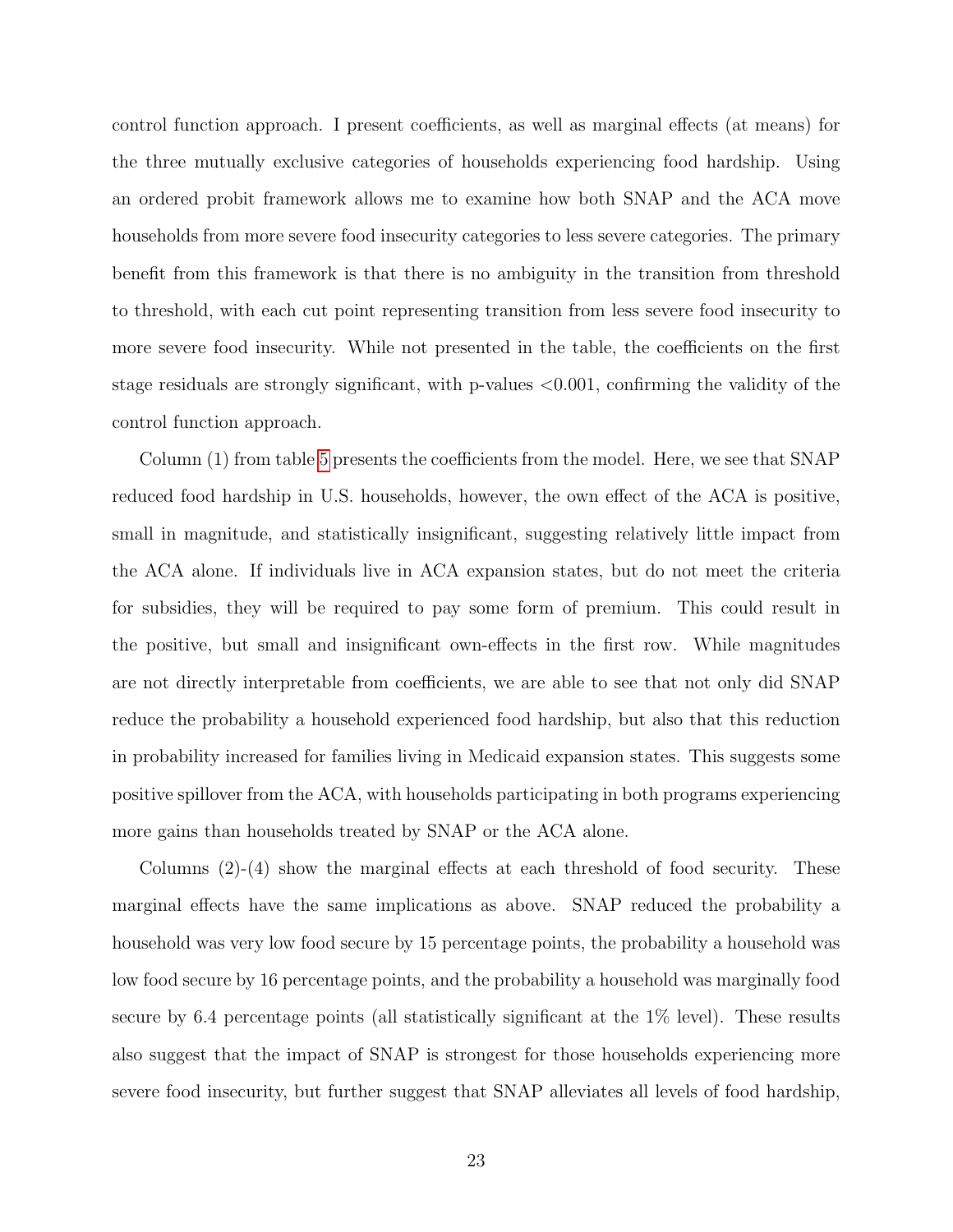moving households towards full food security. However, households in each of these food secure categories saw additional gains from the ACA. The marginal effects of the interaction between the ACA and SNAP suggest that households participating in SNAP and in Medicaid expansion states saw an additional reduction of 6.4 percentage points in the probability of being very low food secure, an additional 6.8 percentage point reduction in the probability of being low food secure, and an additional reduction in the probability of being marginally food secure of 2.7 percentage points. All marginal effects for SNAP and the interaction of the ACA and SNAP are statistically significant at the 1% level, and while the marginal effects at the low food secure and very low food secure levels are not statistically different from one another, both are statistically different from the marginal effect at the marginally food secure level.

These results suggest large, increasing returns to program participation. [Schmidt et al.](#page-35-3) [\(2015\)](#page-35-3) found that \$1,000 in additional non-food benefits reduced the incidence of food insecurity by roughly 0.9 percentage points. While low food security and food insecurity measure slightly different types of food hardship, a 6.5 percentage point reduction in the probability of being low food secure is roughly equivalent to \$6,500 in additional non-food benefits. The average spending per enrollee in Medicaid was \$[5](#page-23-0),736<sup>5</sup> in 2014, suggesting that the Medicaid expansions more than doubled the value of the benefit for SNAP recipients.

Table [A1](#page-52-0) in the appendix shows results from a standard ordered probit for reference. The ordered probit results that do not control for reverse causality with SNAP show large, negative values for the impact of the ACA, but also large positive values for the impact of SNAP on food hardship. The two stage control function approach presented in table [5](#page-49-0) removes the bias stemming from economic circumstances and participation in SNAP.

Table [6](#page-49-1) presents the results of estimating equation [\(7\)](#page-14-0) at different, nonmutually exclusive food insecurity thresholds. For reference, I present results from OLS regressions that estimate the impact of the ACA where the endogeneity of SNAP is not accounted for in table [A2](#page-52-1) in

<span id="page-23-0"></span> $^{5}$ http://www.kff.org/medicaid/state-indicator/medicaid-spending-per-enrollee/?currentTimeframe=0&sortModel=%7B% %22sort%22:%22asc%22%7D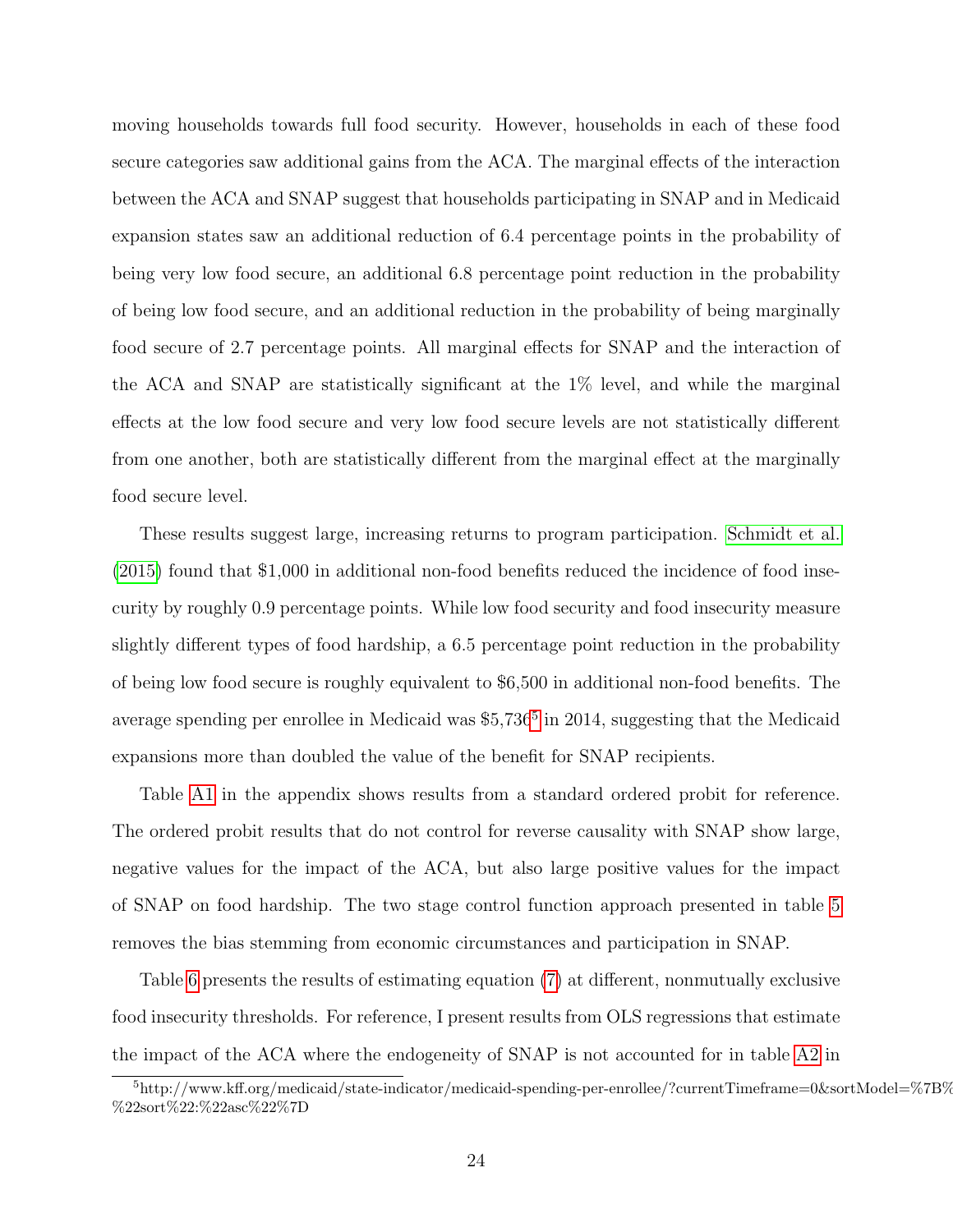the appendix, once again demonstrating the reverse causality associated with SNAP.

Column (1) shows the impact of the ACA on the commonly reported summary category of food insecurity. Here, we see no statistical relationship between Medicaid expansion alone and food insecurity. However, for households who also participate in SNAP, the ACA further reduced the probability they are food insecure by 14.2 percentage points. In my sample, 53% of households participating in SNAP are food insecure. This 14.2 percentage point reduction translates into a 26.8% decrease in the probability a household is food insecure. Thus, program interaction matters, with increasing returns to program participation for reductions in food insecurity.

Column (2) examines the effect of the ACA on marginal food insecurity. Here, we still see the impact of multiple program participation as well as increasing returns to program participation, with SNAP households seeing a reduction in the probability of being marginally food insecure of 28 percentage points on a basis of 74%, or a 38% reduction in the probability of being marginally food insecure.

This is strongly contrasted with results in column (3), where we see no impact of the ACA on the probability of experiencing very low food security, regardless of SNAP participation. However, we see the own effect from SNAP reduces the probability a household experiences very low food security by 74 percentage points. The large coefficient suggests that SNAP strongly reduces the probability individuals experience extreme food hardship, although individuals who leave this category may still be food insecure. This suggests that at the low end of the food security distribution, SNAP does most of the work in alleviating food hardship, with little effect from healthcare programs. These results suggest that the ACA and SNAP assist those at different ends of the food insecurity spectrum, and also present the first IV estimates of SNAP on very low food security of which I am aware.

I also report first stage statistics to assess the performance of the instruments. The Kleibergen under-identification statistics reject the null hypothesis that the SNAP access measures and state policy variables are only weakly correlated with SNAP participation.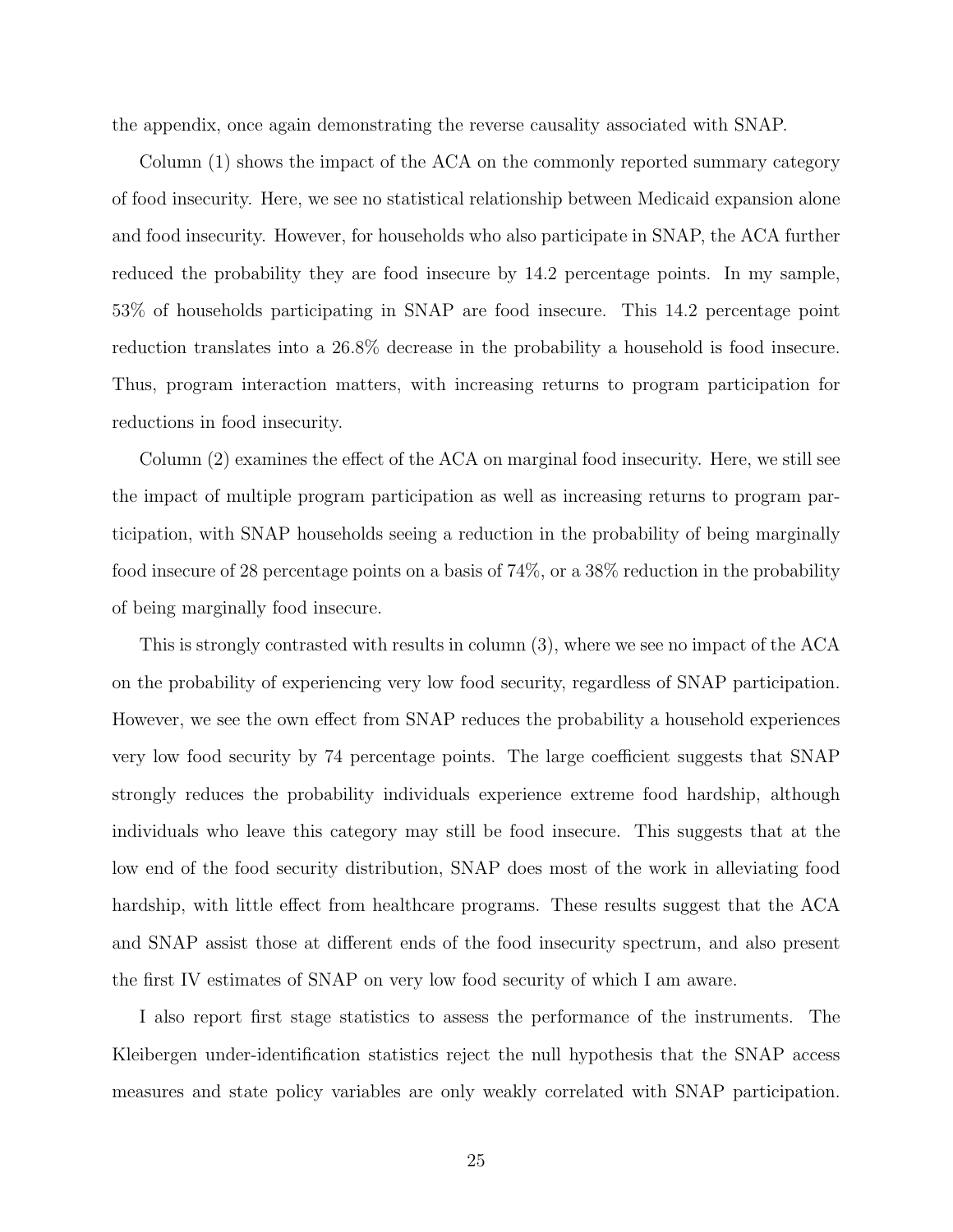Since I have more instruments than endogenous regressors, I also report the Hansen J statistic as a test of overidentifying restrictions. Here, the large p-values result in failing to reject the null hypothesis that the instruments are uncorrelated with the error term at any standard threshold, giving greater confidence in the validity of the instrument set.

While the results in column (1) coincide with the notions of program interaction, some of the results from columns (2) and (3), specifically the coefficients on SNAP, are surprising in sign and magnitude. Taken at face value, the coefficient on SNAP in column (2) suggests participating in SNAP increases the probability an individual is marginally food insecure by 33.2 percentage points, even when instrumenting for SNAP participation. In column (3), the large, negative coefficient on SNAP suggests a surprisingly large decrease in very low food insecurity. However, the findings in table [5](#page-49-0) provide the needed context. Here, it seems that SNAP reduces food hardship at all levels, but does not completely alleviate it, suggesting SNAP increases the probability of being higher on the food security distribution (more food secure), and decreases the probability of being lower on the food insecurity distribution (less food secure).

The key finding of this paper is that the ACA reduces the probability a household experiences food insecurity, but that these reductions are not uniform across the distribution of food insecurity, nor are they uniform across the SNAP benefit population. Tables [5](#page-49-0) and [6](#page-49-1) together show the interplay of Medicaid expansion through the ACA and SNAP. The ACA complemented the traditional food support system, further reducing food insecurity for those already receiving SNAP benefits. Furthermore, I show that SNAP moves people up the food security distribution at all levels.

#### Evidence on Mechanisms

Previously, I discussed the intuition behind how the ACA might influence food hardship. In this section, I provide evidence detailing two mechanisms through which the ACA might increase household access to food. In the background section, I presented budget constraint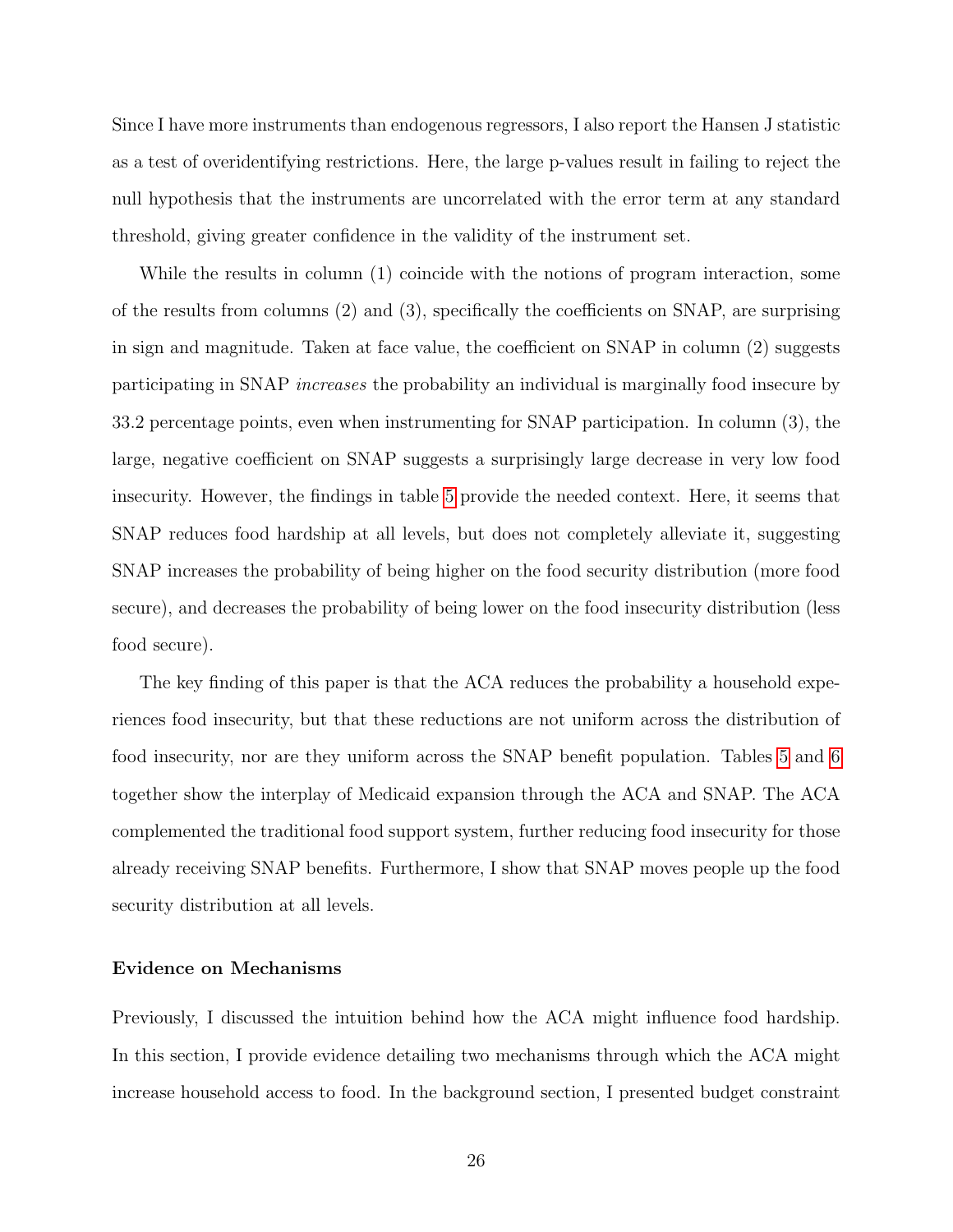analysis that graphically depicts the income effect of receiving both Medicaid and SNAP subsidies, with the general idea being that receiving subsidized public health care allows households to reallocate resources away from medical expenditure and towards food expenditure. Thus, I directly estimate the effect of the ACA on food expenditure.

When estimating food expenditure models, I limit the analysis to the years 2011-2016. The reason for this is twofold. First, as discussed previously, the wide discrepancy in the topcoding of food expenditure in the CPS makes comparison with earlier years difficult. Second, this provides a tighter window around Medicaid expansion to analyze expenditure. When estimating food expenditure, I also further control for the income bin provided by the CPS. While I do not have exact data on household income, attempting to estimate expenditure without controlling for income in some fashion could bias estimates. Column (1) of table [7](#page-50-0) shows instrumental variables results examining how both SNAP and the ACA influence average real average weekly food expenditure using the same instrument set described above.

Here, we see that participation in SNAP increases weekly food expenditure by \$164.32, which I consider to be an upper bound on the effect of SNAP on food expenditure. From 2011-2016, the nominal value of the maximum weekly benefit for a family of four is approximately \$160, which is roughly equivalent to the estimate presented above. The average family size for SNAP recipients in my sample is 3, with an average maximum weekly benefit of \$105.34. Average weekly food expenditure is \$115.93. Thus, the estimated return to SNAP participation is large compared with sample baselines. However, the instrumental variables strategy results in a local average treatment effect, meaning the effect may be larger than otherwise estimated. [Beatty and Tuttle \(2014\)](#page-31-4) find that the actual food share of the budget changes in response to changes in SNAP benefits, resulting in greater increases in food expenditure than otherwise predicted, consistent with the results presented here.

Column (1) also shows that households in Medicaid expansion states see larger increases than other households. I find that average weekly food expenditure is \$21.63 lower in ACA states on average, however, for households that reside in expansion states and participate in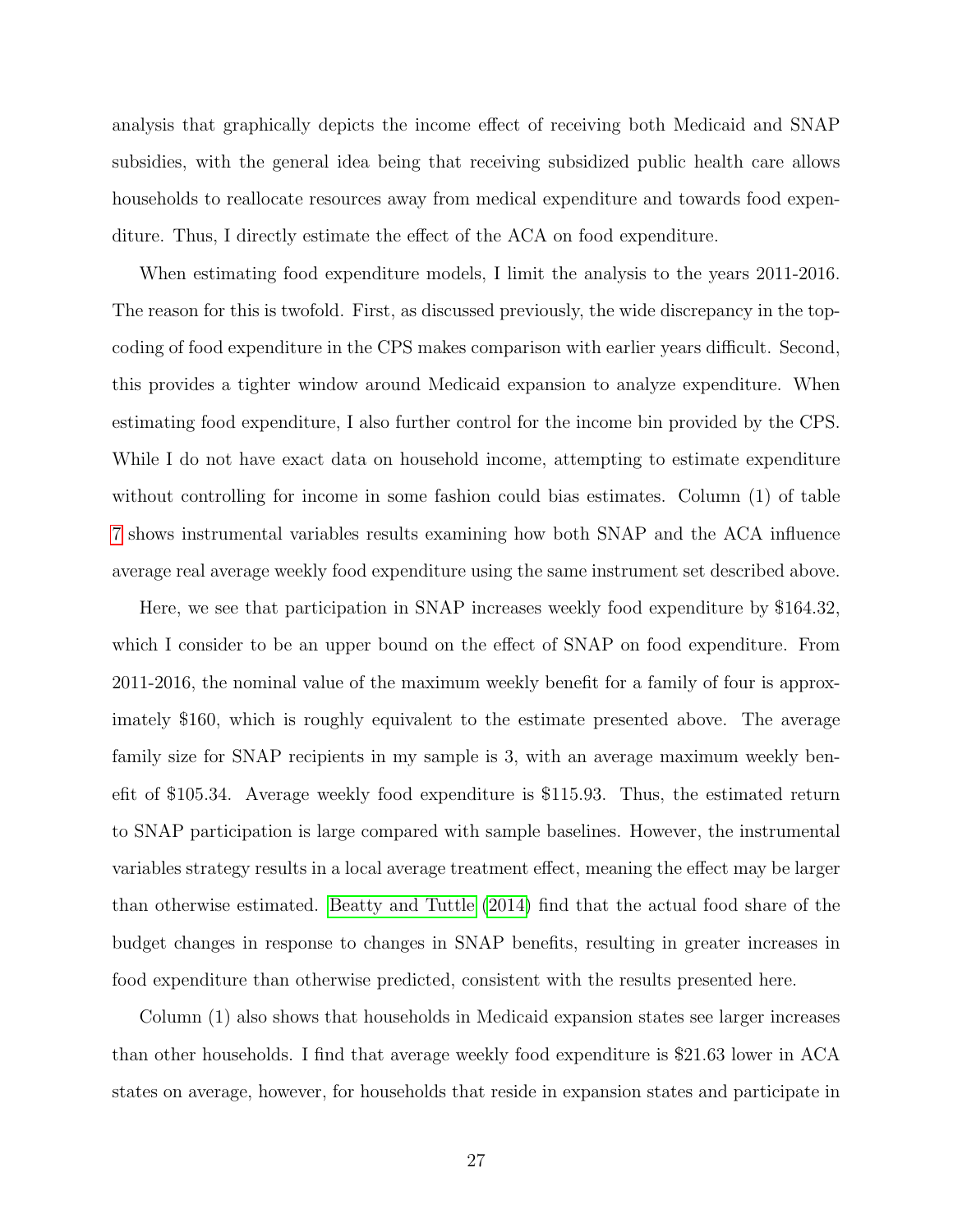SNAP, food expenditure is \$38.24 higher. This is once again consistent with requiring premiums for those who do not meet Medicaid income cutoffs. These individuals may reduce food expenditure to cover premiums (which will be required for all due to the individual mandate). For those who also receive SNAP benefits, any income lost due to income will be mitigated through food subsidies. The increase in food expenditure for SNAP recipients in Medicaid expansion states is direct evidence for the mechanism described previously—households residing in Medicaid expansion states see an additional return to program participation, once again detailing the complementarities between Medicaid and SNAP. Thus, it seems that subsidized public healthcare does act as an income shock for SNAP households, increasing their access to food.

Another potential avenue for the ACA to influence food hardship comes through the reduction in information and/or stigma costs associated with participating in the safety net. Columns (2) and (3) of table [7](#page-50-0) examine whether the Medicaid expansions through the ACA brought new households into the safety net. For these households, participation in SNAP (if they were not already participating) may become easier. Perhaps by participating in public healthcare, these households have learned something about navigating the safety net, making it subsequently easier to apply for, and obtain, SNAP benefits. These households might also pay some fixed portion of the stigma costs, as noted by [Keane and Moffitt \(1998\)](#page-34-8), making it less costly for them to participate in SNAP. Columns (2) and (3) show that the ACA increased SNAP take-up, regardless of using a linear probability or probit model to estimate the impact on take-up. Together with the evidence from spending, I show two means by which the ACA might cause the results presented above.

#### Additional Measures of Food Hardship

I now turn to other measures of food hardship. Table [8](#page-50-1) presents IV results estimating the impact of the ACA on the food insecurity gap, the square of the food insecurity gap, and the income gap as defined in equations [\(11\)](#page-18-0) and [\(12\)](#page-18-1). OLS results are available in table [A3](#page-53-0) in the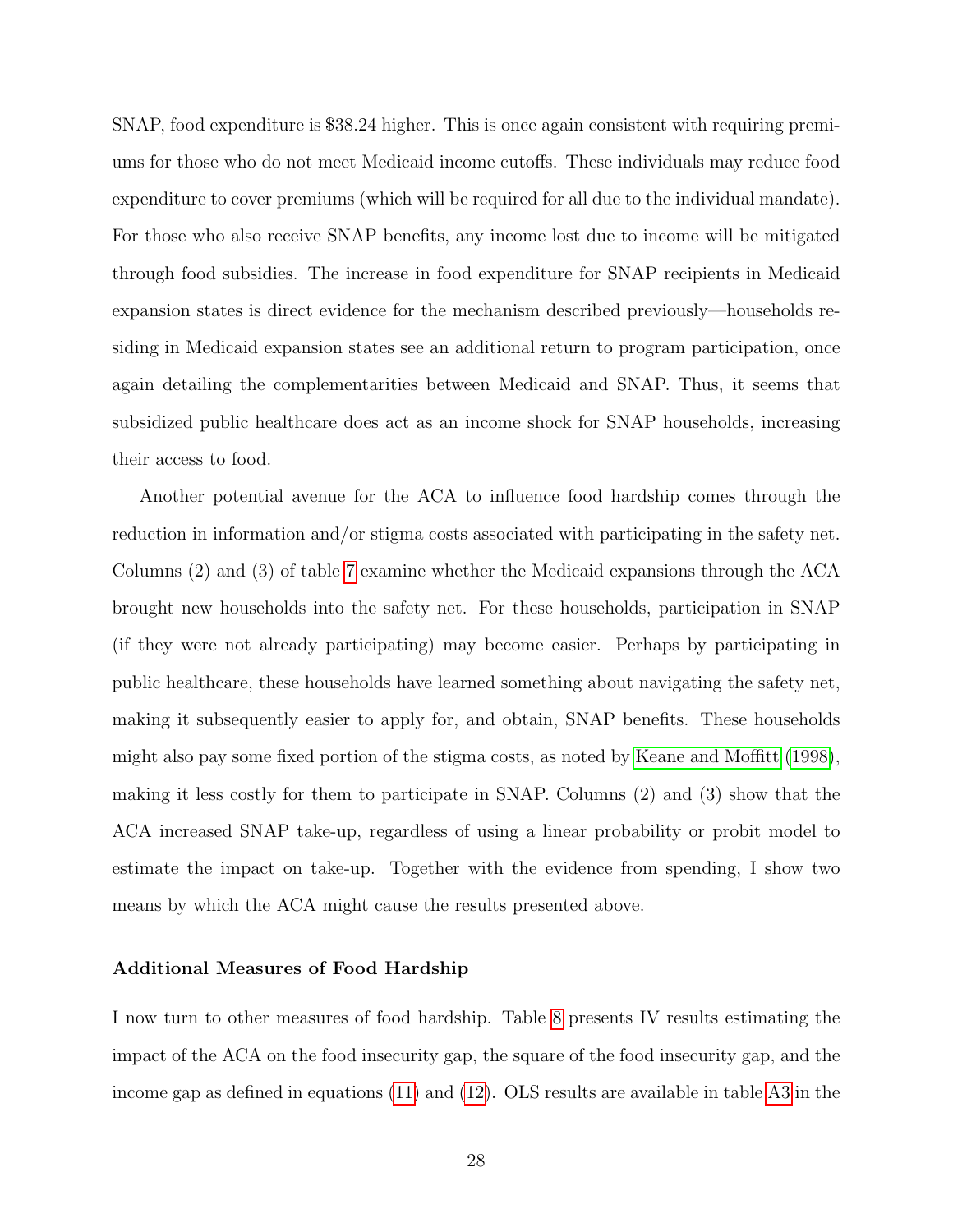appendix. Here, I attempt to more fully utilize the entirety of the food security supplement in the December CPS. Regardless of whether we consider only the food insecurity gap  $(d_{iit})$ in column (1), or the square of the gap  $(d_{ijt}^2)$  in column (2), the results are the same. I find that the own effect of the ACA is positive, suggesting that households in Medicaid expansion states are more likely to be farther from the food security threshold. However, for households participating in SNAP, the ACA reduces the distance to the food security threshold by 9.2- 10.1 percentage points. I also show that SNAP participation greatly reduces the distance to the food security threshold by approximately 33-42 percentage points in both columns (1) and (2). While less conclusive than the results from tables [5](#page-49-0) and [6,](#page-49-1) these results still suggest there are increasing returns to program participation, with the ACA and SNAP acting in concert to reduce food hardship.

The income gap provides the benefit of directly monetizing the amount of food hardship experienced by the household, at the expense of potential increases in measurement error. The question as posed by the CPS asks individuals to opine on the amount of money that they would require to meet food needs. The hypothetical nature of the question inherently poses uncertainty in the measure. However, in column (3) I (imprecisely) estimate that the ACA reduces the amount of money a household needs to meet food needs by approximately \$5 per week. I once again show increasing returns to program participation, with the magnitude of the effect larger for households participating in SNAP. The coefficient on SNAP is positive. Taken at face value, this suggests SNAP increases the amount of money a household needs to meet food requirements; however, the coefficients on the ACA suggest beneficial effects of Medicaid expansion.

These additional measures are less commonly reported in both the food insecurity literature and policy debates. However, they still suggest that the Medicaid expansions from the ACA and SNAP work together to reduce food insecurity, and are more effective as a pair than either alone. While precise identification of these parameters is difficult, they compliment earlier, more ubiquitous measures of food insecurity.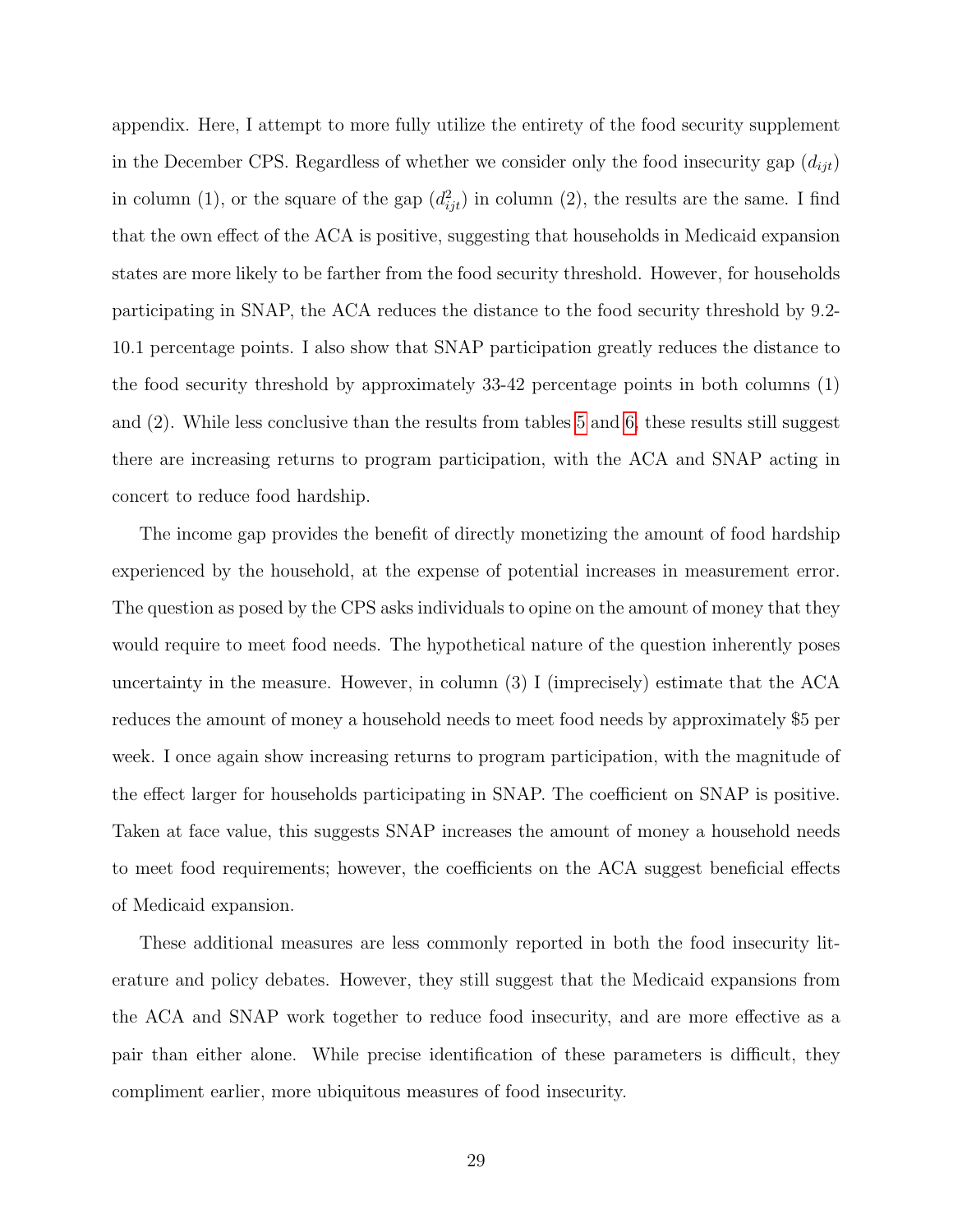# V. Conclusion

The focus of the Affordable Care Act was to overhaul the American healthcare system through mandated coverage, subsidized private coverage, reforms in Medicare taxes and spending, and significant expansions in the Medicaid program to low income populations. [Gruber \(2011\)](#page-33-9) provides an overview of the aims and predicted consequences of the ACA, documenting many of the challenges associated with assessing the impact of the law. However, he does not consider the impact that expanded Medicaid coverage might have on food insecurity, one of the largest public health concerns facing the nation.

Participating in multiple safety net programs is one way households may increase total resources available to alleviate food hardship. This paper examines the effect of the Affordable Care Act, one of the largest increases in Medicaid coverage, on food insecurity. While the primary goal of Medicaid expansion through the ACA was to increase healthcare coverage across America, I find strong evidence that the ACA also reduced food hardship across the spectrum of food security, but that these gains were concentrated among those who also participated in SNAP. I find the ACA reduced the probability a household participating in SNAP falls into the two lowest food security categories by about 6.5 percentage points, and reduced the probability these households were classified as food insecure by 14.2 percentage points.

One consistent implication of the results implies that the ACA had a differential impact depending on whether the household received SNAP benefits. Despite the reverse causality between SNAP and food security, demonstrated in this work and elsewhere, I show that households that both reside in Medicaid expansion states and receive SNAP benefits experience larger gains in food security than households benefiting from either program alone. Households in Medicaid expansion states see a 45% greater reduction in the probability of being very low food secure or low food secure than households participating in SNAP alone. Households that participate in SNAP and live in Medicaid expansion states see a decrease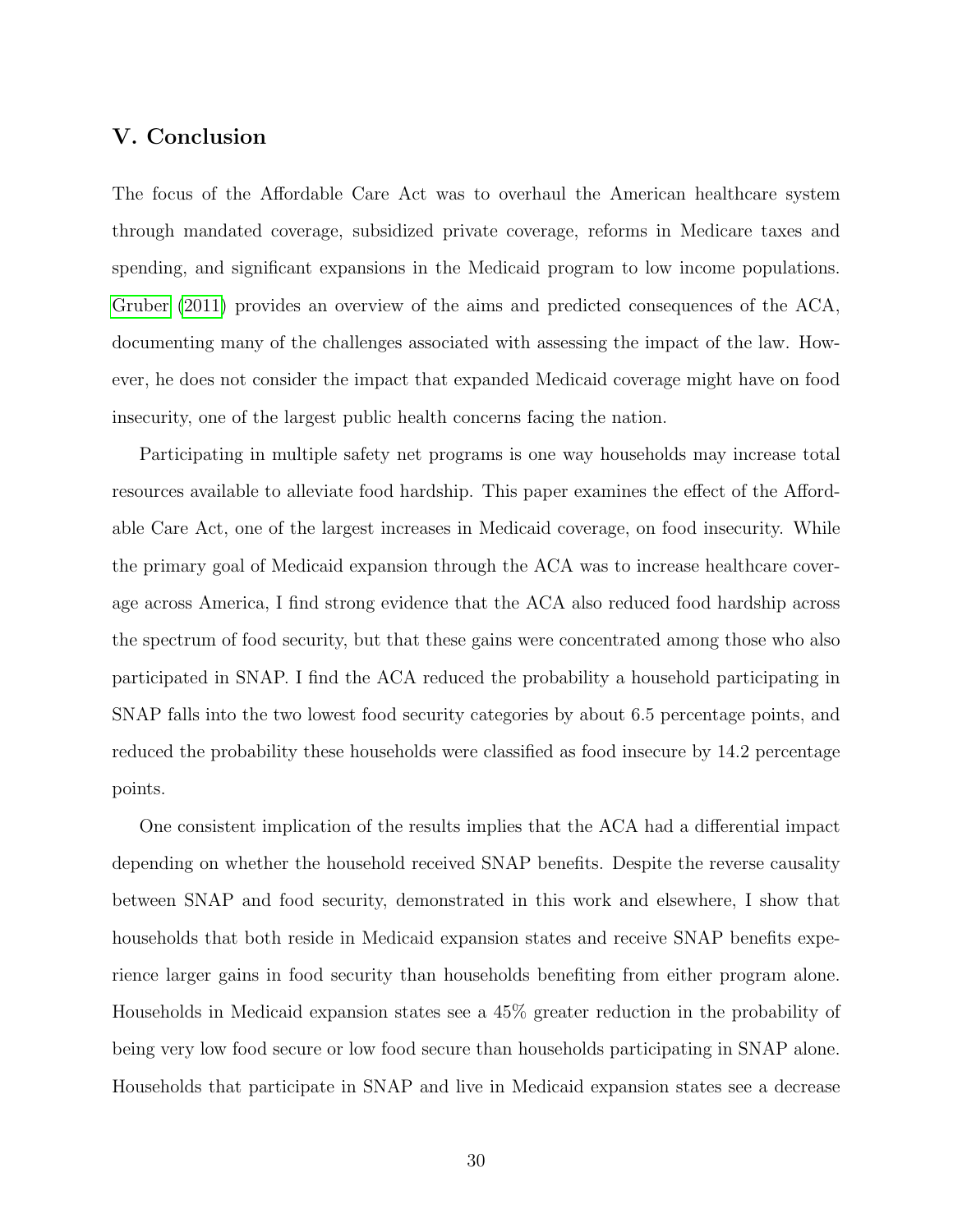in the probability of being food insecure, nearly doubling the impact from SNAP alone. Even under alternative measures of food hardship, I consistently find evidence for increasing returns to food security from program participation; living in a Medicaid expansion state and participating in SNAP have larger benefits for food security than either program alone.

Increasing returns to program participation shows that by analyzing these programs separately, we risk mischaracterizing the benefits of the safety net. Rarely do families participate in only one safety net program. By receiving multiple types of benefits, households may be able to redirect resources in ways that compound gains in resources from a single program. As this study shows, by including multiple benefit types in our analyses, we may be able to get a more complete picture of where policy actually bites. This is especially relevant for researchers studying the impact of the safety net on poverty related issues. By limiting the scope of analysis for safety net issues, researchers narrow the spectrum of results that might otherwise be present. Ultimately, this paper shows that public health insurance has benefits beyond healthcare coverage. While access to quality medical care is crucial for the health of all families, so too is access to food. As many studies have shown, food insecurity can have large, detrimental effects on health. I show that public healthcare can make large strides in alleviating health risks posed by food insecurity.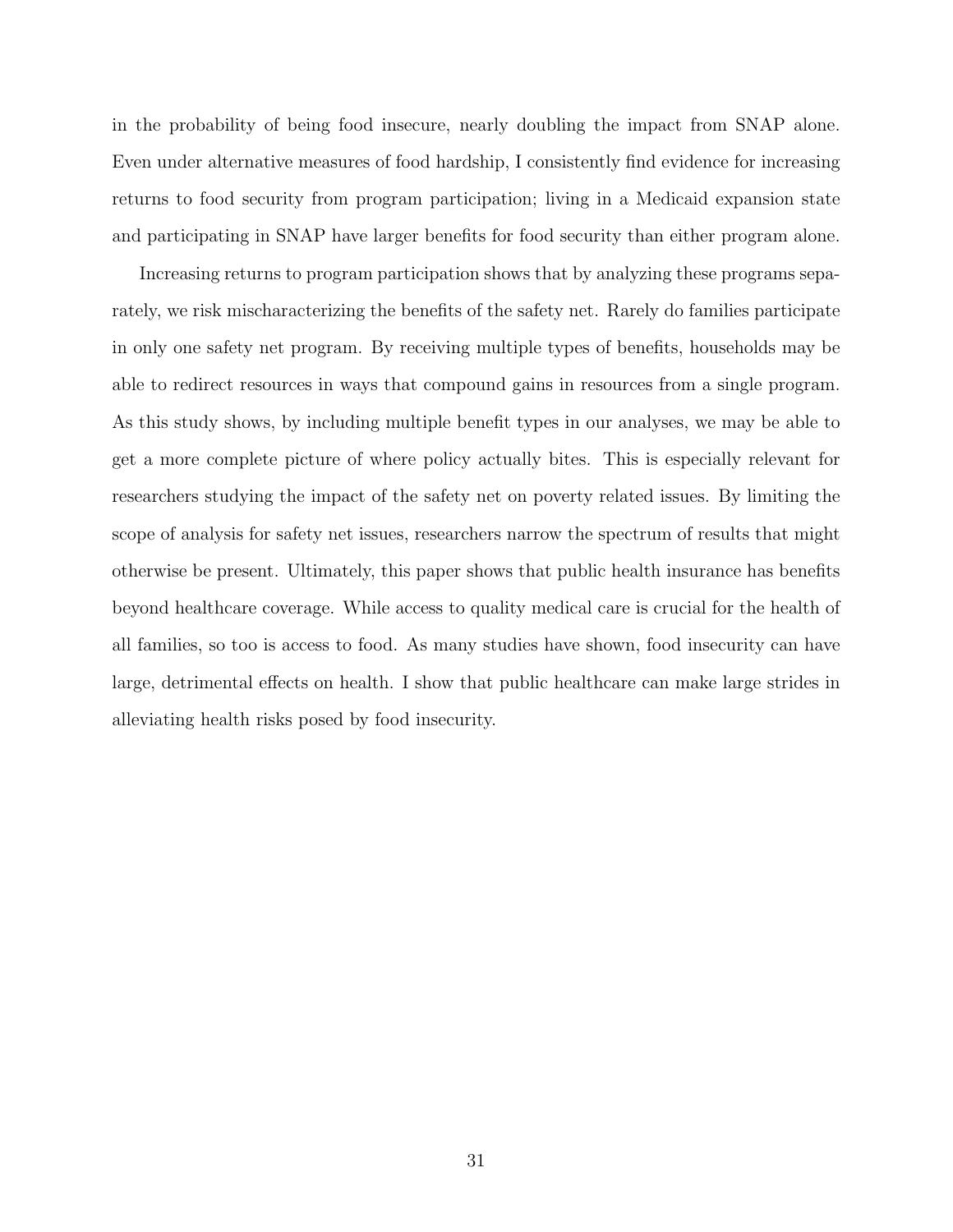# References

- <span id="page-31-1"></span>Almond, D., Hoynes, H.W., Schanzenbach, D.W., 2011. Inside the War on Poverty: The Impact of Food Stamps on Birth Outcomes. The Review of Economics and Statistics 93, 387–403.
- <span id="page-31-3"></span>Antwi, Y.A., Moriya, A.S., Simon, K.I., 2015. Access to Health Insurance and the Use of Inpatient Medical Care: Evidence from the Affordable Care Act Young Adult Mandate. Journal of Health Economics 39, 171–187.
- <span id="page-31-5"></span>Bartfeld, J., Dunifon, R., 2006. State-Level Predictors of Food Insecurity Among Households With Children. Journal of Policy Analysis and Management 25, 921–942.
- <span id="page-31-4"></span>Beatty, T.K., Tuttle, C.J., 2014. Expenditure Response to Increases in In-Kind Transfers: Evidence from the Supplemental Nutrition Assistance Program. American Journal of Agricultural Economics 97, 390–404.
- <span id="page-31-0"></span>Bhattacharya, J., Currie, J., Haider, S., 2004. Poverty, Food Insecurity, and Nutritional Outcomes in Children and Adults. Journal of Health Economics 23, 839–862.
- <span id="page-31-6"></span>Bitler, M.P., 2015. The Health and Nutrition Effects of SNAP: Selection into the Program and a Review of the Literature on Its Effects, in: Bartfeld, J., Gundersen, C., Smeeding, T., Ziliak, J.P. (Eds.), SNAP Matters: How Food Stamps Affect Health and Well-Being. Stanford University Press.
- <span id="page-31-2"></span>Black, L.I., Cohen, R.A., 2015. Insurance Status by State Medicaid Expansion Status: Early Release of Estimates from the National Health Interview Survey, 2013–September 2014. National Center for Health Statistics .
- <span id="page-31-7"></span>Blundell, R.W., Powell, J.L., 2004. Endogeneity in Semiparametric Binary Response Models. The Review of Economic Studies 71, 655–679.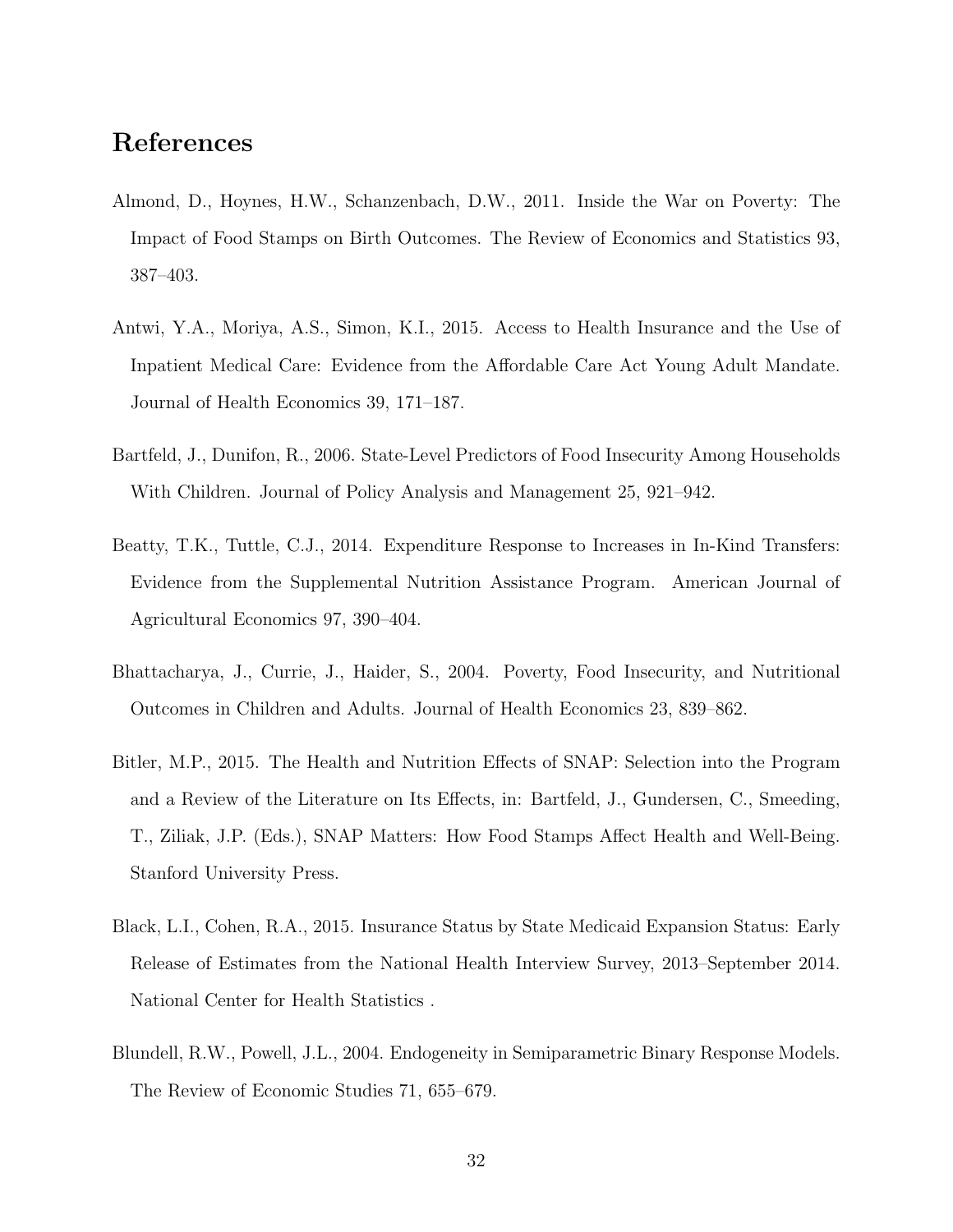- <span id="page-32-5"></span>Borjas, G.J., 2004. Food Insecurity and Public Assistance. Journal of Public Economics 88, 1421–1443.
- <span id="page-32-3"></span>Chi, D.L., Masterson, E.E., Carle, A.C., Mancl, L.A., Coldwell, S.E., 2014. Socioeconomic Status, Food Security, and Dental Caries in US Children: Mediation Analyses of Data from the National Health and Nutrition Examination Survey, 2007–2008. Journal Information 104.
- <span id="page-32-0"></span>Coleman-Jensen, A., Rabbitt, M.P., Gregory, C., Singh, A., 2017. Household Food Security in the United States in 2016. U.S. Department of Agriculture, Economic Research Service .
- <span id="page-32-1"></span>Cook, J.T., Black, M., Chilton, M., Cutts, D., de Cuba, S.E., Heeren, T.C., Rose-Jacobs, R., Sandel, M., Casey, P.H., Coleman, S., et al., 2013. Are Food Insecurity's Health Impacts Underestimated in the US population? Marginal Food Security Also Predicts Adverse Health Outcomes in Young US Children and Mothers. Advances in Nutrition: An International Review Journal 4, 51–61.
- <span id="page-32-2"></span>Cook, J.T., Frank, D.A., Berkowitz, C., Black, M.M., Casey, P.H., Cutts, D.B., Meyers, A.F., Zaldivar, N., Skalicky, A., Levenson, S., et al., 2004. Food Insecurity is Associated With Adverse Health Outcomes Among Human Infants and Toddlers. The Journal of Nutrition 134, 1432–1438.
- <span id="page-32-4"></span>Courtemanche, C., Marton, J., Ukert, B., Yelowitz, A., Zapata, D., 2017. Impacts of the Affordable Care Act on Health Insurance Coverage in Medicaid Expansion and Non-Expansion States. Journal of Policy Analysis and Management 36, 178–210.
- <span id="page-32-6"></span>Dutta, I., Gundersen, C., 2007. Measures of Food Insecurity at the Household Level, in: Food Security Indicators, Measurement, and the Impact of Trade Openness: Series: WIDER Studies in Development Economics. Oxford University Press.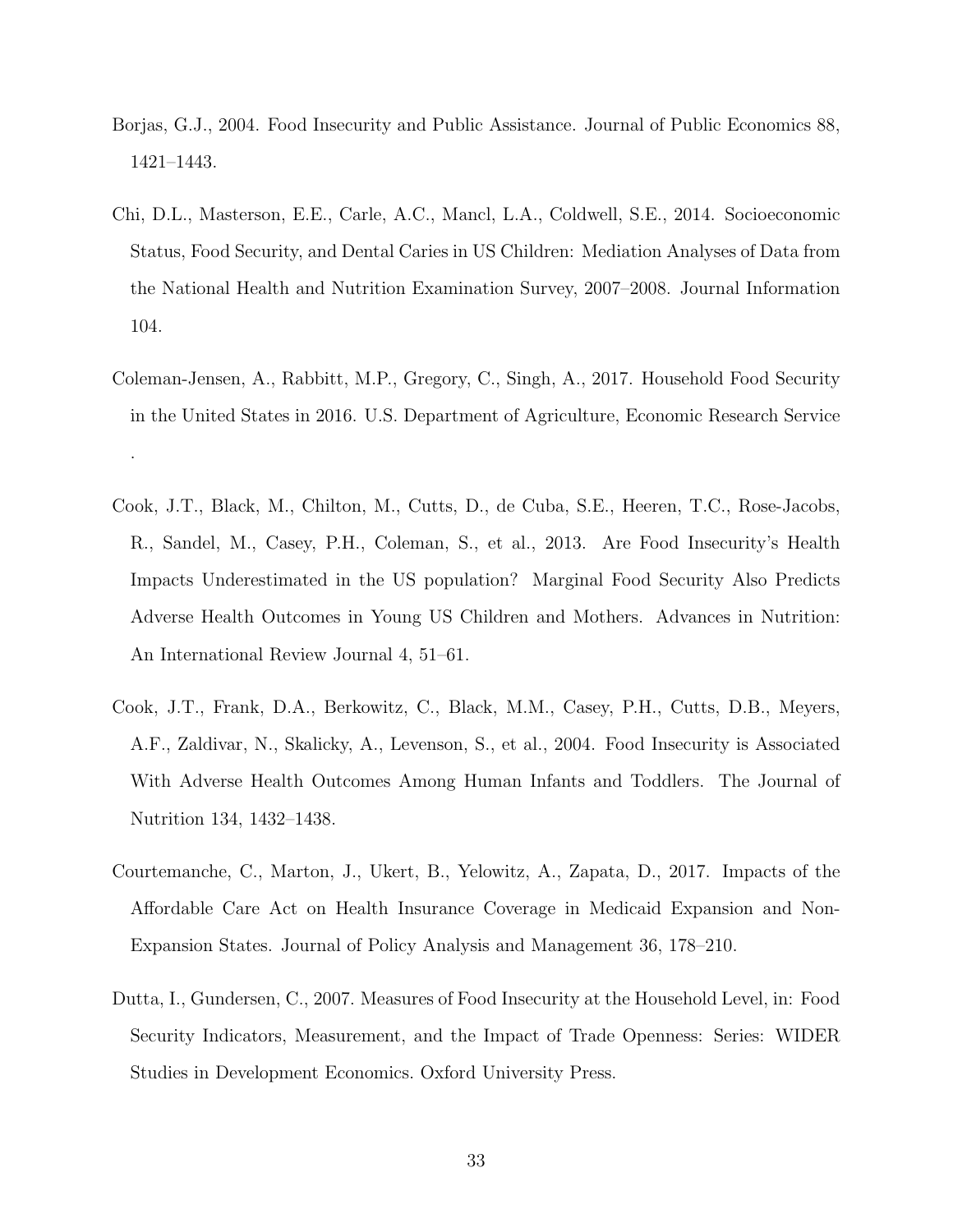- <span id="page-33-5"></span>Garrett, B., Kaestner, R., 2014. The Best Evidence Suggests the Effects of the ACA on Employment Will Be Small Timely Analysis of Immediate Health Policy Issues. Technical Report. Urban Institute.
- <span id="page-33-4"></span>Gregory, C., Rabbitt, M.P., Ribar, D.C., 2015. The Supplemental Nutrition Assistance Program and Food Insecurity, in: Bartfeld, J., Gundersen, C., Smeeding, T., Ziliak, J.P. (Eds.), SNAP Matters: How Food Stamps Affect Health and Well-Being. Stanford University Press.
- <span id="page-33-9"></span>Gruber, J., 2011. The Impacts of the Affordable Care Act: How Reasonable Are the Projections? Technical Report. National Bureau of Economic Research.
- <span id="page-33-8"></span>Gundersen, C., 2008. Measuring the Extent, Depth, and Severity of Food Insecurity: an Application to American Indians in the USA. Journal of Population Economics 21, 191– 215.
- <span id="page-33-1"></span>Gundersen, C., Kreider, B., 2009. Bounding the Effects of Food Insecurity on Children's Health Outcomes. Journal of Health Economics 28, 971–983.
- <span id="page-33-0"></span>Gundersen, C., Kreider, B., Pepper, J., 2011. The Economics of Food Insecurity in the United States. Applied Economic Perspectives and Policy .
- <span id="page-33-6"></span>Gundersen, C., Ribar, D., 2011. Food Insecurity and Insufficiency at Low Levels of Food Expenditures. Review of Income and Wealth 57, 704–726.
- <span id="page-33-2"></span>Gundersen, C., Ziliak, J.P., 2014. Childhood Food Insecurity in the US: Trends, Causes, and Policy Options. The Future of Children 24, 1–19.
- <span id="page-33-3"></span>Gundersen, C., Ziliak, J.P., 2015. Food Insecurity and Health Outcomes. Health Affairs .
- <span id="page-33-7"></span>Heckman, J.J., Robb Jr, R., 1985. Alternative Methods For Evaluating the Impact of Interventions: An Overview. Journal of Econometrics 30, 239–267.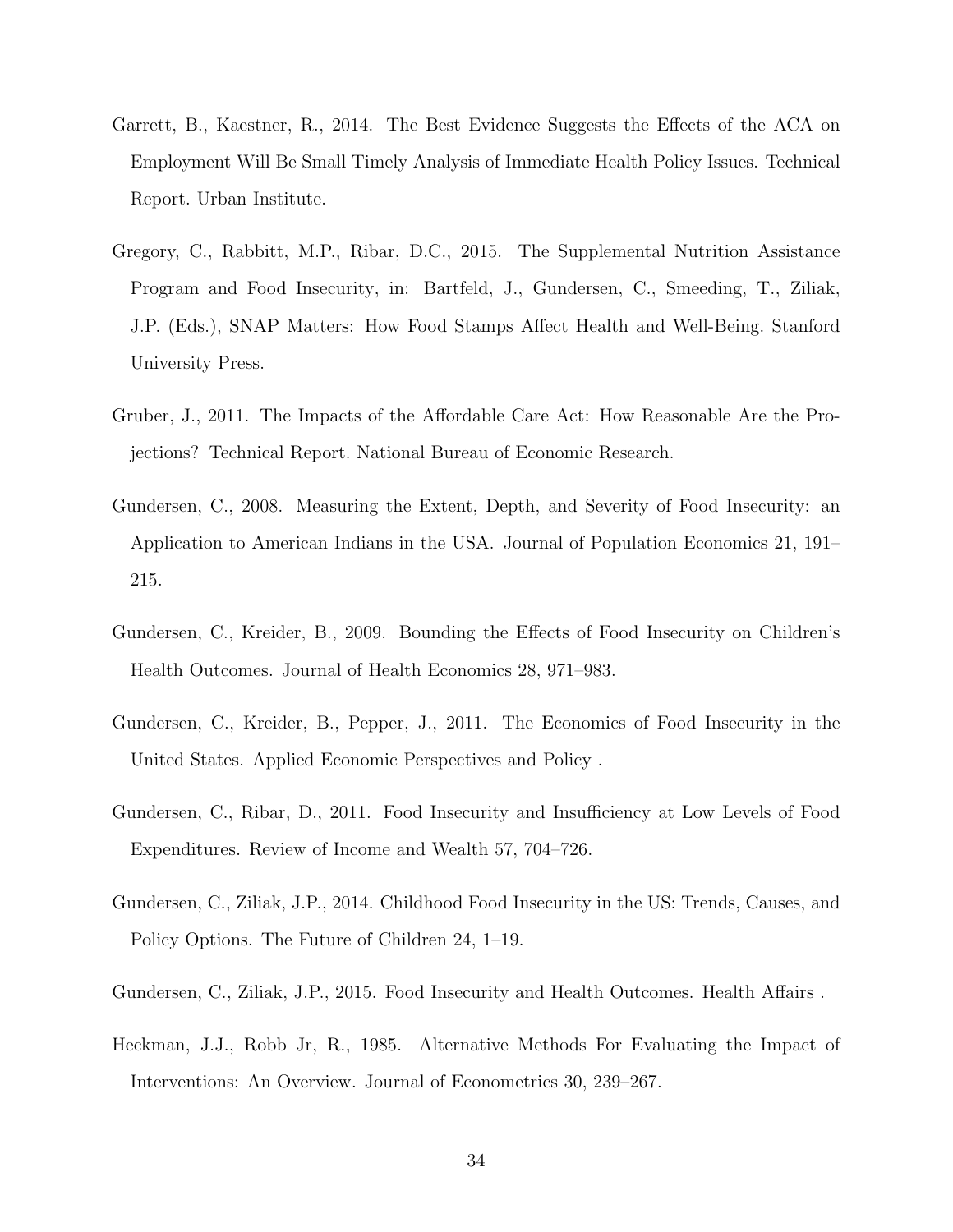- <span id="page-34-0"></span>Heflin, C.M., Ziliak, J.P., 2008. Food Insufficiency, Food Stamp Participation, and Mental Health. Social Science Quarterly 89, 706–727.
- <span id="page-34-2"></span>Howard, L.L., 2011. Does Food Insecurity at Home Affect Non-Cognitive Performance at School? A Longitudinal Analysis of Elementary Student Classroom Behavior. Economics of Education Review 30, 157–176.
- <span id="page-34-7"></span>Hoynes, H., Schanzenbach, D.W., 2015. U.S. Food and Nutrition Programs. NBER Working Papers 21057. National Bureau of Economic Research, Inc.
- <span id="page-34-6"></span>Hoynes, H., Schanzenbach, D.W., Almond, D., 2016. Long-Run Impacts of Childhood Access to the Safety Net. The American Economic Review 106, 903–934.
- <span id="page-34-5"></span>Hoynes, H.W., McGranahan, L., Schanzenbach, D.W., 2015. SNAP and Food Consumption, in: Bartfeld, J., Gundersen, C., Smeeding, T., Ziliak, J.P. (Eds.), SNAP Matters: How Food Stamps Affect Health and Well-Being. Stanford University Press.
- <span id="page-34-4"></span>Hu, L., Kaestner, R., Mazumder, B., Miller, S., Wong, A., 2016. The Effect of the Patient Protection and Affordable Care Act Medicaid Expansions on Financial Well-Being. National Bureau of Economic Research Working Paper .
- <span id="page-34-8"></span>Keane, M., Moffitt, R., 1998. A Structural Model of Multiple Welfare Program Participation and Labor Supply. International Economic Review , 553–589.
- <span id="page-34-1"></span>Meyerhoefer, C.D., Yang, M., 2011. The Relationship Between Food Assistance and Health: A Review of the Literature and Empirical Strategies for Identifying Program Effects. Applied Economic Perspectives and Policy .
- <span id="page-34-3"></span>Moffitt, R., 2015. Multiple Program Participation and the SNAP Program, in: Bartfeld, J., Gundersen, C., Smeeding, T., Ziliak, J.P. (Eds.), SNAP Matters: How Food Stamps Affect Health and Well-Being. Stanford University Press.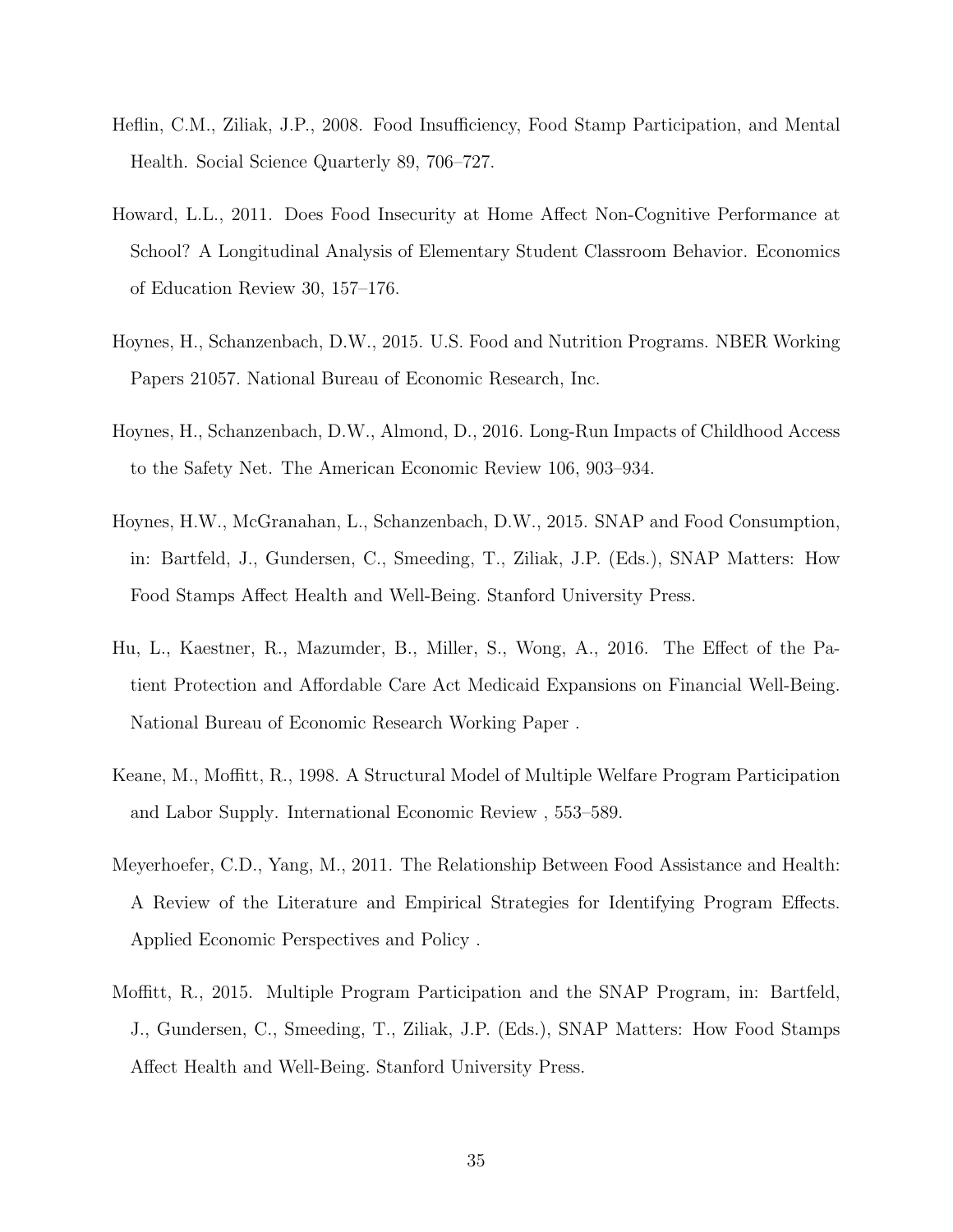- <span id="page-35-6"></span>Schmeiser, M.D., 2012. The Impact of Long-Term Participation in the Supplemental Nutrition Assistance Program on Child Obesity. Health Economics 21, 386–404.
- <span id="page-35-3"></span>Schmidt, L., Shore-Sheppard, L., Watson, T., 2015. The Effect of Safety Net Programs on Food Insecurity. Journal of Human Resources .
- <span id="page-35-1"></span>Sommers, B.D., Baicker, K., Epstein, A.M., 2012. Mortality and Access to Care Among Adults After State Medicaid Expansions. New England Journal of Medicine 367, 1025– 1034.
- <span id="page-35-0"></span>Wagner, K.L., 2015. Medicaid Expansions for the Working Age Disabled: Revisiting the Crowd-Out of Private Health Insurance. Journal of Health Economics 40, 69–82.
- <span id="page-35-2"></span>Wherry, L.R., Miller, S., 2016. Early Coverage, Access, Utilization, and Health Effects Associated With the Affordable Care Act Medicaid Expansions: A Quasi-experimental Study. Annals of Internal Medicine 164, 795–803.
- <span id="page-35-7"></span>Wooldridge, J.M., 2002. Econometric Analysis of Cross Section and Panel Data. MIT press.
- <span id="page-35-4"></span>Yen, S.T., 2010. The Effects of SNAP and WIC Programs on Nutrient Intakes of Children. Food Policy 35, 576–583.
- <span id="page-35-5"></span>Ziliak, J.P., 2015. Why Are So Many Americans on Food Stamps? The Role of the Economy, Policy, and Demographics, in: Bartfeld, J., Gundersen, C., Smeeding, T., Ziliak, J.P. (Eds.), SNAP Matters: How Food Stamps Affect Health and Well-Being. Stanford University Press.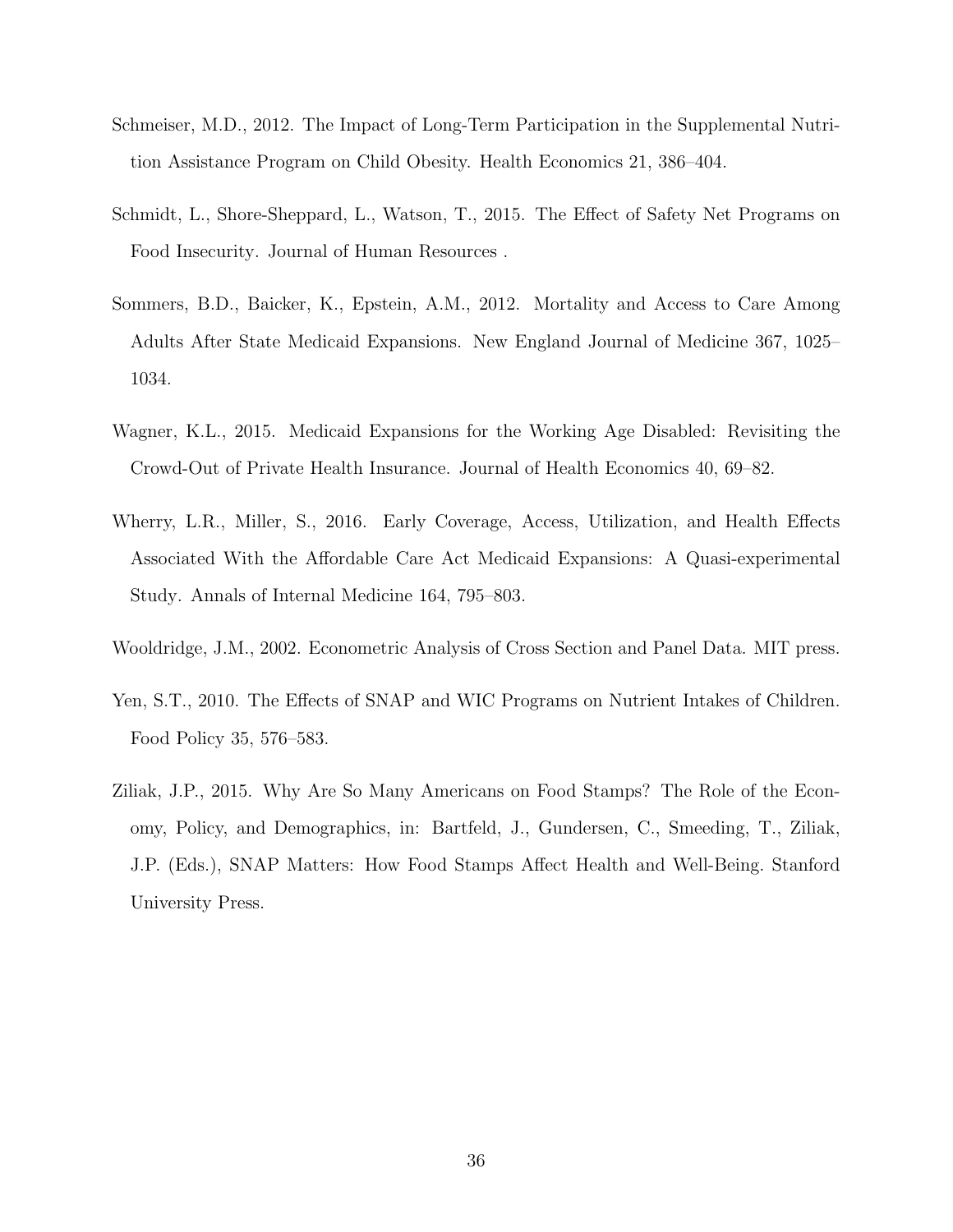# <span id="page-36-0"></span>Tables and Figures



Figure 1: Response Rates to FI Questions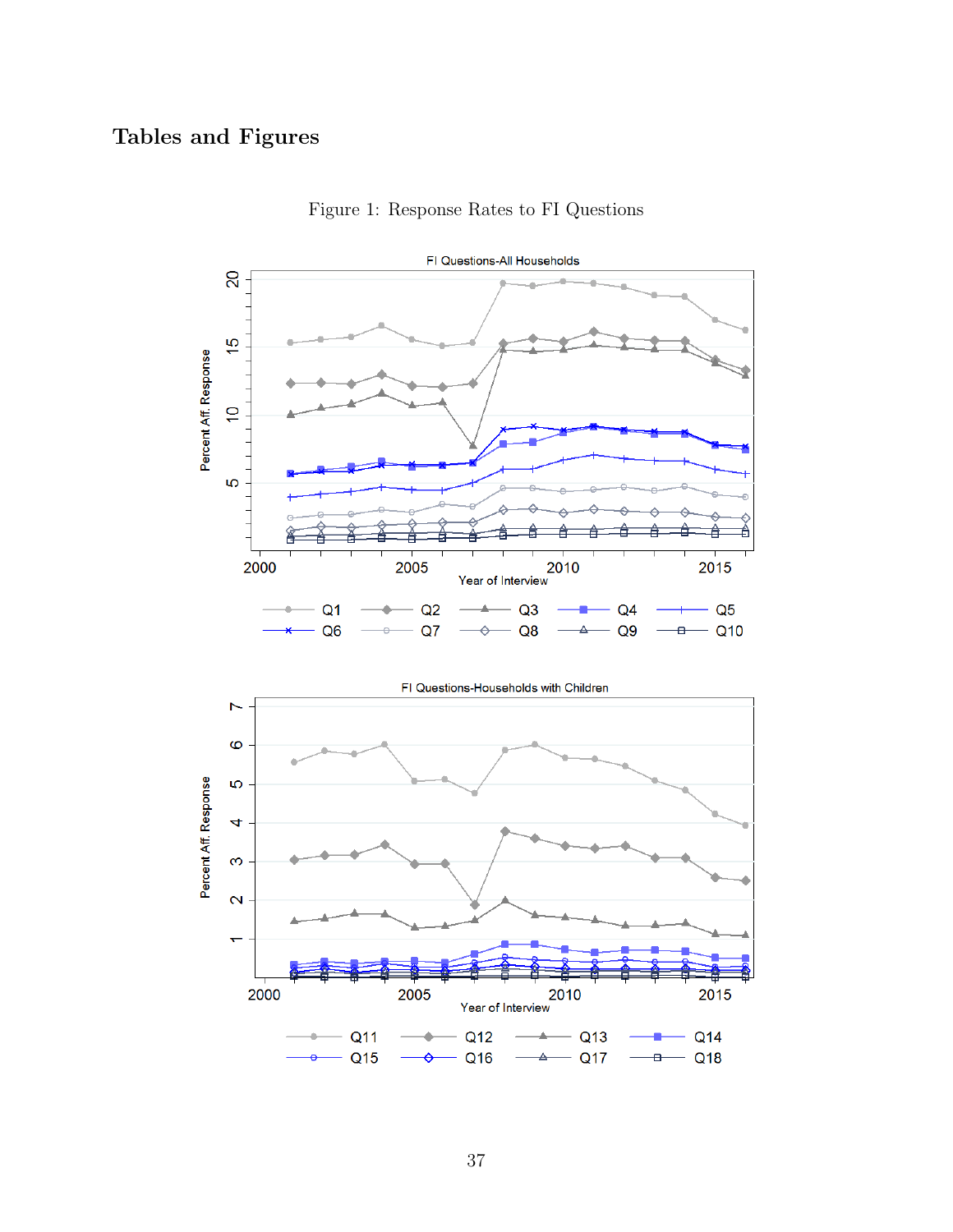<span id="page-37-0"></span>

Figure 2: State Medicaid Expansion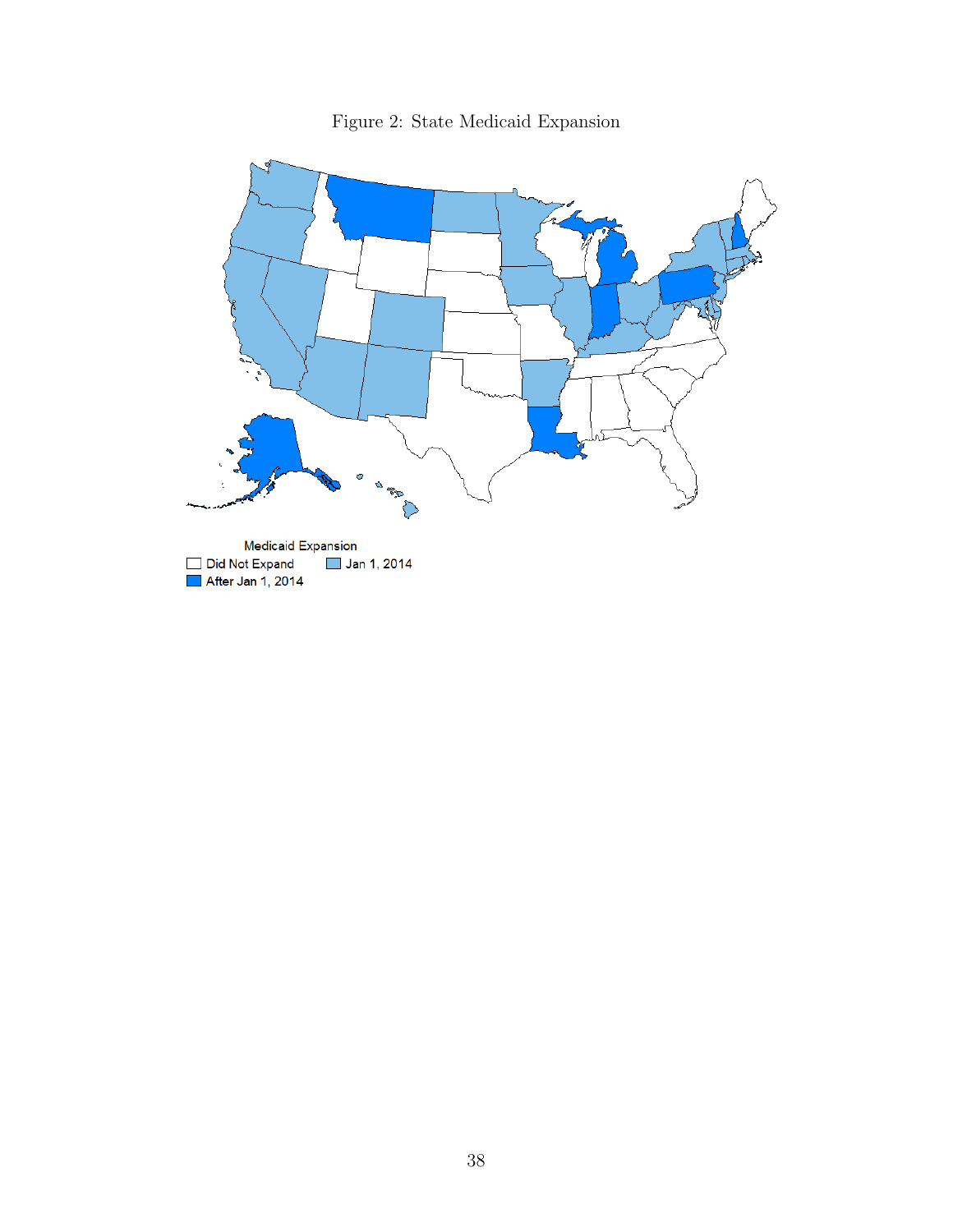<span id="page-38-0"></span>

Figure 3: Food Insecurity Rates: 2013

Note: M represents Medicaid expansion state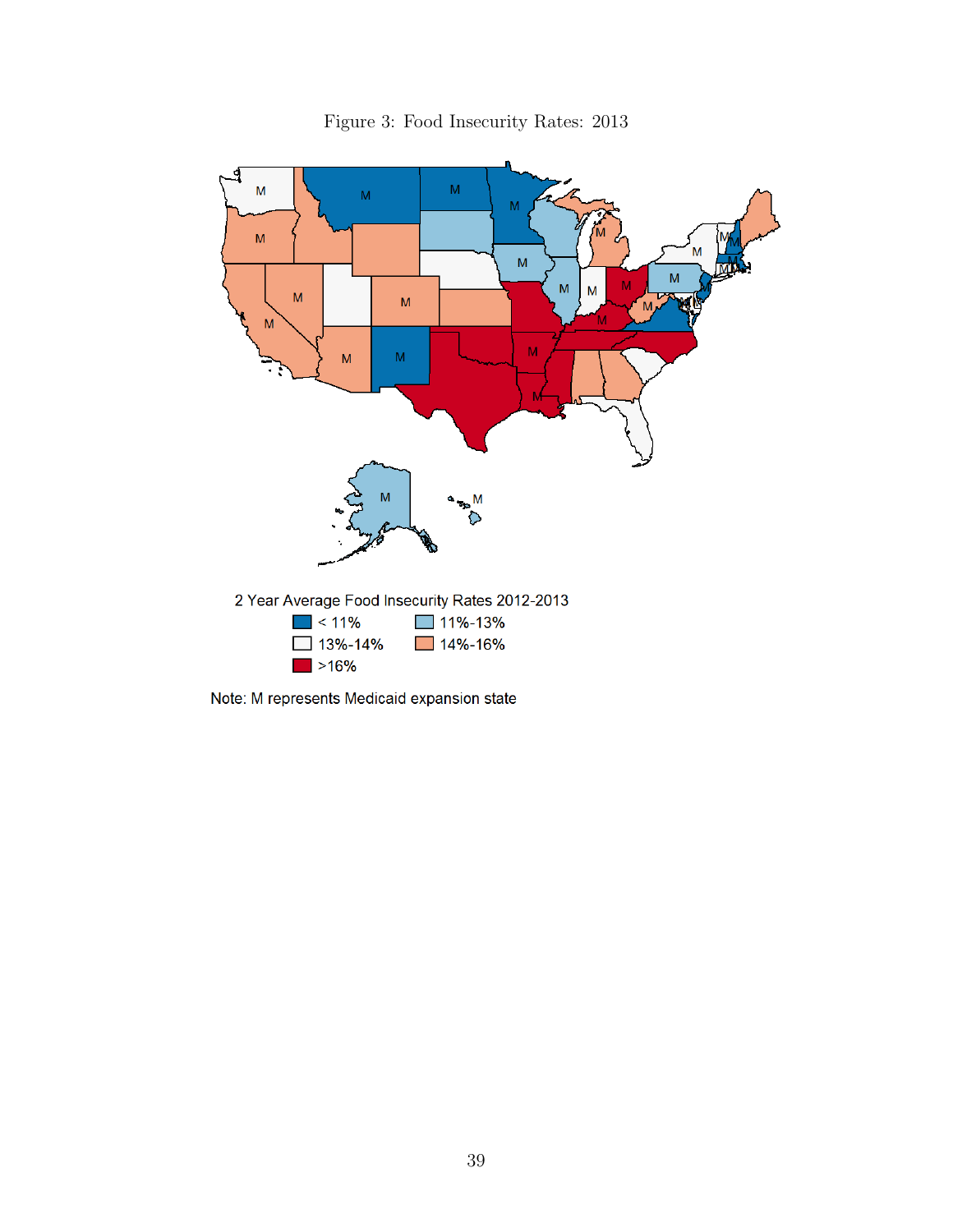

Figure 4: Food Insecurity Rates: 2015

Note: M represents Medicaid expansion state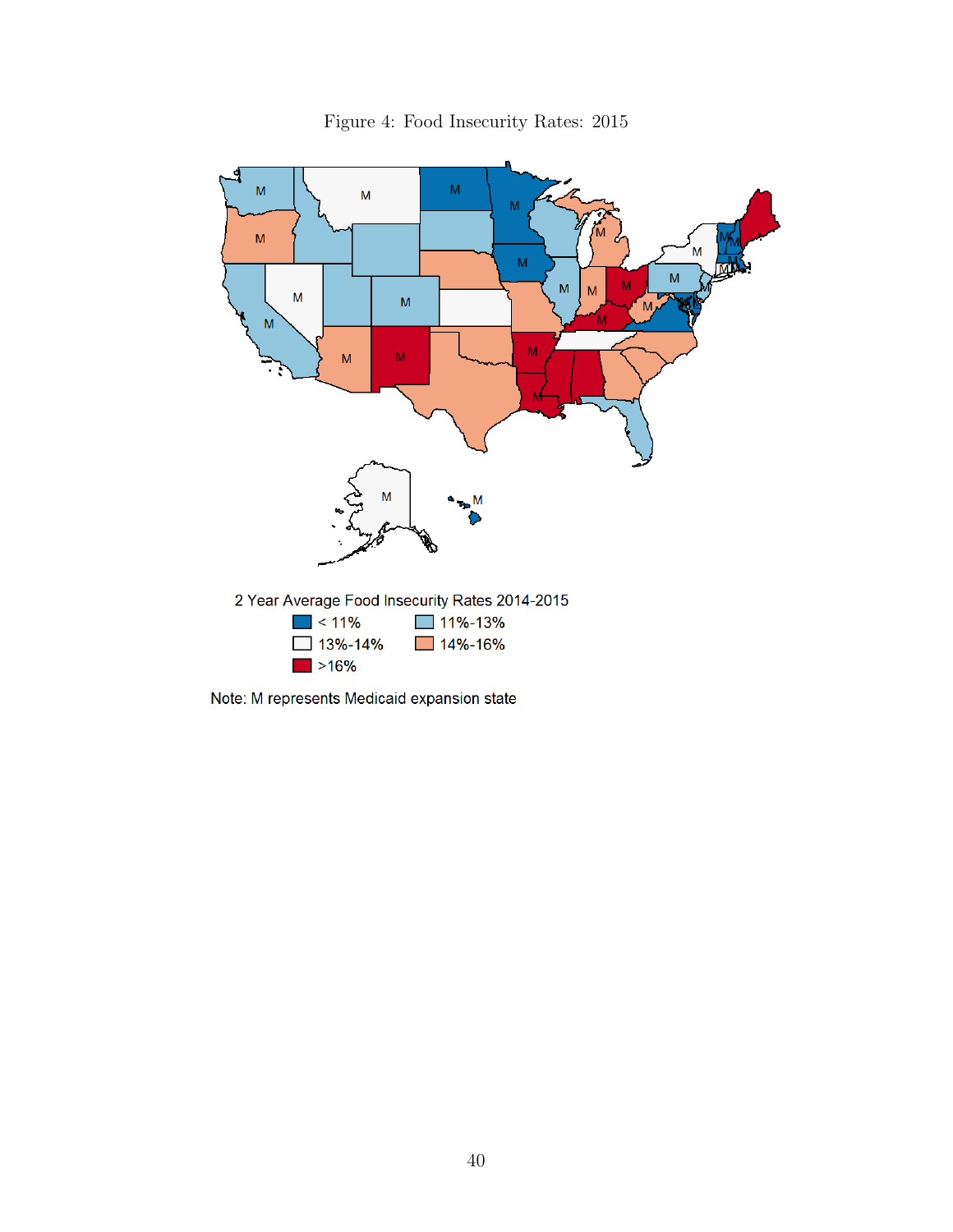

<span id="page-40-0"></span>

Figure 6: SNAP Subsidy

<span id="page-40-1"></span>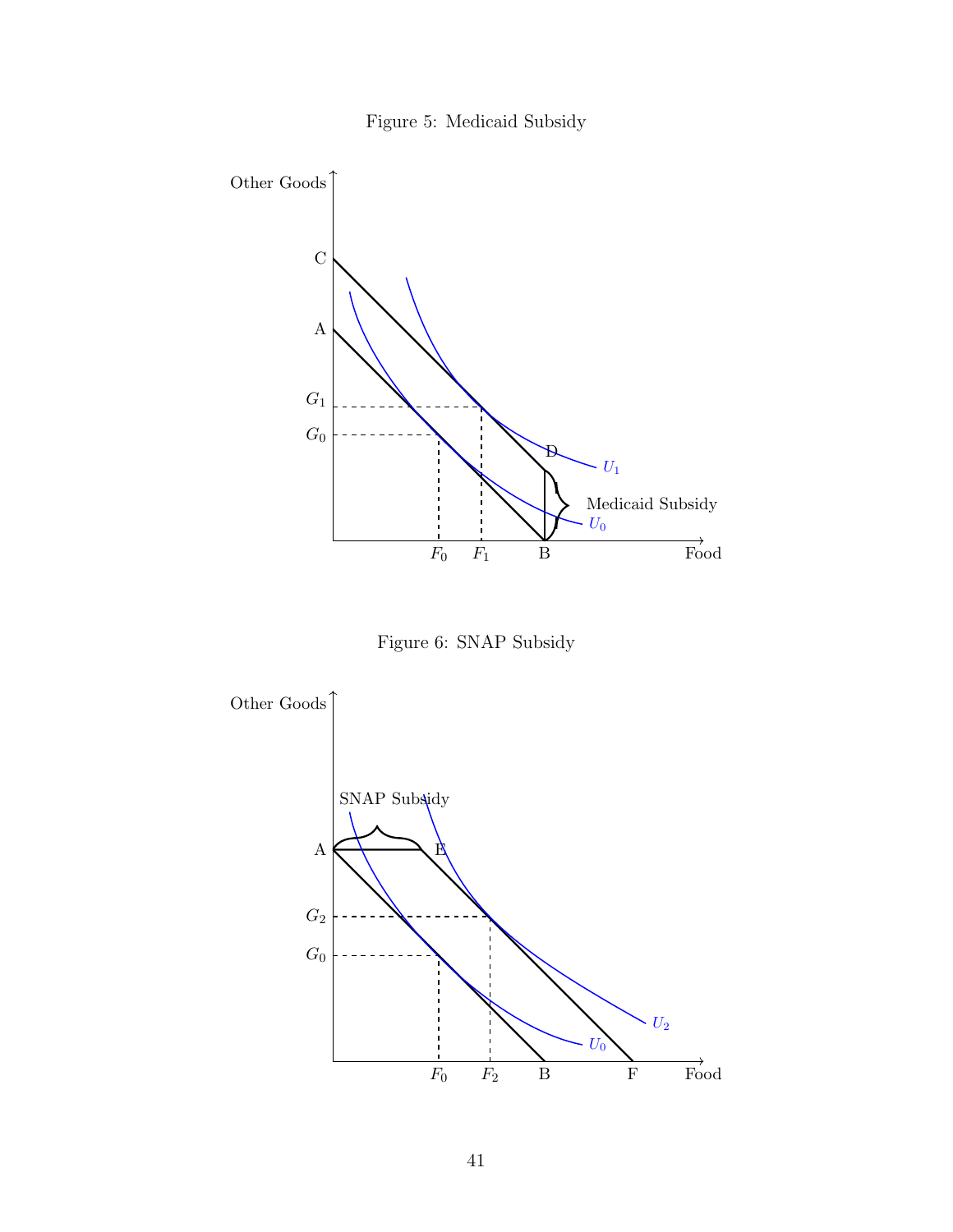

<span id="page-41-0"></span>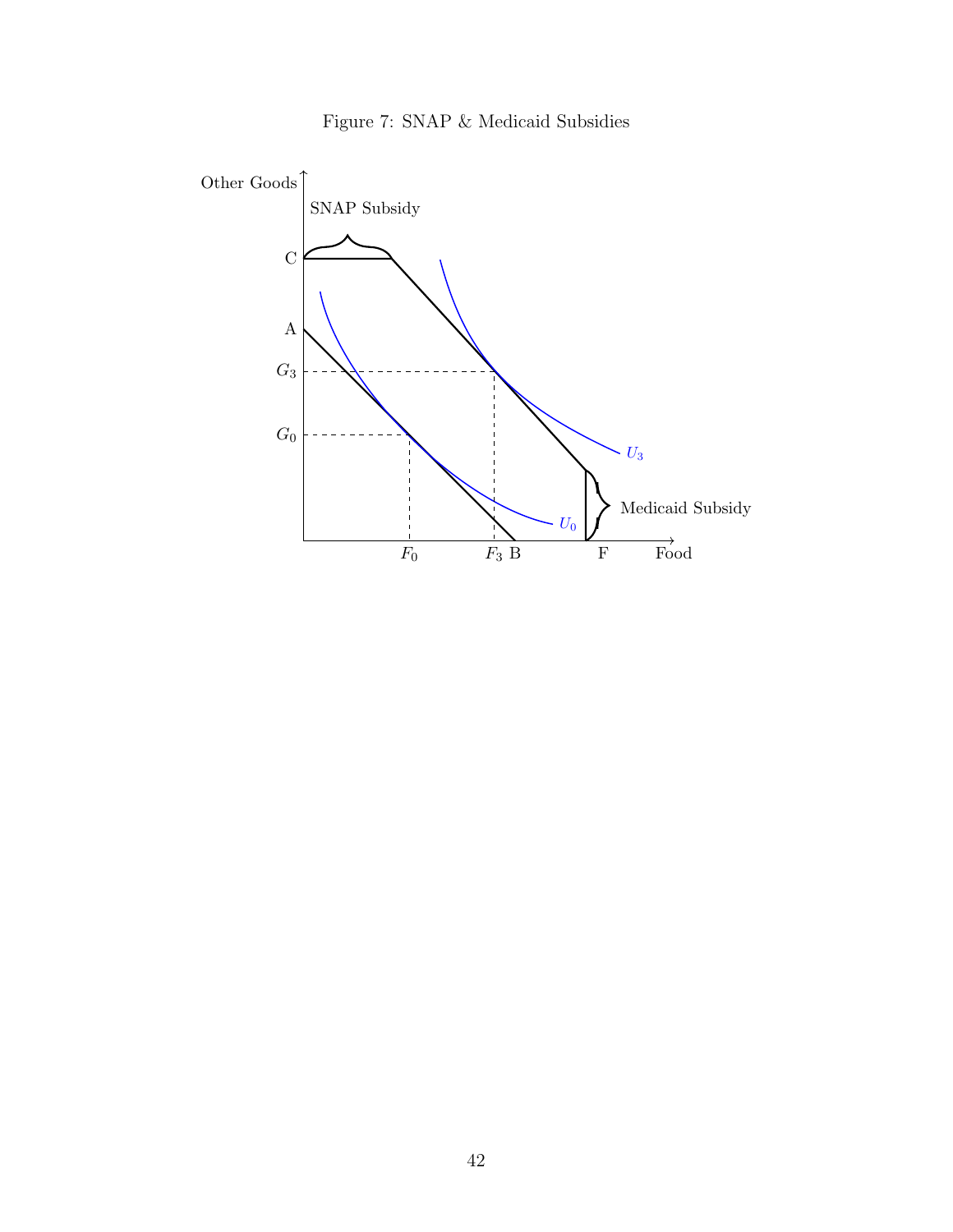<span id="page-42-0"></span>

Figure 8: Household Food Security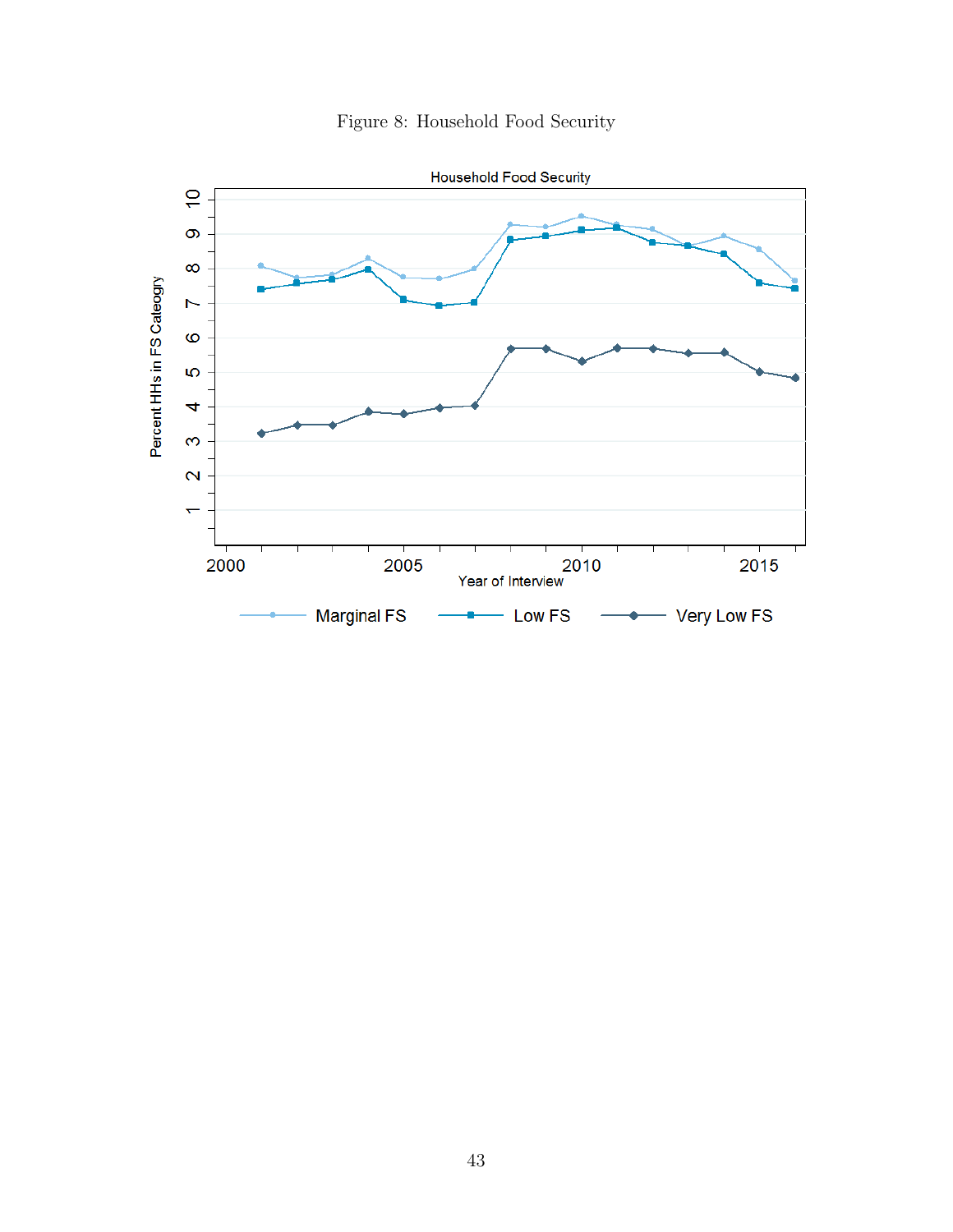<span id="page-43-0"></span>

# Figure 9: Household Food Security by Medicaid Expansion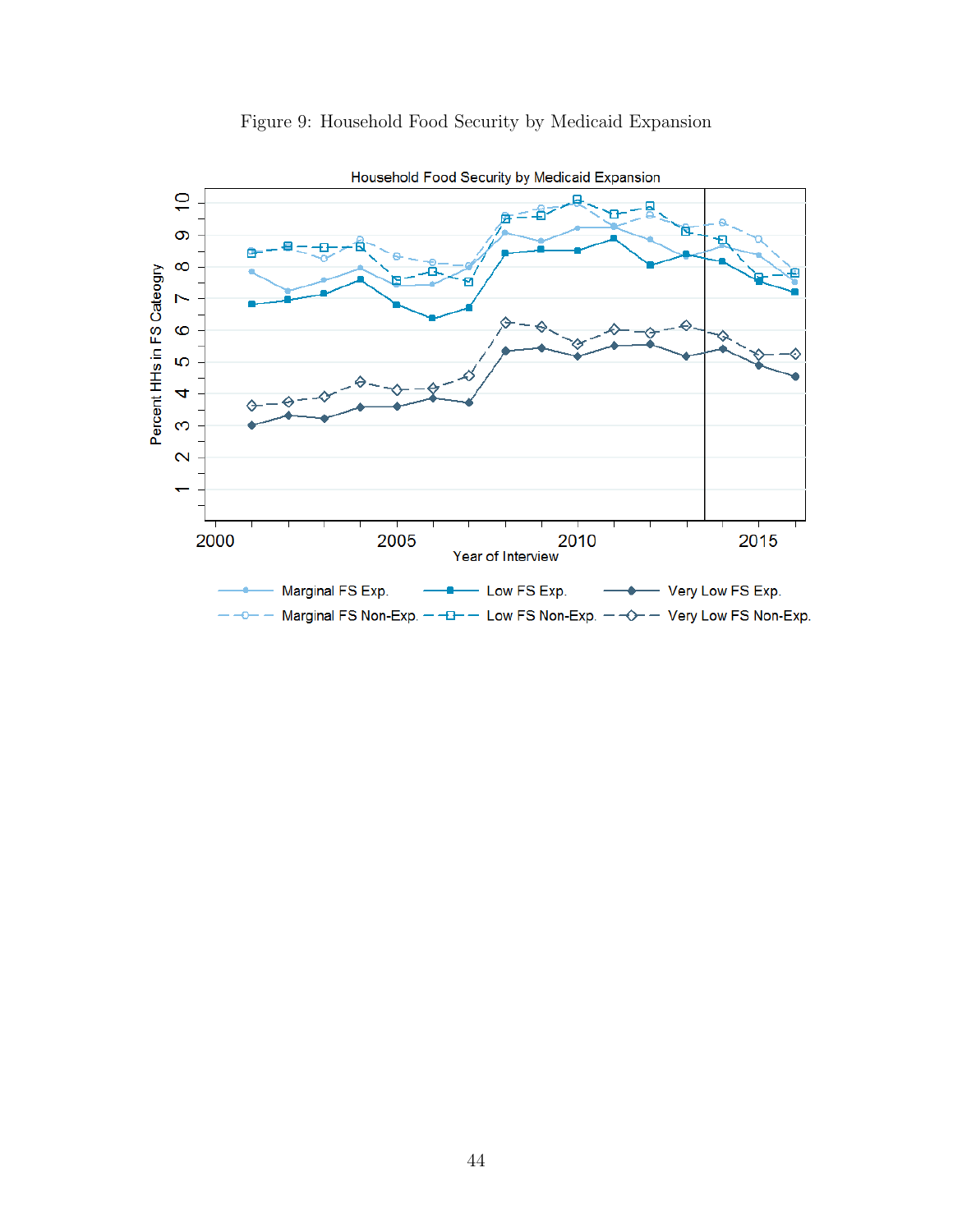# Figure 10: Mean of FI Gap

<span id="page-44-0"></span>

Figure 11: Mean of Income Gap

<span id="page-44-1"></span>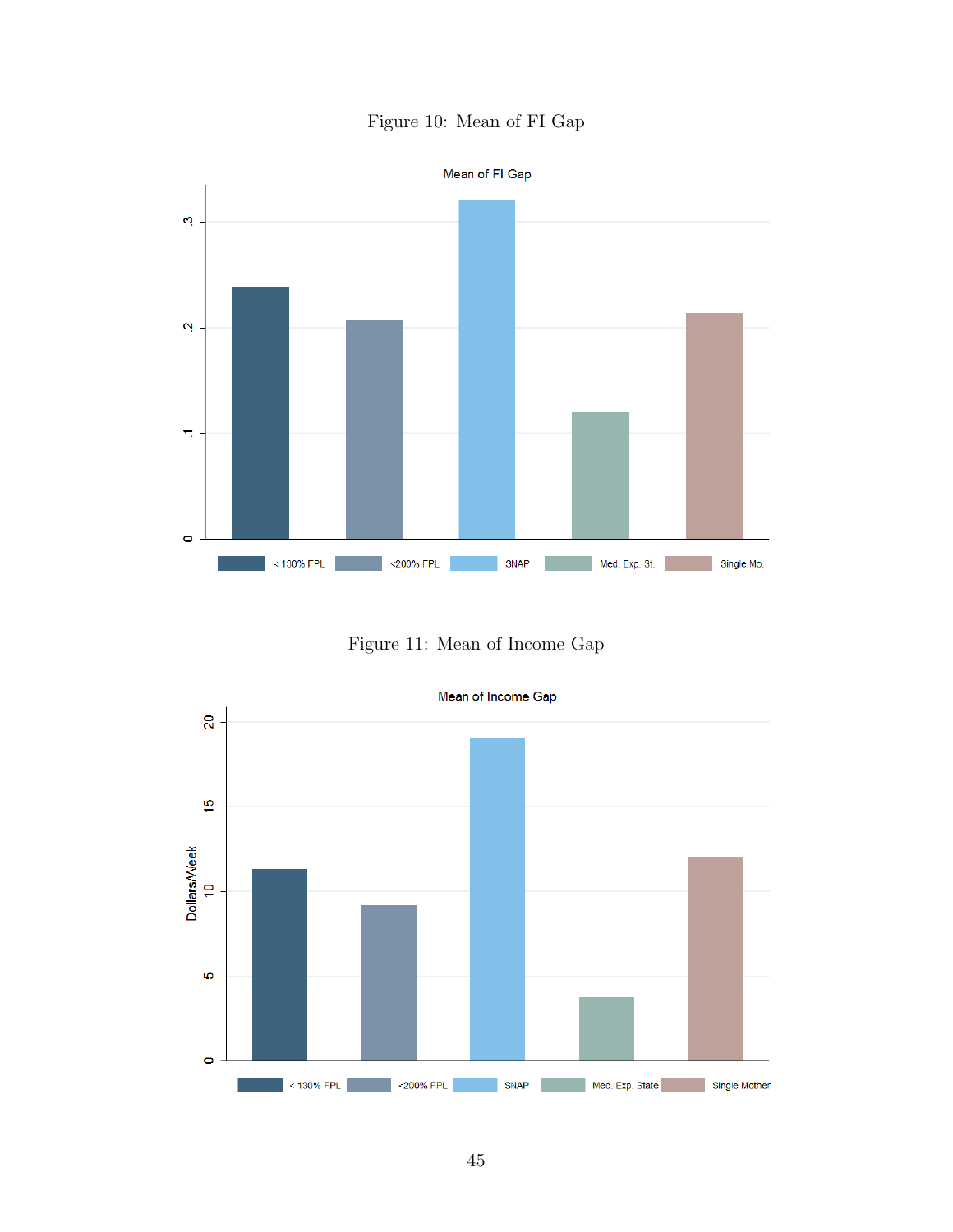<span id="page-45-0"></span>

| $\mathbf{1}$     | "We worried whether our food would run out before we got money to buy more." Was that                                                                                                                 |
|------------------|-------------------------------------------------------------------------------------------------------------------------------------------------------------------------------------------------------|
|                  | often, sometimes, or never true for you in the last 12 months?                                                                                                                                        |
| $\sqrt{2}$       | "The food that we bought just didn't last and we didn't have money to get more." Was<br>that often, sometimes, or never true for you in the last 12 months?                                           |
| $\sqrt{3}$       | "We couldn't afford to eat balanced meals." Was that often, sometimes, or never true for<br>you in the last 12 months?                                                                                |
| $\overline{4}$   | In the last 12 months, did you or other adults in the household ever cut the size of your<br>meals or skip meals because there wasn't enough money for food? (Yes/No)                                 |
| 5                | (If yes to question 4) How often did this happen—almost every month, some months but<br>not every month, or in only 1 or 2 months?                                                                    |
| $\,6\,$          | In the last 12 months, did you ever eat less than you felt you should because there wasn't<br>enough money for food? (Yes/No)                                                                         |
| 7                | In the last 12 months, were you ever hungry, but didn't eat, because there wasn't enough<br>money for food? $(Yes/No)$                                                                                |
| $8\,$            | In the last 12 months, did you lose weight because there wasn't enough money for food?<br>(Yes/No)                                                                                                    |
| $\boldsymbol{9}$ | In the last 12 months did you or other adults in your household ever not eat for a whole<br>day because there wasn't enough money for food? (Yes/No)                                                  |
| 10               | (If yes to question 9) How often did this happen—almost every month, some months but<br>not every month, or in only 1 or 2 months?                                                                    |
|                  | Questions 11-18 were asked only if the household included children age 0-17                                                                                                                           |
| $11\,$           | "We relied on only a few kinds of low-cost food to feed our children because we were running<br>out of money to buy food." Was that often, sometimes, or never true for you in the last 12<br>months? |
| 12               | "We couldn't feed our children a balanced meal, because we couldn't afford that." Was<br>that often, sometimes, or never true for you in the last 12 months?                                          |
| 13               | "The children were not eating enough because we just couldn't afford enough food." Was<br>that often, sometimes, or never true for you in the last 12 months?                                         |
| 14               | In the last 12 months, did you ever cut the size of any of the children's meals because there<br>wasn't enough money for food? (Yes/No)                                                               |
| $15\,$           | In the last 12 months, were the children ever hungry but you just couldn't afford more food?<br>(Yes/No)                                                                                              |
| 16               | In the last 12 months, did any of the children ever skip a meal because there wasn't enough<br>money for food? (Yes/No)                                                                               |
| 17               | (If yes to question 16) How often did this happen—almost every month, some months but<br>not every month, or in only 1 or 2 months?                                                                   |
| 18               | In the last 12 months did any of the children ever not eat for a whole day because there<br>wasn't enough money for food? (Yes/No)                                                                    |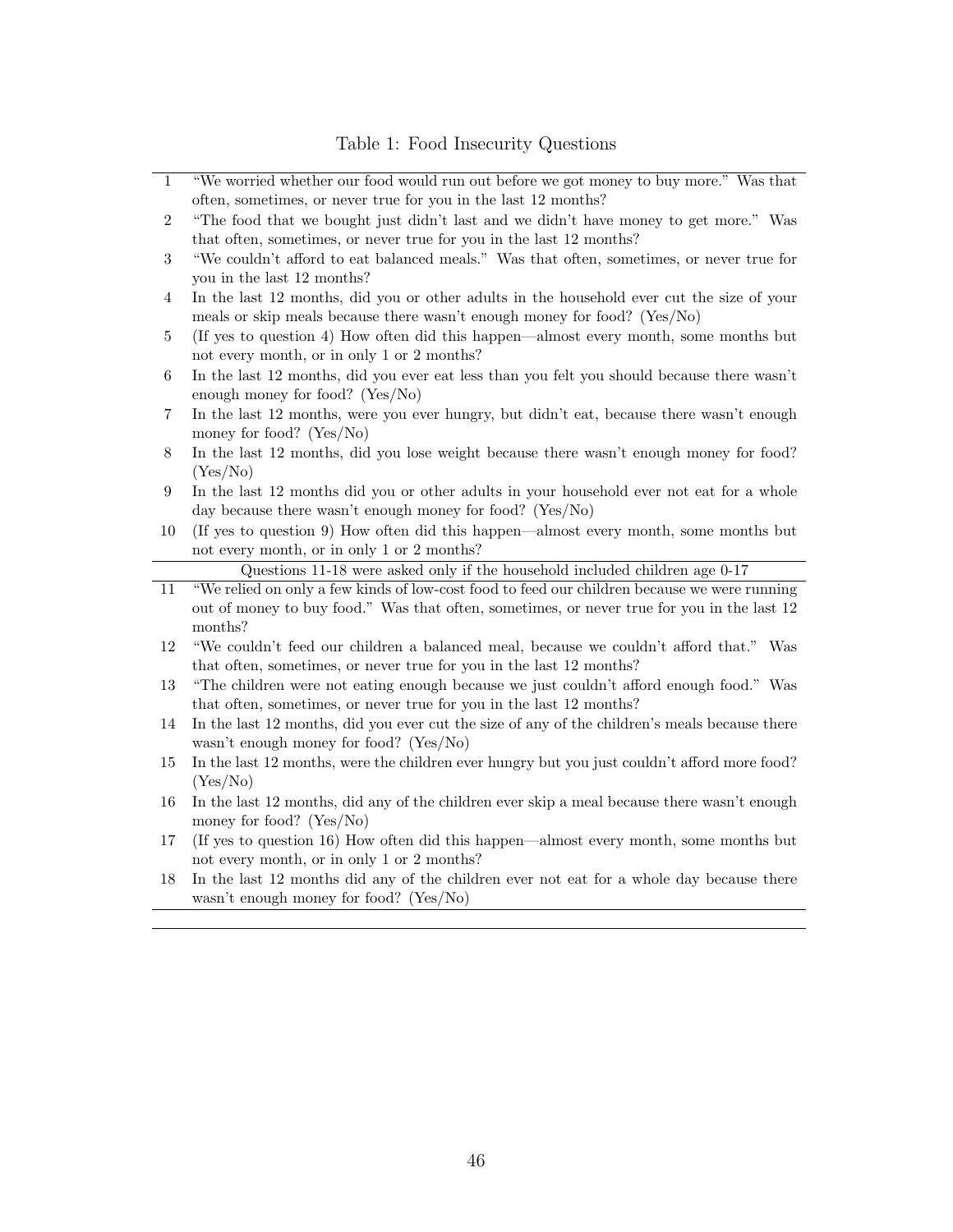<span id="page-46-0"></span>

|                     |             | ACA      |             | No ACA   |
|---------------------|-------------|----------|-------------|----------|
|                     | <b>SNAP</b> | No SNAP  | <b>SNAP</b> | No SNAP  |
| $< 130\%$ Pov. Line | 0.75        | 0.13     | 0.76        | 0.15     |
| $<185\%$ Pov. Line  | 0.85        | 0.22     | 0.87        | 0.26     |
| $< 200\%$ Pov. Line | 0.88        | 0.24     | 0.90        | 0.28     |
| <b>WIC</b>          | 0.29        | $0.08\,$ | 0.27        | 0.08     |
| Free Lunch          | 0.82        | 0.36     | 0.83        | 0.36     |
| Free Break.         | 0.81        | 0.69     | 0.87        | 0.77     |
| Age                 | 44.15       | 50.44    | 43.99       | 49.95    |
| <b>High School</b>  | $0.36\,$    | 0.28     | 0.36        | 0.29     |
| Some College        | 0.27        | 0.28     | 0.26        | 0.29     |
| College             | 0.06        | 0.34     | 0.05        | 0.30     |
| Hisp                | 0.21        | 0.11     | 0.19        | 0.11     |
| White               | 0.67        | 0.83     | 0.61        | 0.82     |
| <b>Black</b>        | $0.26\,$    | 0.10     | 0.35        | 0.14     |
| Unemp.              | 6.86        | 6.55     | 6.43        | 6.05     |
| ln(50/10)           | 1.63        | 1.65     | 1.53        | 1.54     |
| 25th pctile         | 17010.58    | 17153.87 | 16145.02    | 16252.44 |
| Emp./Pop.           | 0.46        | 0.47     | 0.46        | 0.46     |
| Num. in HH          | $3.04\,$    | 2.48     | 3.07        | 2.43     |
| Num. Child          | 1.06        | 0.52     | 1.05        | 0.50     |
| Female              | 0.68        | 0.48     | 0.69        | 0.47     |
| Married             | 0.26        | 0.53     | 0.27        | 0.54     |
| Metro               | 0.82        | 0.87     | 0.74        | 0.80     |
| Obs.                | 34,057      | 422,632  | 21,365      | 231,340  |

Table 2: Summary Statistics by Medicaid Expansion and SNAP Receipt

Note: Household survey weights used.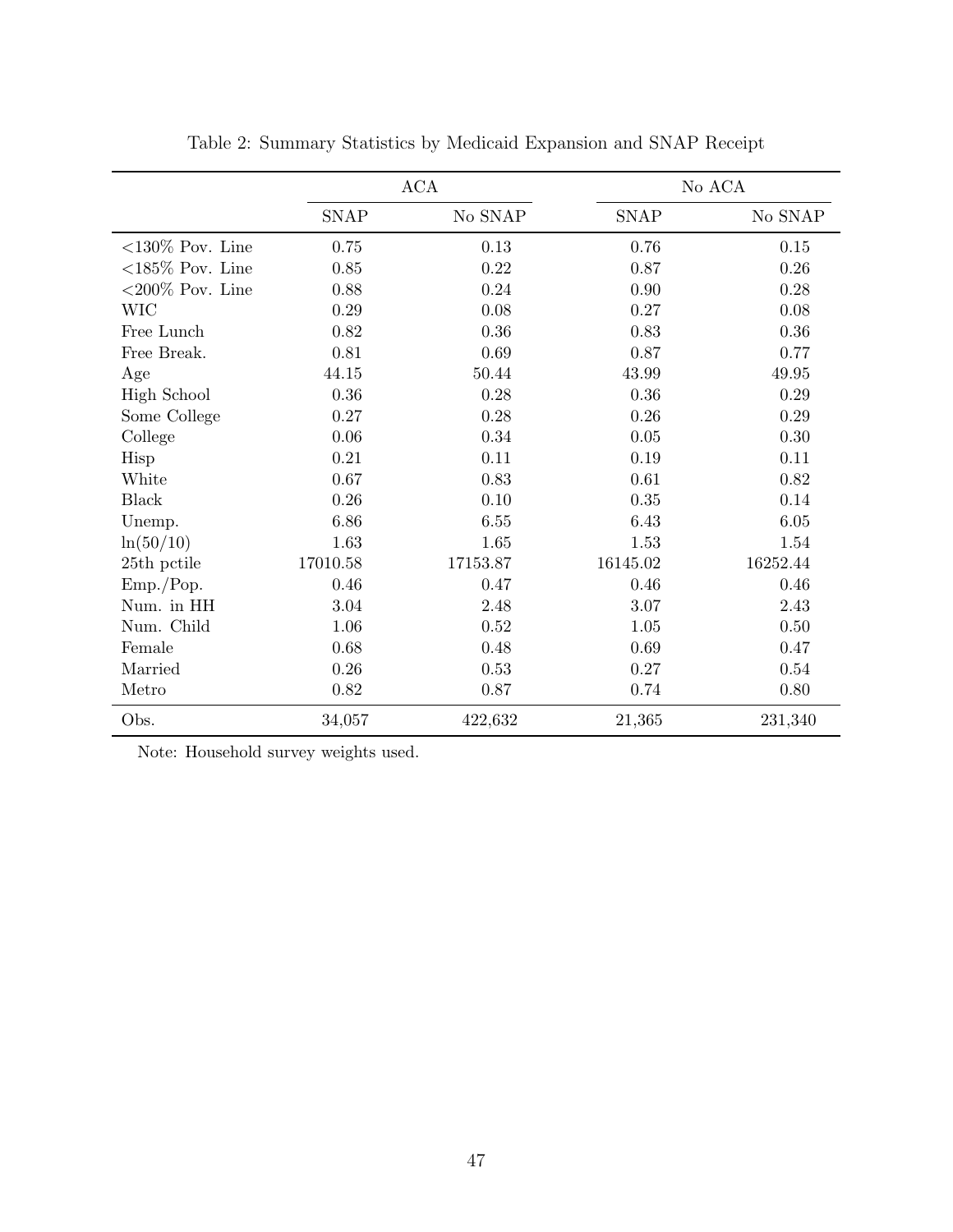<span id="page-47-0"></span>

|                                     | Medicaid Expansion | Non-Expansion |
|-------------------------------------|--------------------|---------------|
| Broad Based Categorical Eligibility | 0.56               | 0.50          |
|                                     | (0.49)             | (0.49)        |
| Excl. All Vehicles                  | 0.72               | 0.57          |
|                                     | (0.43)             | (0.49)        |
| Higher Vehicle Exemption            | 0.03               | 0.29          |
|                                     | (0.15)             | (0.45)        |
| Requires Fingerprinting             | 0.23               | 0.13          |
|                                     | (0.42)             | (0.33)        |
| Child Non-Cit. Elig                 | 0.89               | 0.86          |
|                                     | (0.30)             | (0.33)        |
| Adult Non-Cit. Elig                 | 0.27               | 0.06          |
|                                     | (0.44)             | (0.23)        |
| Online Application                  | 0.57               | 0.55          |
|                                     | (0.48)             | (0.48)        |
| Digital Signiture                   | 0.41               | 0.49          |
|                                     | (0.48)             | (0.49)        |
| Max SNAP Benefit                    | 3.60               | 3.56          |
|                                     | (1.55)             | (1.50)        |
| ln(Min. Wage)                       | 1.95               | 1.87          |
|                                     | (0.12)             | (0.09)        |

Table 3: IV Summary by Medicaid Expansion

Note: Household survey weights used.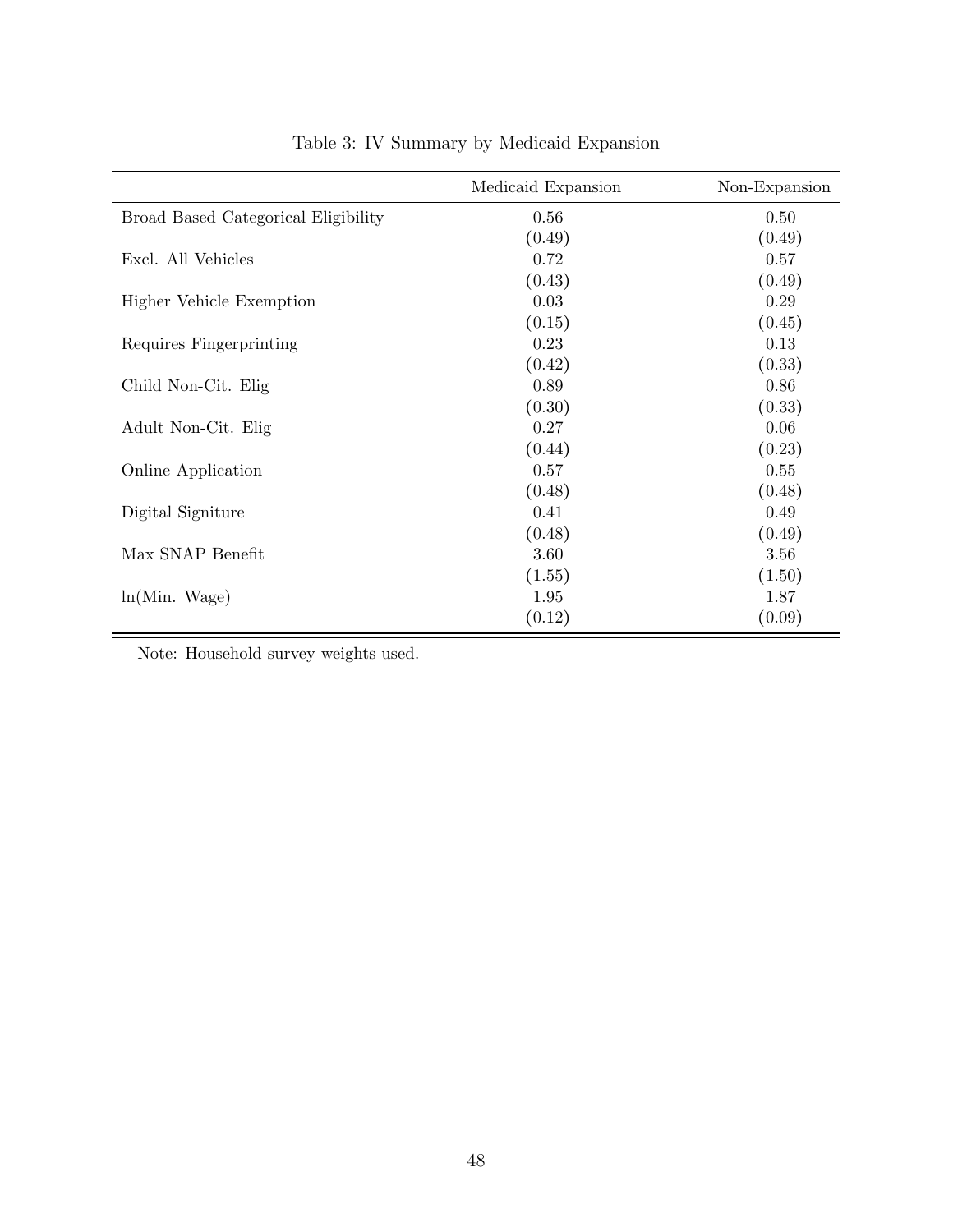<span id="page-48-0"></span>

|                                             | SNAP        | $\text{ACA} \times \text{SNAP}$ |
|---------------------------------------------|-------------|---------------------------------|
|                                             | (1)         | (2)                             |
| Broad Based Categorical Eligibility         | 0.008       | $-0.004**$                      |
|                                             | (0.006)     | (0.002)                         |
| Excl. All Vehicles                          | $0.002\,$   | $-0.001$                        |
|                                             | (0.006)     | (0.002)                         |
| Higher Vehicle Exemption                    | $-0.002$    | 0.001                           |
|                                             | (0.012)     | (0.002)                         |
| Requires Fingerprinting                     | $-0.003$    | $0.009\,$                       |
|                                             | (0.008)     | (0.006)                         |
| Child Non-Cit. Elig                         | 0.012       | $-0.003$                        |
|                                             | (0.012)     | (0.002)                         |
| Adult Non-Cit. Elig                         | $-0.002$    | 0.001                           |
|                                             | (0.014)     | (0.002)                         |
| Online Application                          | $-0.001$    | $-0.003*$                       |
|                                             | (0.006)     | (0.002)                         |
| Digital Signiture                           | $0.007\,$   | $0.001\,$                       |
|                                             | (0.007)     | (0.002)                         |
| Max SNAP Benefit                            | $0.017***$  | $-0.003***$                     |
|                                             | (0.003)     | (0.000)                         |
| ln(Min. Wage)                               | $-0.032$    | $-0.008$                        |
|                                             | (0.027)     | (0.011)                         |
| $\text{ACA} \times \text{BBCE}$             | $-0.004$    | $0.042*$                        |
|                                             | (0.010)     | (0.021)                         |
| $\text{ACA}\times\text{Excl.}$ All Vehicles | 0.003       | $-0.016$                        |
|                                             | (0.014)     | (0.021)                         |
| $ACA \times \text{Fingerprint}$             | $0.004\,$   | $-0.053***$                     |
|                                             | (0.013)     | (0.012)                         |
| $ACA \times Online$ App.                    | 0.024       | $-0.083$                        |
|                                             | (0.048)     | (0.068)                         |
| $ACA \times$ Adult Non-Cit. Elig            | $0.051**$   | $-0.084**$                      |
|                                             | (0.021)     | (0.033)                         |
| $ACA \times Digital Sig.$                   | 0.005       | $\,0.024\,$                     |
|                                             | (0.016)     | (0.019)                         |
| $\text{ACA}$ $\times$ Max SNAP Benefit      | $-0.026***$ | $0.030***$                      |
|                                             | (0.002)     | (0.005)                         |
| $ACA \times ln(Min. Wage)$                  | $-0.039$    | $0.212***$                      |
|                                             | (0.052)     | (0.066)                         |
| F Stat.                                     | 75.4488     | 3, 145.5295                     |
|                                             | (0.0000)    | (0.0000)                        |
| Obs.                                        | 290,707     | 290,707                         |

Table 4: First Stage Results, Food Rank Second Stage Dependent Variable

Note: standard errors clustered at the state level, \* p <0.10, \*\* p <0.05, \*\*\* p <0.01. Household survey weights used. Controls include gender, household size, number of children, marital status, age, age squared, disability status, race, education, urban/rural status, number of medicaid beneficiaries in the state, governor party affiliation, the 50/10 income ratio, the 25th percentile of income, and the unemployment rate. F statistic p-value in parentheses.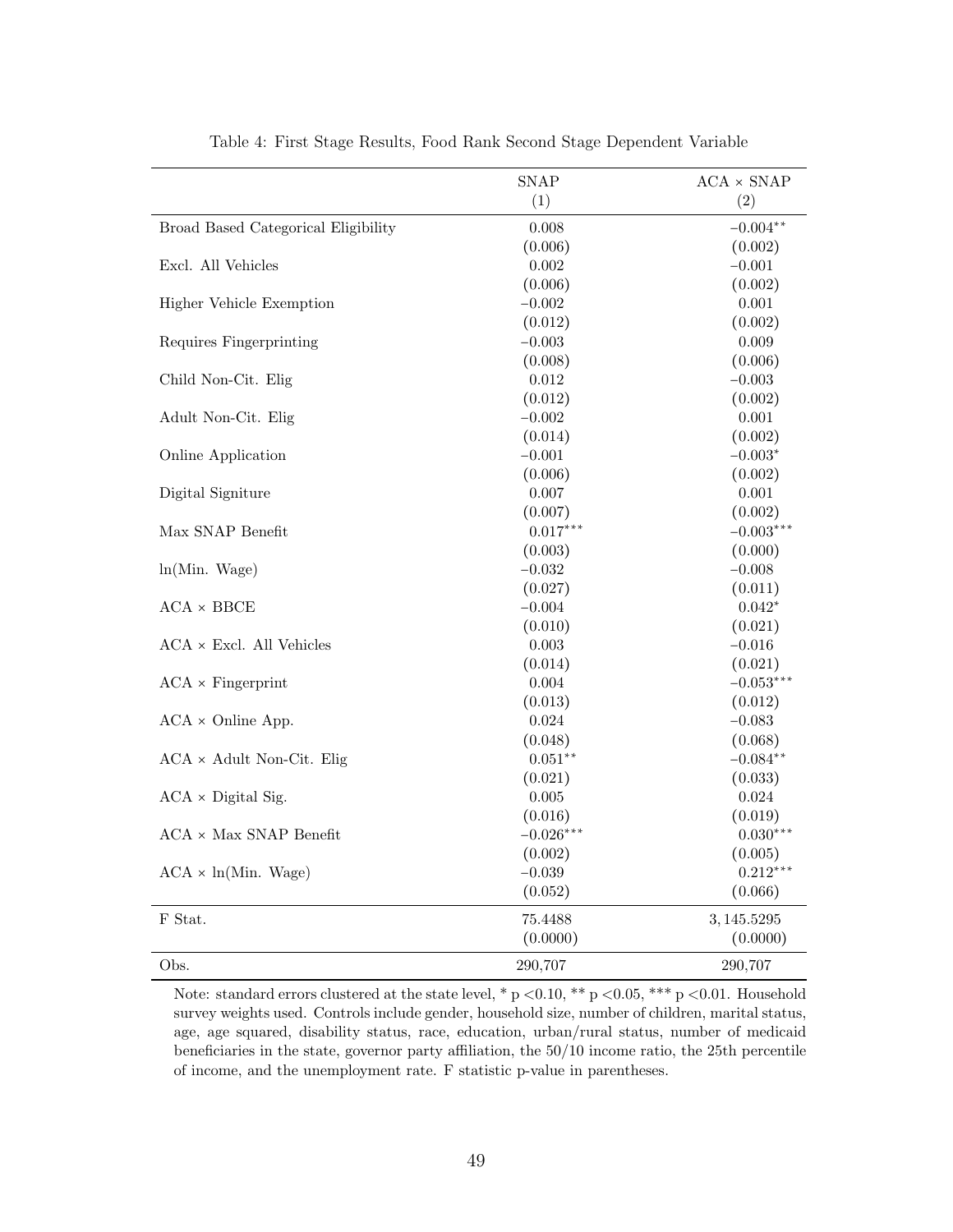<span id="page-49-0"></span>

|                   | Coeffs.<br>$\left( 1\right)$ | Marginal FS<br>$\left( 2\right)$ | Low FS<br>$\left( 3\right)$ | Very Low FS<br>$\left( 4\right)$ |
|-------------------|------------------------------|----------------------------------|-----------------------------|----------------------------------|
| <b>ACA</b>        | 0.082                        | 0.006                            | 0.014                       | 0.013                            |
|                   | (0.051)                      | (0.003)                          | (0.009)                     | (0.008)                          |
| <b>SNAP</b>       | $-0.940***$                  | $-0.064***$                      | $-0.160***$                 | $-0.150***$                      |
|                   | (0.230)                      | (0.016)                          | (0.039)                     | (0.037)                          |
| $ACA \times SNAP$ | $-0.481***$                  | $-0.033***$                      | $-0.082***$                 | $-0.077***$                      |
|                   | (0.165)                      | (0.011)                          | (0.028)                     | (0.026)                          |
| Obs.              | 284,804                      | 284,804                          | 284,804                     | 284,804                          |

Table 5: Ordered Probit Coefficients and Marginal Effects: Two-Stage

Note: standard errors clustered at the state level, \*  $p \le 0.10$ , \*\* p  $\le 0.05$ , \*\*\* p  $\le 0.01$ . Ordering for probit is 0—fully food secure, 1—marginal food security, 2—low food security, 3—very low food security. Household survey weights used. Controls include gender, household size, number of children, marital status, age, age squared, disability status, race, education, urban/rural status, number of medicaid beneficiaries in the state, governor party affiliation, the 50/10 income ratio, the 25th percentile of income, and the unemployment rate

<span id="page-49-1"></span>

|                     | Food Insecure<br>$\left( 1\right)$ | Marginal FI<br>(2) | Very Low FI<br>(3) |
|---------------------|------------------------------------|--------------------|--------------------|
| <b>ACA</b>          | 0.030                              | $-0.015$           | 0.058              |
|                     | (0.038)                            | (0.035)            | (0.038)            |
| <b>SNAP</b>         | $-0.184***$                        | $0.332***$         | $-0.743***$        |
|                     | (0.055)                            | (0.081)            | (0.079)            |
| $ACA \times SNAP$   | $-0.172**$                         | $-0.265***$        | $-0.044$           |
|                     | (0.086)                            | (0.088)            | (0.103)            |
| Under ID Kleibergen | 27.4528                            | 27.4528            | 27.4528            |
|                     | (0.0518)                           | (0.0518)           | (0.0518)           |
| Hansen J            | 20.9529                            | 23.7661            | 14.8943            |
|                     | (0.1803)                           | (0.0947)           | (0.5324)           |
| Obs.                | 284,804                            | 284,804            | 284,804            |

Table 6: Triple Difference LPM: IV

Note: standard errors clustered at the state level, \* p <0.10, \*\* p <0.05, \*\*\* p <0.01. Pvalues in parentheses for first stage statistics. Household survey weights used. Controls include gender, household size, number of children, marital status, age, age squared, disability status, race, education, urban/rural status, number of medicaid beneficiaries in the state, governor party affiliation, the 50/10 income ratio, the 25th percentile of income, and the unemployment rate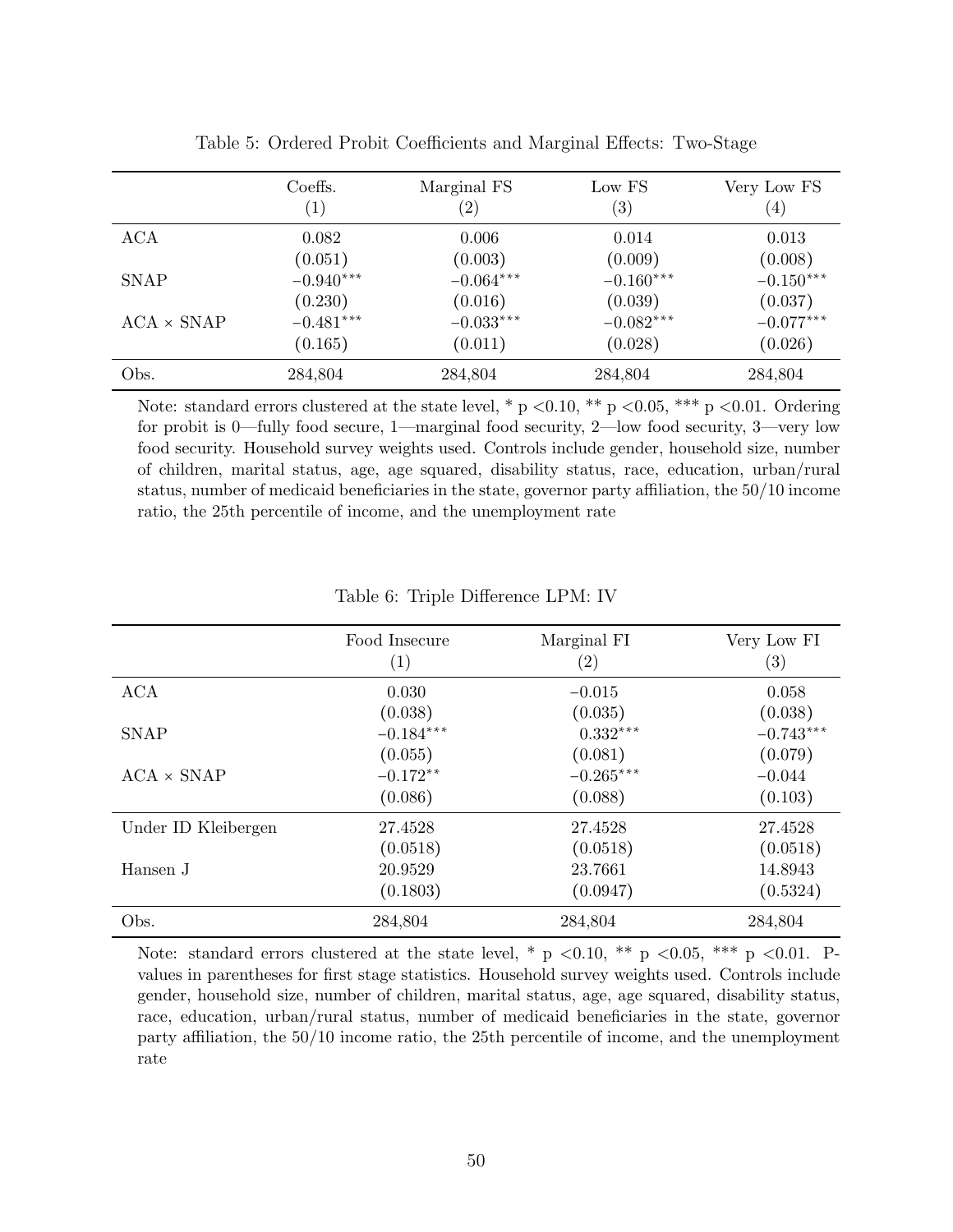<span id="page-50-0"></span>

|                   | Avg. Weekly Spending<br>$\left( 1\right)$ | SNAP Take-Up LPM<br>$\left( 2\right)$ | SNAP Take-Up Probit<br>(3) |
|-------------------|-------------------------------------------|---------------------------------------|----------------------------|
| <b>ACA</b>        | $-21.628**$                               | $0.078***$                            | $0.276***$                 |
|                   | (10.144)                                  | (0.009)                               | (0.033)                    |
| <b>SNAP</b>       | $164.315***$                              |                                       |                            |
|                   | (26.972)                                  |                                       |                            |
| $ACA \times SNAP$ | $59.863*$                                 |                                       |                            |
|                   | (31.171)                                  |                                       |                            |
| Obs.              | 96,522                                    | 290,707                               | 290,707                    |

Table 7: ACA Mechanisms

Note: standard errors clustered at the state level, \*  $p < 0.10$ , \*\*  $p < 0.05$ , \*\*\*  $p < 0.01$ . Household survey weights used. Controls include gender, household size, number of children, marital status, age, age squared, disability status, race, education, urban/rural status, number of medicaid beneficiaries in the state, governor party affiliation, family income (spending), the 50/10 income ration, the 25th percentile of income, and the unemployment rate. Years for spending 2011-2016.

<span id="page-50-1"></span>

|                     | FI Gap<br>(1) | FI Gap Squared<br>$\left( 2\right)$ | Inc. Gap<br>$\left( 3\right)$ |
|---------------------|---------------|-------------------------------------|-------------------------------|
| ACA                 | $0.069**$     | $0.072***$                          | 0.181                         |
|                     | (0.030)       | (0.027)                             | (1.596)                       |
| <b>SNAP</b>         | $-0.423***$   | $-0.327***$                         | $16.683**$                    |
|                     | (0.060)       | (0.052)                             | (7.995)                       |
| $ACA \times SNAP$   | $-0.161**$    | $-0.173**$                          | $-6.921$                      |
|                     | (0.079)       | (0.074)                             | (5.005)                       |
| Under ID Kleibergen | 28.0890       | 28.0890                             | 27.7125                       |
|                     | (0.0439)      | (0.0439)                            | (0.0484)                      |
| Hansen J            | 17.8778       | 17.3594                             | 13.6181                       |
|                     | (0.3311)      | (0.3627)                            | (0.6271)                      |
| Obs.                | 194,565       | 194,565                             | 264,521                       |

Table 8: Alternative Measures of Food Hardship

Note: standard errors clustered at the state level, \* p <0.10, \*\* p <0.05, \*\*\* p <0.01. Pvalues in parentheses for first stage statistics. Household survey weights used. Controls include gender, household size, number of children, marital status, age, age squared, disability status, race, education, urban/rural status, number of medicaid beneficiaries in the state, governor party affiliation, the 50/10 income ratio, the 25th percentile of income, and the unemployment rate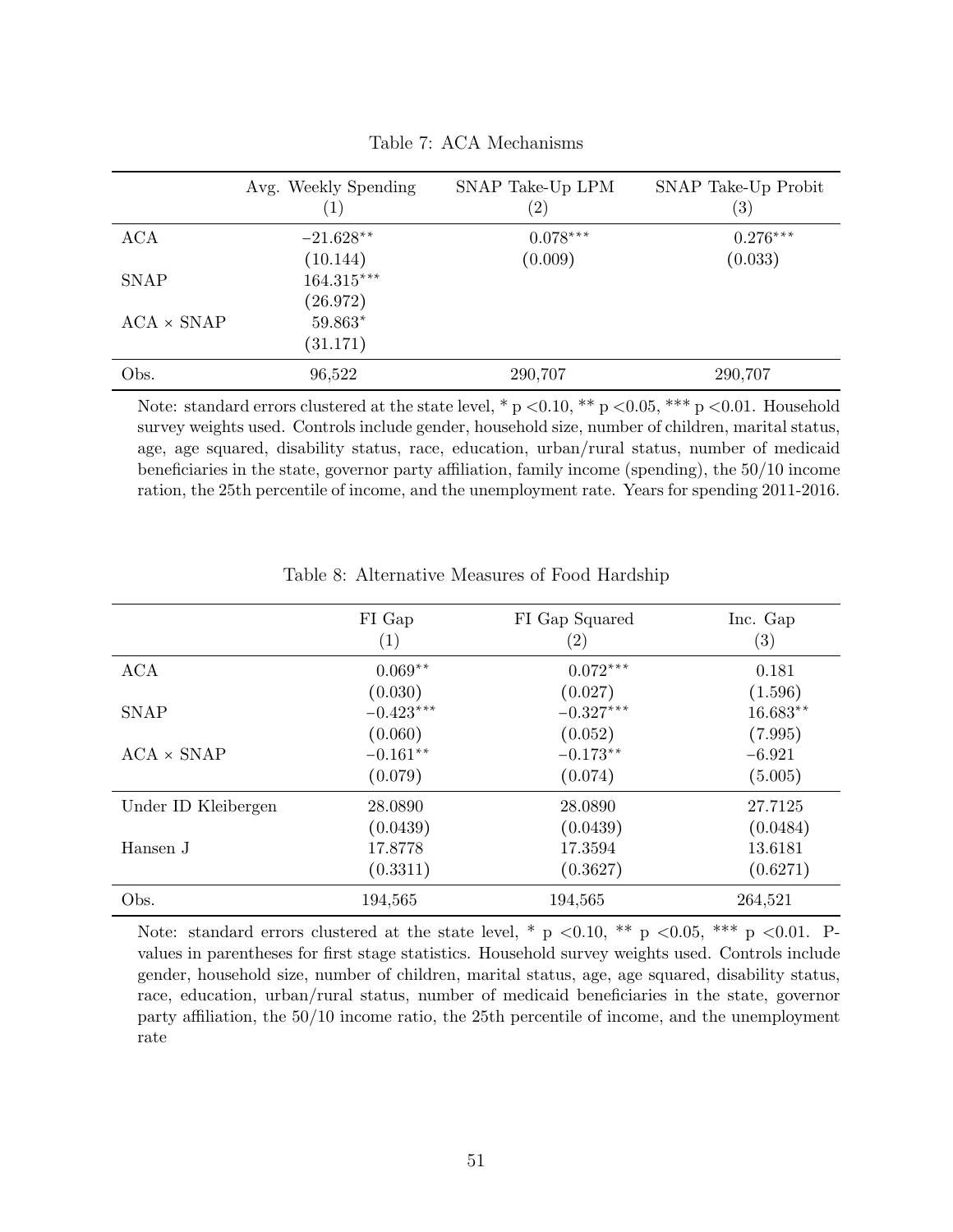# Appendix A.-Additional Tables and Figures

<span id="page-51-0"></span>

Figure 12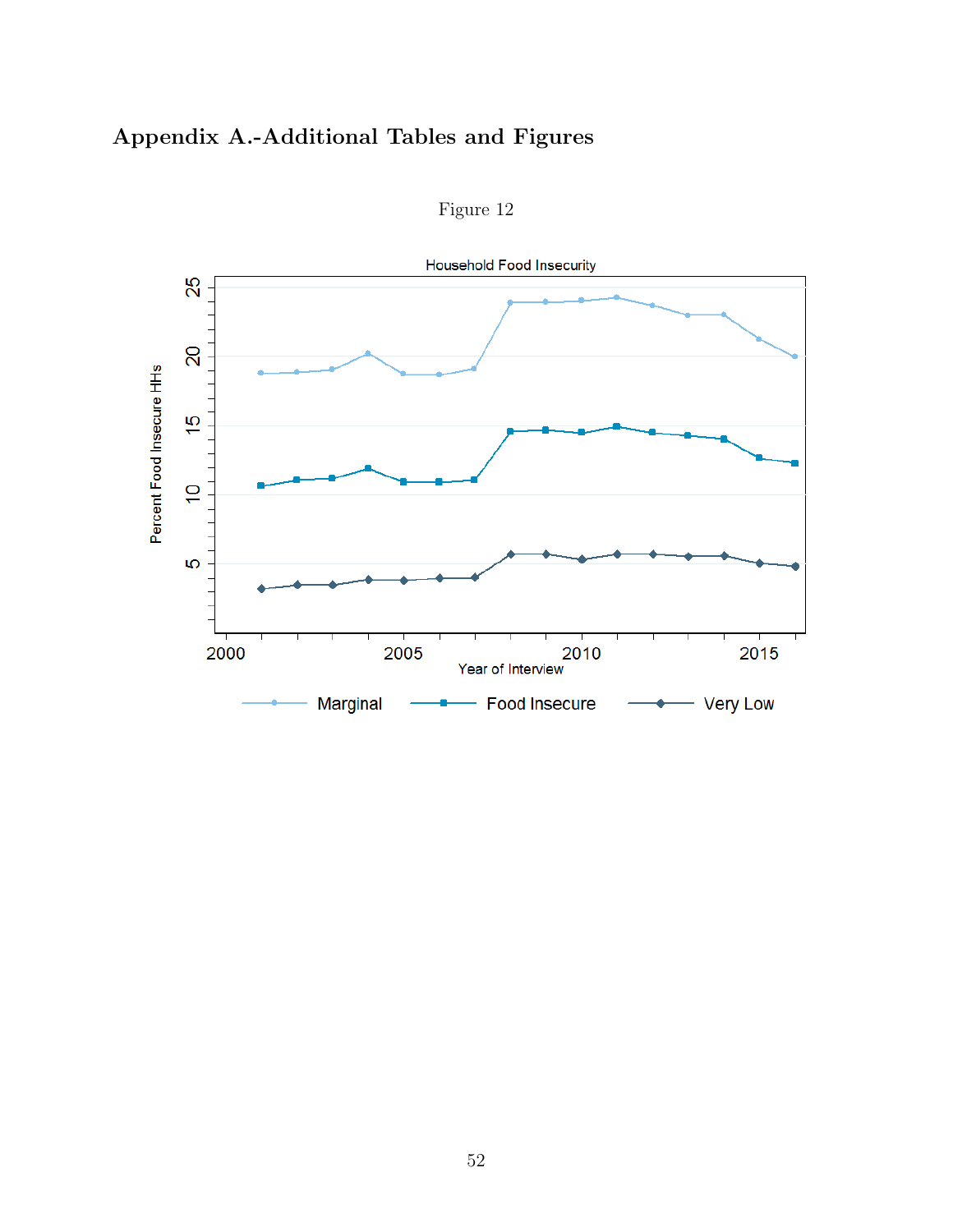<span id="page-52-0"></span>

|                   | Coeffs.<br>$\left( 1\right)$ | Marginal FS<br>$\left( 2\right)$ | Low FS<br>$^{\prime}3)$ | Very Low FS<br>$\left(4\right)$ |
|-------------------|------------------------------|----------------------------------|-------------------------|---------------------------------|
| <b>ACA</b>        | $-0.221***$                  | $-0.015***$                      | $-0.038***$             | $-0.035***$                     |
|                   | (0.033)                      | (0.002)                          | (0.006)                 | (0.005)                         |
| <b>SNAP</b>       | $0.609***$                   | $0.042***$                       | $0.104***$              | $0.097***$                      |
|                   | (0.010)                      | (0.001)                          | (0.001)                 | (0.002)                         |
| $ACA \times SNAP$ | $0.136***$                   | $0.009***$                       | $0.023***$              | $0.022***$                      |
|                   | (0.030)                      | (0.002)                          | (0.005)                 | (0.005)                         |
| Obs.              | 284,804                      | 284,804                          | 284,804                 | 284,804                         |

Table A1: Ordered Probit Coefficients and Marginal Effects

Note: standard errors clustered at the state level, \*  $p \le 0.10$ , \*\* p  $\le 0.05$ , \*\*\* p  $\le 0.01$ . Ordering for probit is 0—fully food secure, 1—marginal food security, 2—low food security, 3—very low food security. Household survey weights used. Controls include gender, household size, number of children, marital status, age, age squared, disability status, race, education, urban/rural status, number of medicaid beneficiaries in the state, governor party affiliation, the 50/10 income ratio, the 25th percentile of income, and the unemployment rate

| Table A2: Triple Differece: LPM |  |  |  |
|---------------------------------|--|--|--|
|---------------------------------|--|--|--|

<span id="page-52-1"></span>

|                   | Food Insecure<br>$\left( 1\right)$ | Marginal FI<br>$\left( 2\right)$ | Very Low FI<br>$\left( 3\right)$ |
|-------------------|------------------------------------|----------------------------------|----------------------------------|
| <b>ACA</b>        | $-0.064***$                        | $-0.108***$                      | $-0.024***$                      |
|                   | (0.008)                            | (0.011)                          | (0.005)                          |
| <b>SNAP</b>       | $0.219***$                         | $0.241***$                       | $0.117***$                       |
|                   | (0.003)                            | (0.003)                          | (0.003)                          |
| $ACA \times SNAP$ | $0.039***$                         | $0.066***$                       | 0.013                            |
|                   | (0.010)                            | (0.011)                          | (0.008)                          |
| Obs.              | 284,804                            | 284,804                          | 284,804                          |

Note: standard errors clustered at the state level, \*  $p \le 0.10$ , \*\*  $p \le 0.05$ , \*\*\*  $p \le 0.01$ . Household survey weights used. Controls include gender, household size, number of children, marital status, age, age squared, disability status, race, education, urban/rural status, number of medicaid beneficiaries in the state, governor party affiliation, the 50/10 income ratio, the 25th percentile of income, and the unemployment rate